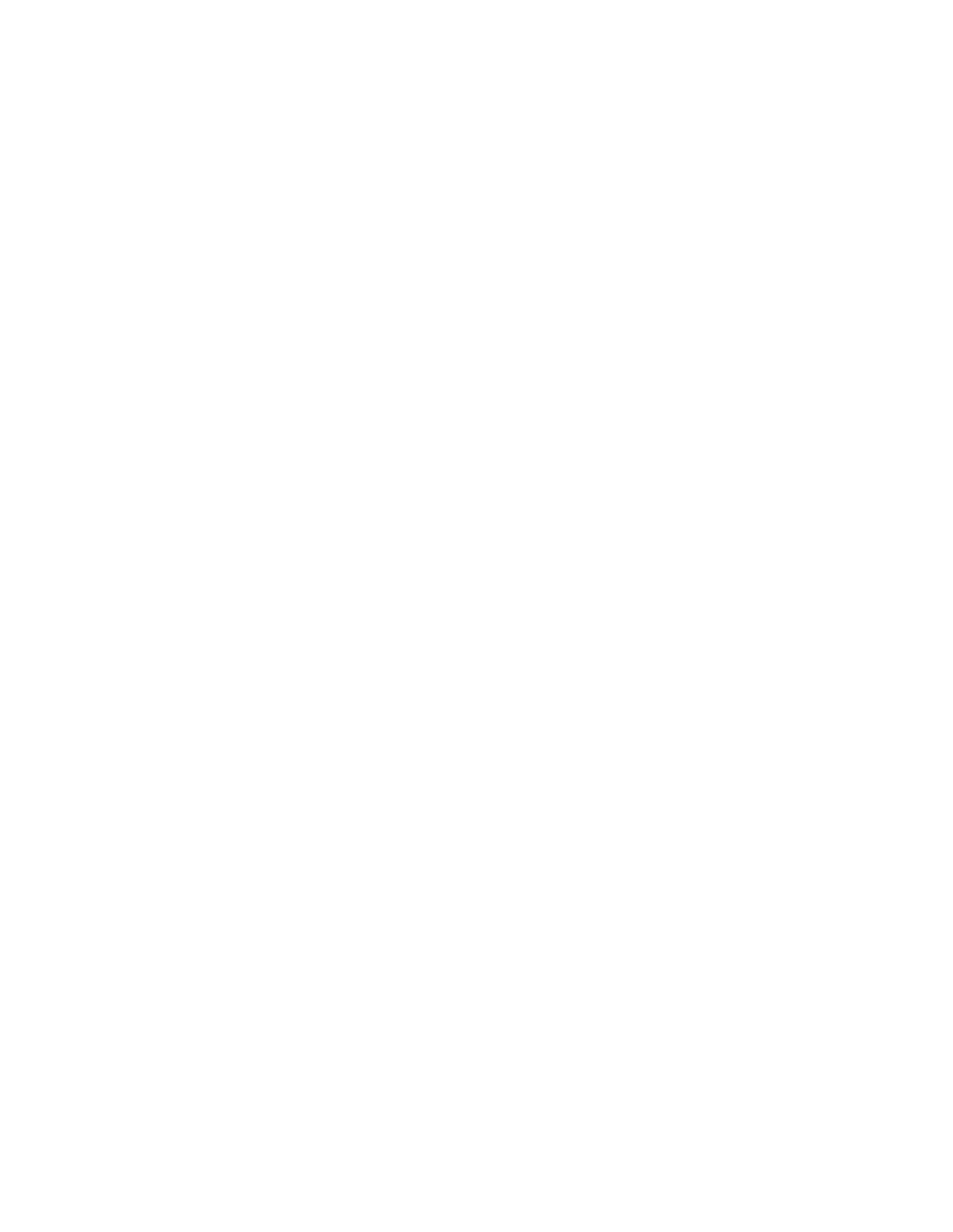## **Summary Table of Contents**

#### **Introduction**

### **Chapter 1 – Major Enforcement Actions**

#### **Commerce Control List Based Controls**

| <b>Commerce Control List Based Controls</b>   |  |
|-----------------------------------------------|--|
| <b>Nuclear Nonproliferation Controls</b>      |  |
| Prime Technology Corp./FirmSpace, Pte. Ltd./  |  |
| Far Eastron/Jowa Globaltech/Jian Wei Deng/    |  |
|                                               |  |
|                                               |  |
|                                               |  |
| Well Being Enterprise Co. Ltd./Elecmat, Inc./ |  |
|                                               |  |
|                                               |  |
|                                               |  |
|                                               |  |
| <b>Chemical/Biological Weapons Controls</b>   |  |
|                                               |  |
|                                               |  |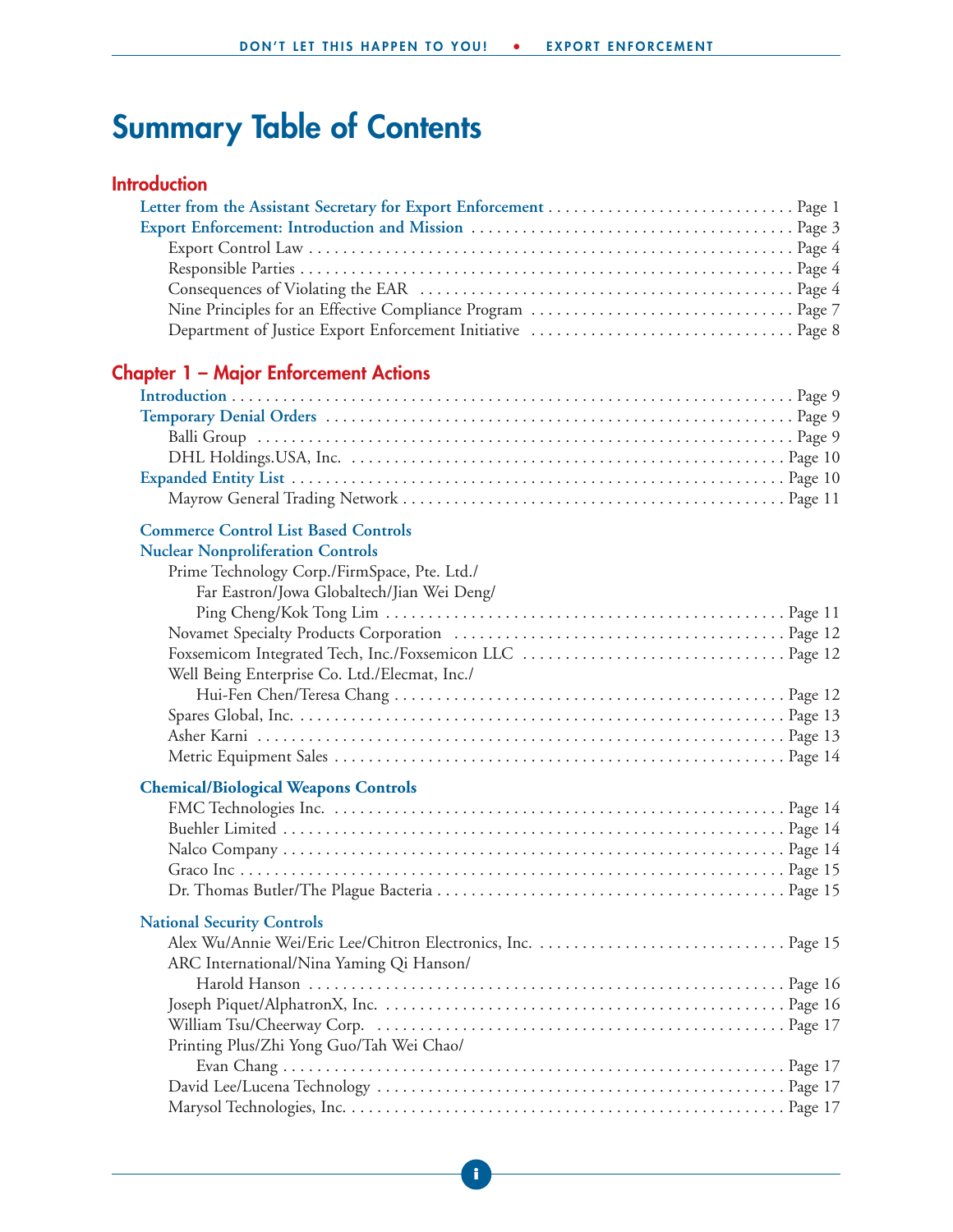| Manten Electronics/Kevin Xu/Ali Chan/Linda Chen/   |  |
|----------------------------------------------------|--|
| <b>Missile Technology Controls</b>                 |  |
| <b>Crime Controls</b>                              |  |
| <b>Chapter 2 - License Conditions</b>              |  |
| <b>Criminal and Administrative Case Examples</b>   |  |
|                                                    |  |
| <b>Chapter 3 - Deemed Exports</b>                  |  |
| <b>Criminal and Administrative Case Examples</b>   |  |
|                                                    |  |
|                                                    |  |
|                                                    |  |
|                                                    |  |
| <b>Chapter 4 - State Sponsors of Terrorism</b>     |  |
|                                                    |  |
| <b>Criminal and Administrative Case Examples</b>   |  |
| Thermon Europe B.V./Thermon Far East Ltd./         |  |
| Thermon Heat Tracers Pvt. Ltd./Thermon Korea Ltd./ |  |
|                                                    |  |
|                                                    |  |
|                                                    |  |
|                                                    |  |
|                                                    |  |
|                                                    |  |
|                                                    |  |
|                                                    |  |
|                                                    |  |
|                                                    |  |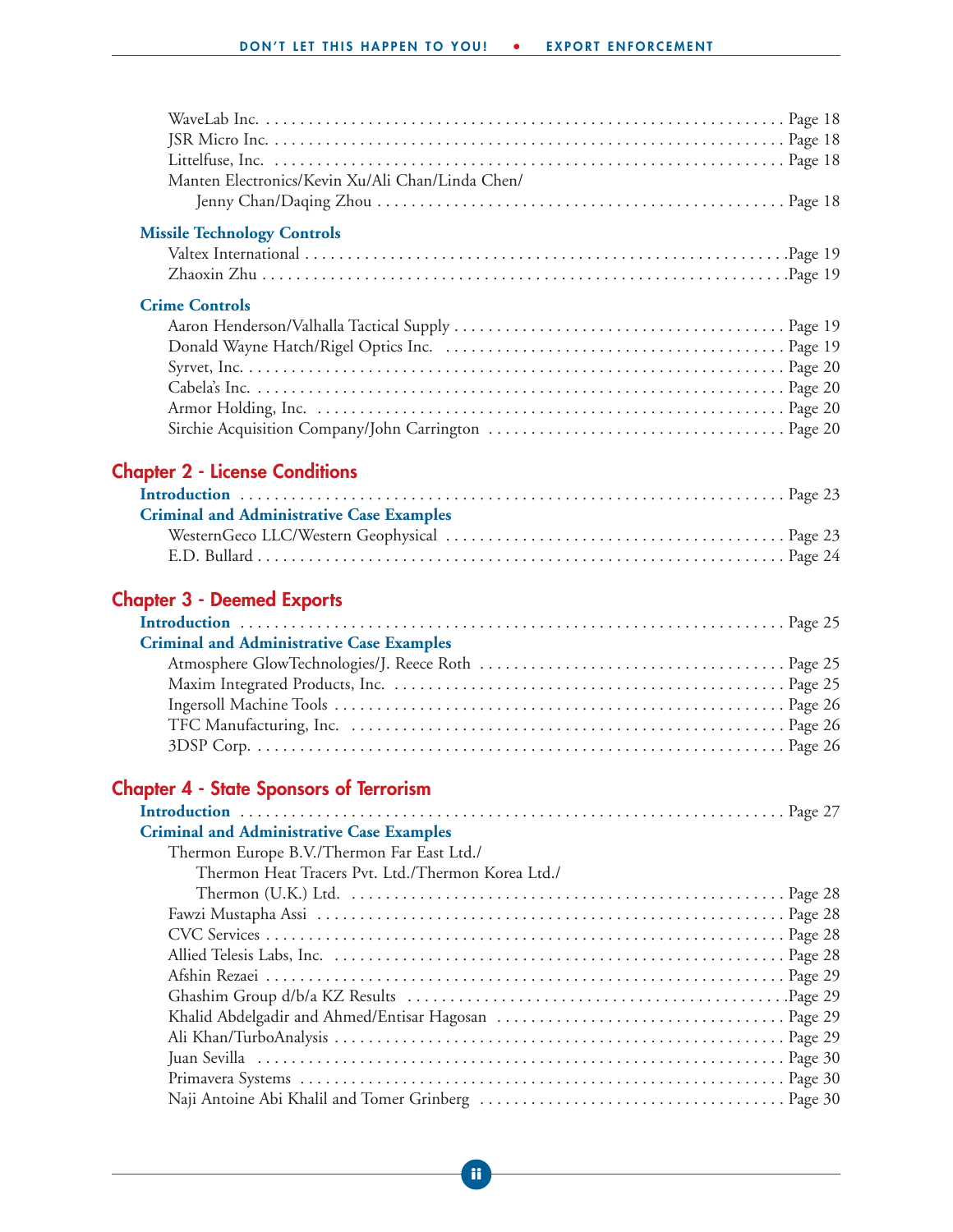| <b>Chapter 5 - Transshipment and Re-exports</b>         |  |
|---------------------------------------------------------|--|
|                                                         |  |
| <b>Criminal and Administrative Case Examples</b>        |  |
| Monarch Aviation Ltd/Jungda International Pte Ltd/      |  |
|                                                         |  |
| Aviation Services International, B.V./Robert Kraaipoel/ |  |
|                                                         |  |
| Orion Aviation/Traian Bujduveanu/Kesh Air Internat'l/   |  |
|                                                         |  |
|                                                         |  |
| James Angehr/John Fowler/Nelson Galgoul/                |  |
|                                                         |  |
|                                                         |  |
| Winter Aircraft Products SA/Rufina Sanchez Lopez        |  |
|                                                         |  |
|                                                         |  |
|                                                         |  |
|                                                         |  |
|                                                         |  |
|                                                         |  |
|                                                         |  |
|                                                         |  |
| <b>Chapter 6 - Freight Forwarder</b>                    |  |
|                                                         |  |
| <b>Criminal and Administrative Case Examples</b>        |  |
|                                                         |  |
| Go Trans (North America) Inc./Roger Unterberger         |  |
|                                                         |  |
|                                                         |  |
|                                                         |  |
|                                                         |  |
| Chapter 7 - "Catch-All" Controls                        |  |

| <b>Criminal and Administrative Case Examples</b> |  |
|--------------------------------------------------|--|
|                                                  |  |
|                                                  |  |
|                                                  |  |
| Parthasarathy Sudarshan/Mythili Gopal/           |  |
|                                                  |  |
| Megatech Engineering & Services Pvt/Ajay Ahuza/  |  |
|                                                  |  |
|                                                  |  |
|                                                  |  |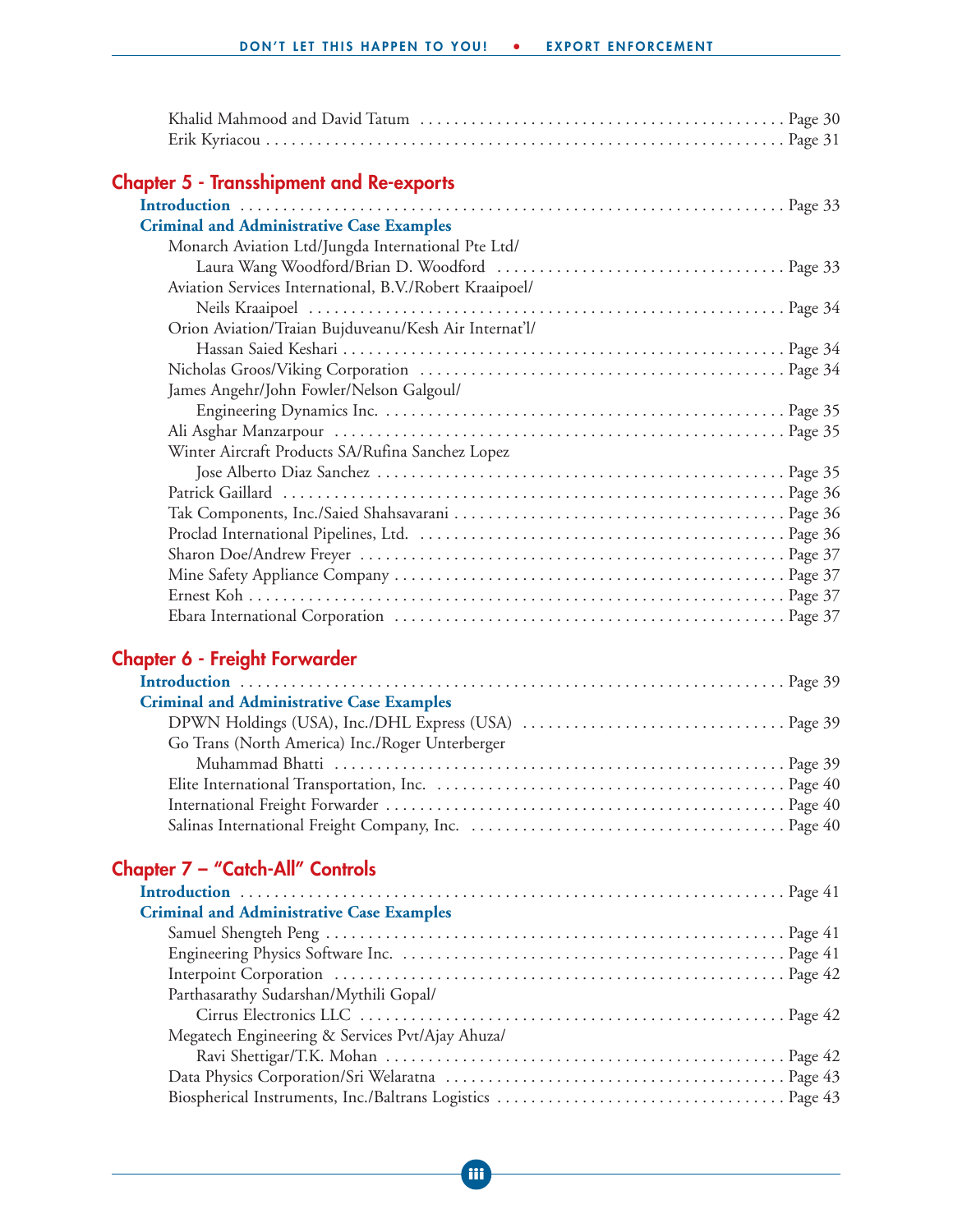### **Chapter 8 - Denial of Export Privileges**

| <b>Criminal and Administrative Case Examples</b> |
|--------------------------------------------------|
|                                                  |
| George Charles Budenz II/Richard Scott Tobey     |
|                                                  |
|                                                  |
|                                                  |
|                                                  |
|                                                  |
|                                                  |

### **Chapter 9 - False Statement/Misrepresentation of Fact**

| <b>Criminal and Administrative Case Examples</b> |  |
|--------------------------------------------------|--|
| Jeffery Weiss/Atlantis Worldwide/                |  |
|                                                  |  |
|                                                  |  |
|                                                  |  |
|                                                  |  |

#### **Chapter 10 - Antiboycott Violations**

| <b>Criminal and Administrative Case Examples</b> |  |
|--------------------------------------------------|--|
|                                                  |  |
|                                                  |  |
|                                                  |  |
|                                                  |  |
|                                                  |  |
|                                                  |  |
|                                                  |  |

#### **Chapter 11 - Successor Liability**

| <b>Criminal and Administrative Case Examples</b> |  |
|--------------------------------------------------|--|
|                                                  |  |
|                                                  |  |
|                                                  |  |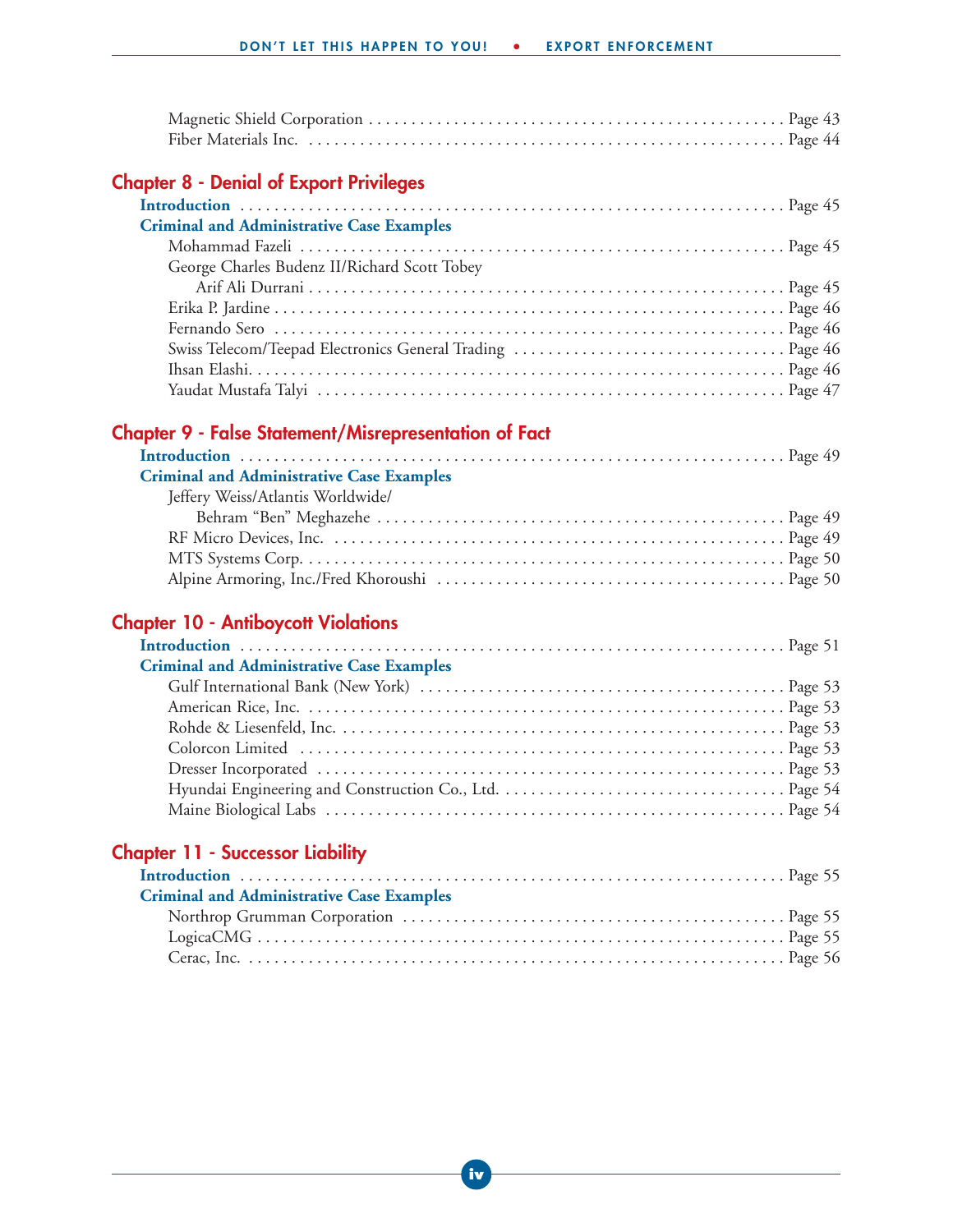### **Dear Members of the Exporting Community:**

Since taking office, President Obama has pursued two important objectives: growing American prosperity and jobs at home, and keeping America safe from those who would do us harm. Encouraging more American businesses to exp Ince taking office, President Obama has pursued two important objectives: growing American prosperity and jobs at home, and keeping America safe from those who would do us harm. Encouraging more American businesses to export overseas, while maintaining our security and foreign policy objectives, is a national priority. As President Obama has America safer while enhancing the competitiveness of key American industries." The Office of Export Enforcement has the unique mission, and a specialized skill-set, within this Administration of carrying out this critical goal.

Export Enforcement at the Department of Commerce is the lead federal law enforcement agency in dual-use export investigations. The focus of these investigations over the past decade has evolved to address present-day global realities, targeting offshore procurement networks that seek to obtain U.S.-origin dual-use items in support of the proliferation of weapons of mass destruction, terrorism and state sponsors of terror, as well as the diversion of items to prohibited enduses and end-users, including those that can enhance foreign military capabilities or be used in improvised explosive devices, or "IEDs," for use in terrorist attacks against coalition troops in Iraq and Afghanistan.

Our dedicated Special Agents work with the licensing officers of the Bureau of Industry and Security (BIS), the U.S. Department of Justice, other federal and foreign law enforcement agencies, and the intelligence and exporting communities to protect our country's national security and advance its foreign policy interests. Their exclusive focus on the complex regulatory field of export controls allows them to make a critical contribution to national security.

BIS regulates dual-use exports from start to finish. This helps ensure consistency with our national security and foreign policy objectives. Export Enforcement at BIS participates in the day-to-day development of export control policies and regulations, and works with licensing officers in the evaluation of license applications. This includes verifying the bona fides of parties associated with transactions, and conducting pre-license and post-shipment checks and verifications. Export Control Officers are stationed abroad at critical points of potential diversion concern.

Our partnership with industry is essential in fulfilling our enforcement role, and we rely on industry to assist us in our mission. Our outreach program is geared toward this goal in supporting the exporting community's compliance efforts, particularly small and medium-sized firms. Industry outreach also provides an opportunity to alert the relevant companies and industry sectors of illegal offshore procurement strategies, and allows BIS to respond to suspicious activities and purchase orders when alerted by industry. We seek a cooperative – not an adversarial – relationship.

Because our approach to law enforcement involves administrative remedies as well as traditional criminal investigations, we can take a measured approach in evaluating export violations. Our administrative remedies provide a major motivation for compliance, as has been demonstrated with the success of our antiboycott compliance program. Administrative remedies, which can be imposed independently or in conjunction with criminal investigations, include denials of export privileges (including temporary denial orders) and settlements conditioned upon outside audits. Where appropriate, foreign parties may also be placed on the BIS Entity List, requiring licensing for some or all exports subject to the Export Administration Regulations; such listing often carries with it a presumption of denial. The discussion in this booklet of



closed criminal and administrative cases involving export violations demonstrates BIS's varied approach to enforcement and the manner in which these enforcement tools may be brought to bear on differing sets of facts.

As we move forward, we expect to place greater emphasis on the culpability of individuals for their knowing involvement in export control violations, as well as on the companies with which they are associated. Profit, whether individual or corporate, is no excuse for jeopardizing our national security.

Sincerely,

**David Mills** Assistant Secretary for Export Enforcement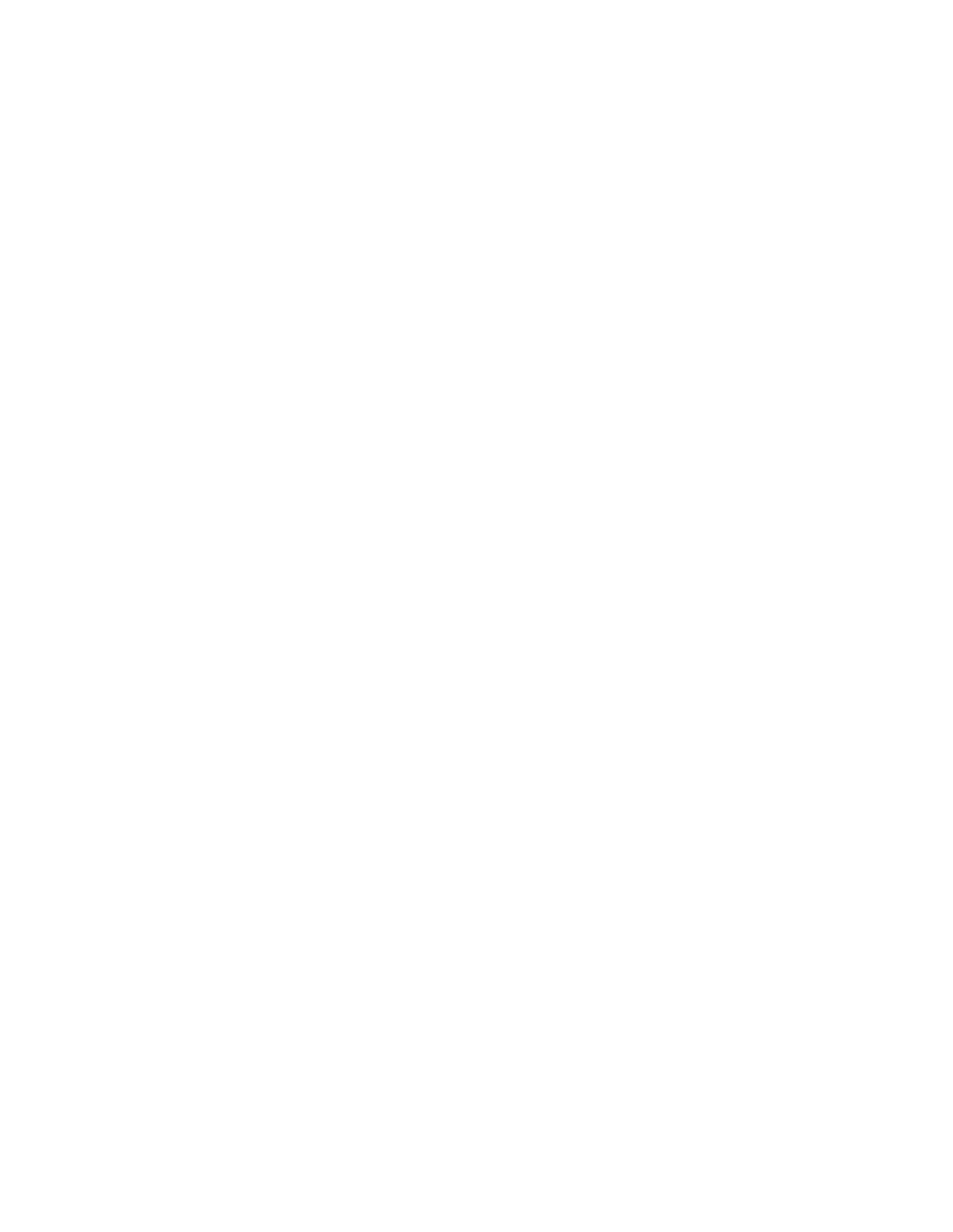### **Introduction to U.S. Export Controls**

#### **Export Enforcement: Introduction and Mission**

The Bureau of Industry and Security (BIS) is a part of the U.S. Department of Commerce. The Export<br>Enforcement arm of BIS protects U.S. national security, foreign policy, and economic interests by<br>educating parties to expo Enforcement arm of BIS protects U.S. national security, foreign policy, and economic interests by educating parties to export transactions on how to improve export compliance practices, interdicting illegal exports, investigating violations, and prosecuting violators of export control laws. At the same time, Export Enforcement works to avoid impeding legitimate trade. Export Enforcement has federal law enforcement authority and its special agents work with BIS licensing officials and policy staff to deter the export of items which, in the hands of unreliable users, can prove damaging to U.S. national security and foreign policy interests. Export Enforcement personnel work closely with Department of Commerce lawyers in the Office of Chief Counsel for Industry and Security and Department of Justice lawyers in U.S. Attorneys' Offices to bring enforcement actions against violators of U.S. export control laws.

#### **WHERE ARE WE LOCATED?**

**In addition to our Headquarters at the Department of Commerce in Washington, D.C., Export Enforcement has nine offices that have areas of responsibilities covering the entire United States. They are located in: New York, Boston, Chicago, Dallas, Houston, Los Angeles, Miami, San Jose, and Washington, D.C.**



**Export Enforcement also has Export Control Officers (ECOs) located in 6 overseas locations. ECOs are Export Enforcement personnel on detail to the Foreign Commercial Service and report directly to the Embassies to which they are posted, with direction and oversight by Export Enforcement.**

**ECOs are posted in: Beijing, Hong Kong, New Delhi, Moscow, Abu Dhabi and Singapore.** 

<sup>1</sup> On July 1, 2010, the President signed the Comprehensive Iran Sanctions, Accountability, and Divestment Act, Pub. Law 111-195, 124 Stat. 1312, which at Section 305 provides permanent law enforcement authorities to BIS's Office of Export Enforcement.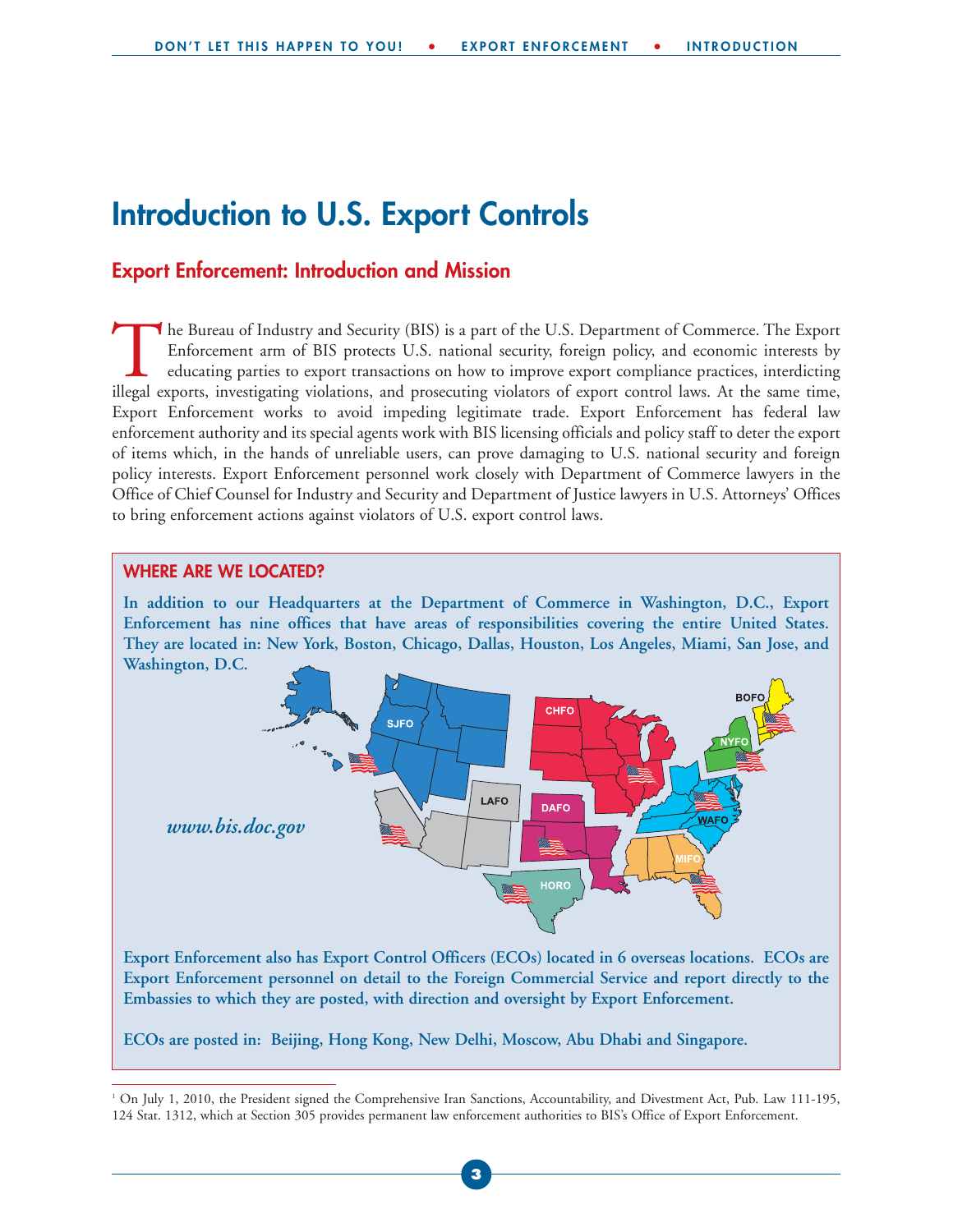#### **Export Control Law**

A number of executive branch agencies have responsibilities for regulating exports from the United States. The Department of Commerce is responsible for controlling the widest range of goods and technology, all of which are capable of being used for commercial purposes but which may also present foreign policy or national security concerns. BIS implements export controls for the Department of Commerce through the Export Administration Regulations (EAR). Other federal agencies with a role in export control include the State Department, which controls arms exports, the Department of Energy, which controls exports and reexports of technology related to the production of special nuclear materials and the Department of Treasury, which administers economic sanctions.

#### **Responsible Parties**

The EAR place legal responsibility on persons who have information, authority or functions relevant to carrying out transactions subject to the EAR. These persons may include exporters, freight forwarders, carriers, consignees, and other participants in an export transaction. The EAR apply not only to parties in the United States, but also to persons in foreign countries who are involved in transactions subject to the EAR.

#### **Consequences of Violating the EAR**

Violations of the EAR are subject to both criminal and administrative penalties. In some cases, where there has been a willful violation of the EAR, violators may be subject to both criminal fines and administrative penalties. However, for most administrative violations, there is no intent requirement, which means that administrative cases can be brought in a much wider variety of circumstances than criminal cases.

Under the International Emergency Economic Powers (IEEPA) Enhancement Act, which was signed into law on October 16, 2007, for administrative cases pending or commenced on or after October 16, 2007, a civil penalty amounting to the greater of \$250,000 or twice the value of the transaction may be imposed for each violation of IEEPA. For criminal violations in cases that were commenced on or after October 16, 2007, violators may be fined up to \$1,000,000 and/or face up to 20 years of imprisonment.<sup>2</sup>

BIS generally will not apply the enhanced IEEPA penalties to administrative cases involving:

- Voluntary Self-Disclosure notifications submitted prior to October 16, 2007;
- Charging letters filed with an Administrative Law Judge prior to October 16, 2007;
- Settlement offers approved/issued by BIS prior to October 16, 2007;
- Proposed charging letters issued prior to October 16, 2007, if settlement is reached before a charging letter is filed with an Administrative Law Judge;
- Statute of limitations waivers executed prior to October 16, 2007.

<sup>2</sup> Export control violations are based on the Export Administration Act of 1979, as amended (50 U.S.C. app. §§ 2401- 2420 (2000)) (EAA or the Act). The EAA is implemented by the EAR, 15 C.F.R. Parts 730-774 (2010). Since August 21, 2001, the Act has been in lapse and the President, through Executive Order 13222 of August 17, 2001 (3 C.F.R., 2001 Comp. 783 (2002)), which has been extended by successive Presidential Notices, the most recent being that of August 12, 2010 (75 Fed. Reg. 50,681 (Aug 16, 2010)), has continued the Regulations in effect under the International Emergency Economic Powers Act (50 U.S.C. § 1701 et seq. (2000)) (IEEPA). Prior to the enactment of the IEEPA Enhancement Act, the USA PATRIOT Improvement and Reauthorization Act of 2005, signed into law on March 9, 2006 (Pub. L. 109-177, 120 Stat. 192 (2006)), increased the limit of civil penalties available to \$50,000 per violation. Under the penalty regime that predated the USA PATRIOT Improvement and Reauthorization Act of 2005, the maximum penalty per violation was \$11,000.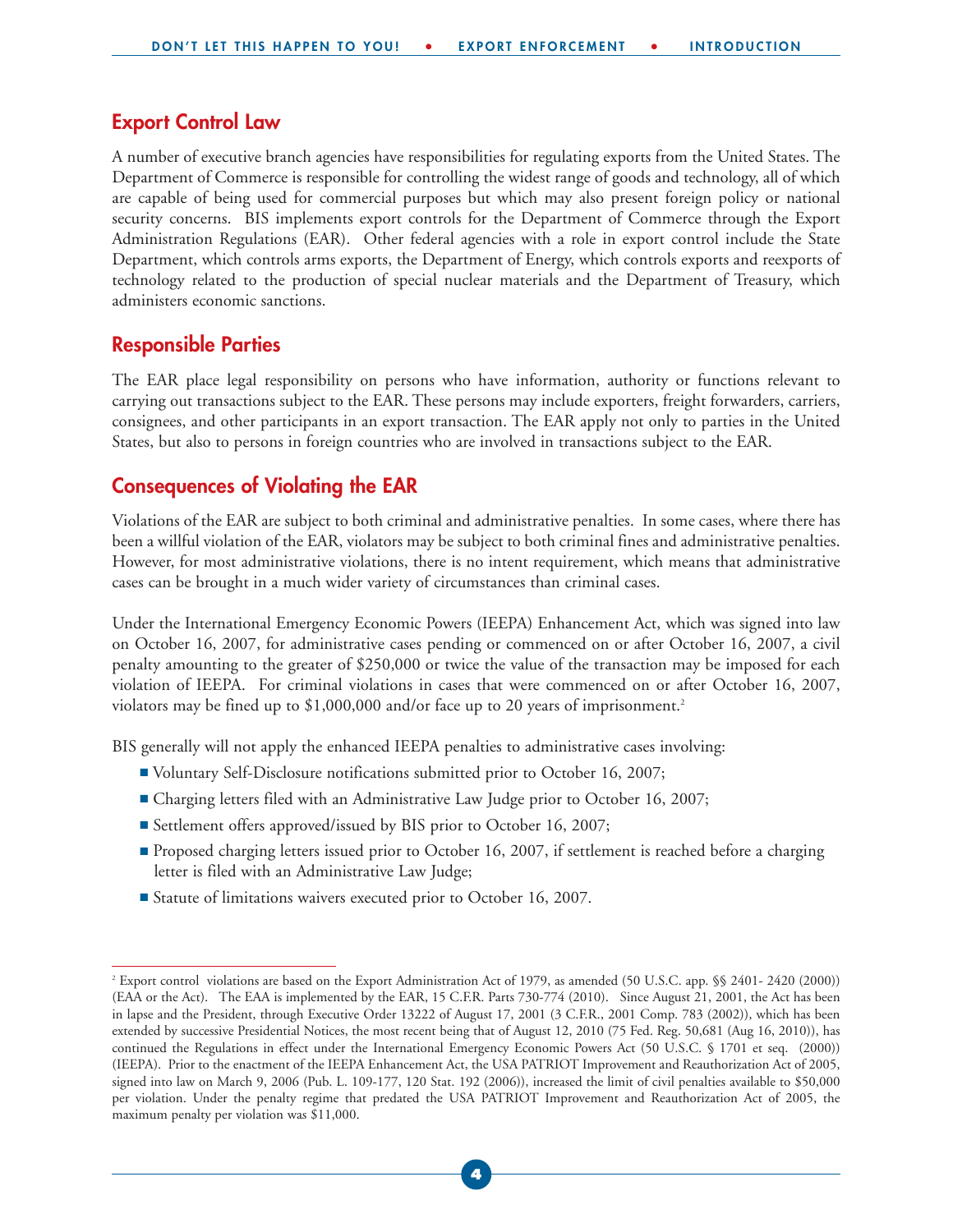In addition, administrative penalties may include the denial of export privileges. A denial of export privileges prohibits a person from participating in any way in any transaction subject to the EAR. Furthermore, it is a violation of the EAR for anyone to participate in an export transaction subject to the EAR with a denied person. Under Section 11(h) of the Export Administration Act of 1979, as amended (EAA), a denial of export privileges may be imposed for up to ten years from the date of a person's prior conviction under a statute listed in the EAA.3

It should be noted that in most cases, BIS reaches negotiated settlements in its administrative cases prior to a formal administrative hearing. Those negotiated settlements are often reached as a result of Voluntary Self-Disclosures (VSDs) of violations made by companies and individuals. BIS considers VSDs to be a significant mitigating factor when negotiating settlements of administrative cases. VSDs can reflect a company's or individual's acceptance of responsibility for EAR violations. To encourage VSDs, in appropriate cases, fines and other administrative penalties may be significantly reduced as a result of the fact that BIS became aware of the violations as a result of a VSD. Guidance regarding administrative penalties is provided in Supplements No. 1 and No. 2 of Part 766 of the EAR and in chapter five of this publication. In the EAR's guidelines, certain factors, including VSDs, are given "great weight" and are viewed as significantly mitigating violations. In the following cases, VSD credit is noted where it was given.

As a standard provision of BIS administrative settlement agreements, a respondent who enters into an administrative settlement with BIS neither admits nor denies the charges made against it. Therefore, the administrative violations referenced in many of the summaries in this booklet have neither been proven in court nor been admitted to by the company or individual. Please also be aware that this letter and booklet are not intended to create, nor do they create, any right or benefit, procedural or substantive, enforceable by law against the Department of Commerce or any other part of the U.S. Government. Nor should the cases in this booklet be interpreted as precedent in any future actions involving the U.S. Government.

<sup>3</sup> 15 C.F.R. § 766.25 (2010).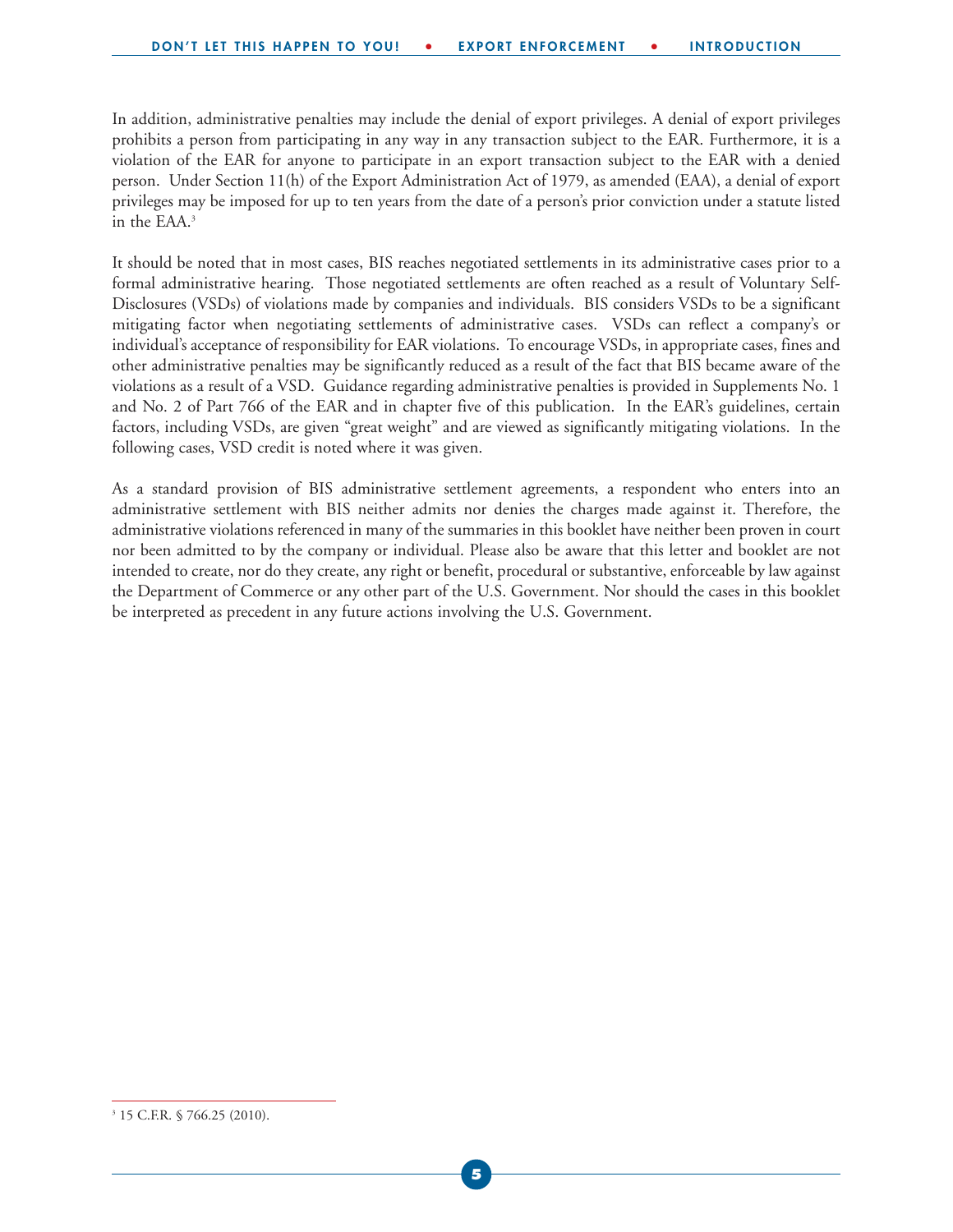#### **INCREASING TRANSPARENCY THROUGH PENALTY GUIDANCE**

**BIS has existing guidance (found in Supplement No. 1 to Part 766 of the EAR) to provide the public with a comprehensive description of how BIS determines appropriate penalties in the settlement of administrative export control enforcement cases. It explains that BIS carefully considers each settlement offer in light of the facts and circumstances of the case, relevant precedent, and BIS's objective to achieve an appropriate level of penalty and deterrent effect.** 

**The penalty guidance is available online at:** *http://www.access.gpo.gov/bis/ear/pdf/766.pdf*

**Several factors are taken into account when determining the appropriate administrative penalty. The penalty guidance encourages parties to provide information to BIS that would be helpful in the application of the guidance to their cases.** 

**Some factors are given "great weight" and are treated as considerably more significant than factors that are not so designated.** 

- General factors for consideration include:
	- **Destination of the export**
	- **Degree of willfulness involved in violations**
	- **Number of violations**
	- **Criminal charges**
- Mitigating factors include:
	- **Voluntary Self--Disclosure of violations ("great weight")**
	- **Effective export compliance program ("great weight")**
	- **Cooperation with BIS investigation**
	- **Assistance to other BIS investigations**
	- **No previous record of violations**
- **Aggravating factors include:** 
	- **Deliberate effort to hide or conceal violations ("great weight")**
	- **Serious disregard for export compliance responsibilities ("great weight")**
	- **Item is significant due to its sensitivity or reason for control ("great weight")**
	- **History of violations**
	- **High quantity or value of export**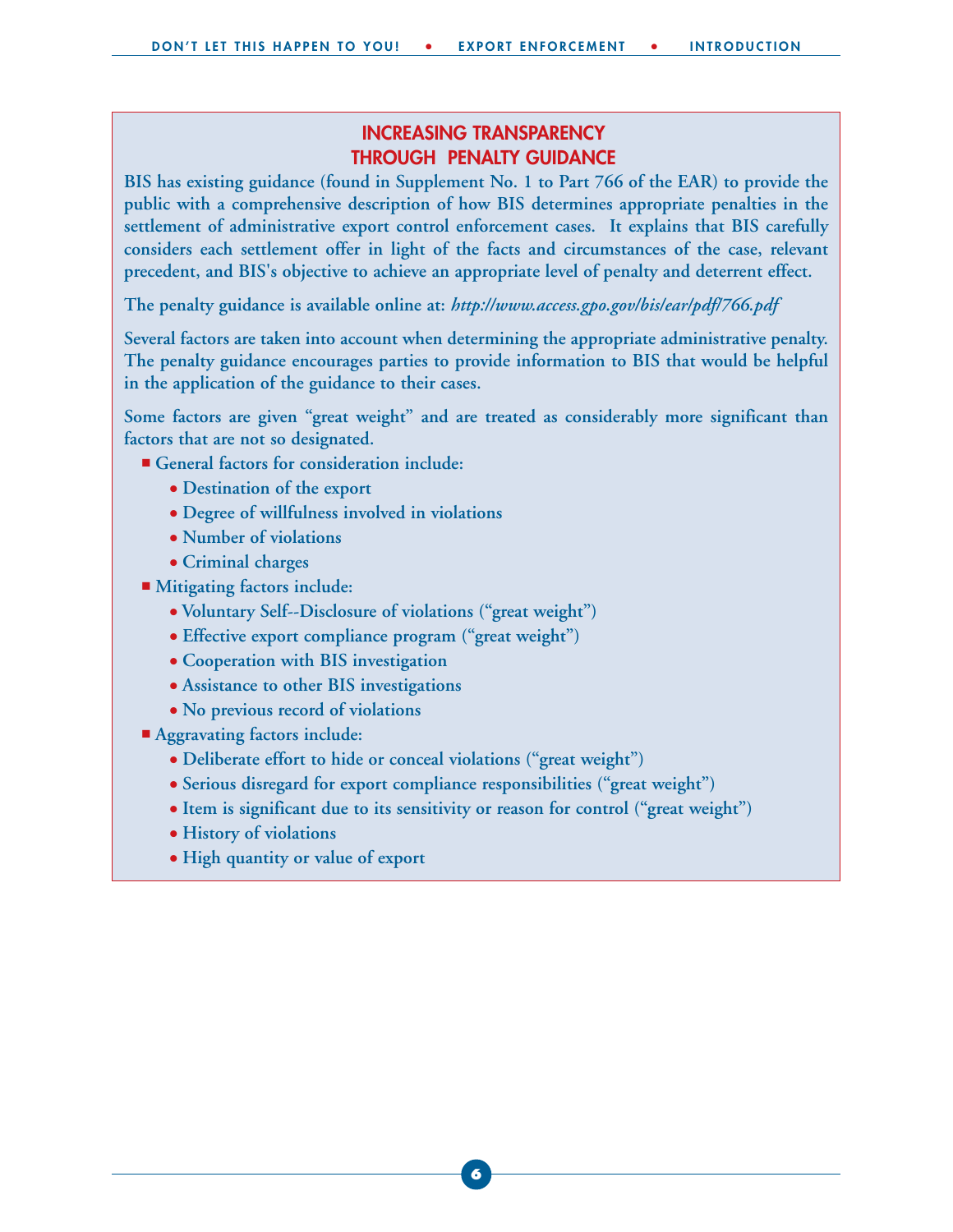#### **Nine Principles for an Effective Compliance Program**

BIS weighs a variety of aggravating and mitigating factors in deciding the level of penalties to assess in administrative cases. As set forth in Supplements 1 and 2 to Part 766 of the EAR, an effective compliance program is entitled to great weight mitigation. BIS employs the following nine guiding principles when assessing the effectiveness of a company's export compliance program:

- Whether the company has performed a meaningful risk analysis, which includes consideration of the types of goods being exported and the destination of those goods;
- The existence of a written compliance program, that is communicated to others;
- Whether appropriate senior company officials are responsible for overseeing the export compliance program.
- Whether adequate training is provided to employees, so they understand what is required of them to remain in compliance;
- Whether the company adequately screens its customers and transactions;
- Whether the company meets recordkeeping requirements;
- The existence of an internal system for reporting export violations, including making Voluntary Self-Disclosures;
- The existence of internal/external reviews or audits to help determine whether company procedures and compliance programs need to be revised;





*Enforcement Panel at the 2010 Update Conference, Washington, D.C., September 1, 2010: Acting Deputy Assistant Secretary, Export Enforcement Robert Luzzi; Acting Director, Office of Export Enforcement, John Sonderman; Director, Office of Antiboycott Compliance, Edward Weant; Assistant Director, Office of Enforcement Analysis, Mark Roberts; Chief, Enforcement and Litigation Division, Office of Chief Counsel, Joseph Jest*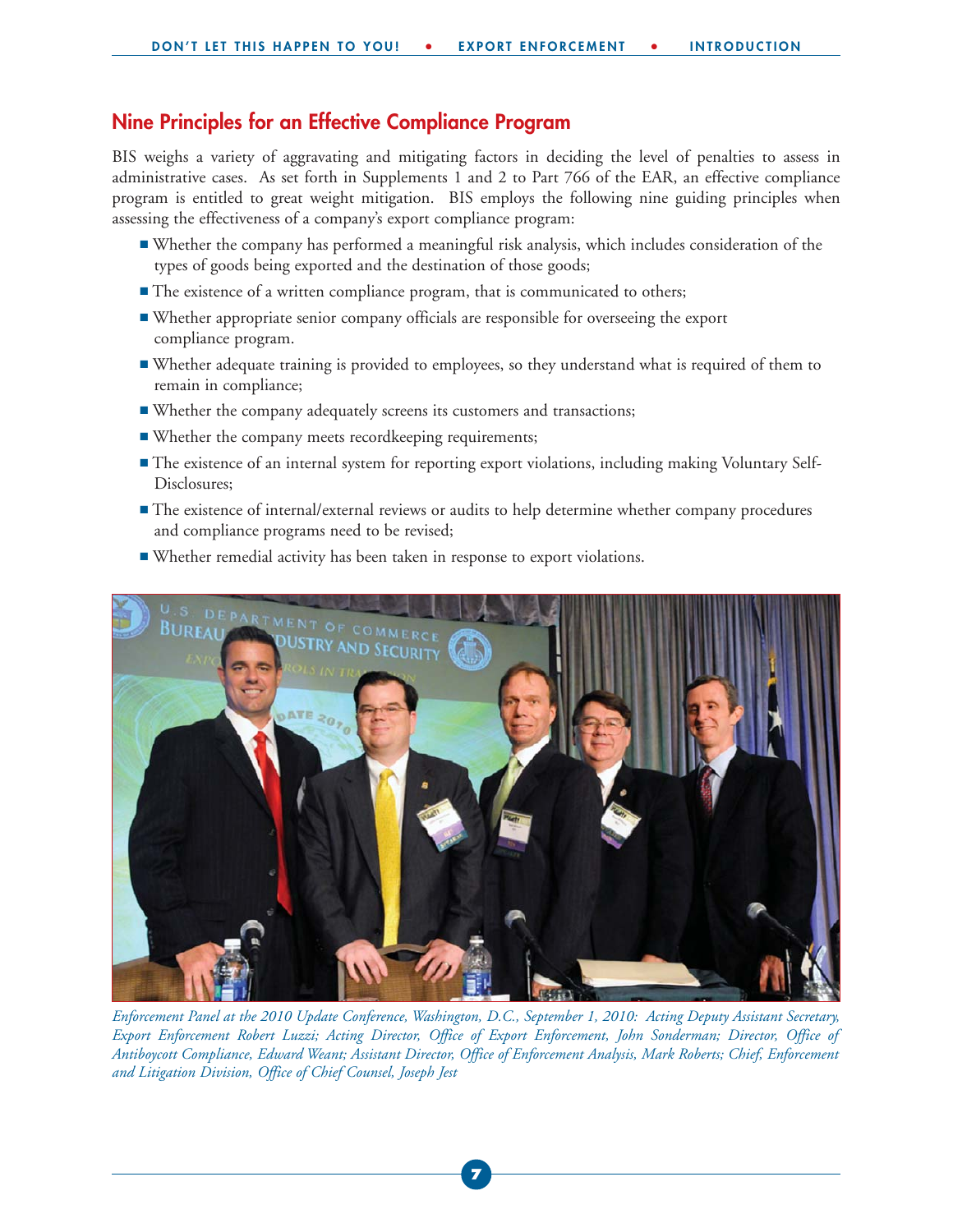#### **Department of Justice Export Enforcement Initiative**

In October 2007, the Department of Justice launched an Export Enforcement Initiative. The purpose of the initiative is to counter the threat posed by foreign states and terrorist organizations that are actively seeking to acquire technical data, knowledge and equipment that will advance their efforts to develop their technological capacity and build weapons systems and weapons of mass destruction. The initiative harnesses the counterproliferation assets of law enforcement and intelligence communities to improve the detection, investigation and prosecution of persons and companies violating U.S. export laws. The cornerstone of this initiative is the establishment of Counter-Proliferation Task Forces around the country to foster the multi-agency cooperation critical to the success of export control investigations and prosecutions. This initiative also provides U.S.



Attorney's Offices with additional assistance, training and the expertise to undertake these complex and specialized prosecutions. The task forces include representatives from the Bureau of Industry and Security's Office of Export Enforcement, the Federal Bureau of Investigation, Immigration and Customs Enforcement and other U.S. Government agencies.

*Under Secretary for Industry and Security Eric Hirschhorn at the 2010 Update Conference in Washington, D.C., August 31, 2010. Under Secretary Hirschhorn explains that under the new export control initiatives, the Department will step up enforcement efforts "against individuals who flout the rules and against companies whose inadequate internal compliance programs tell us that they are indifferent to whether they follow the rules."*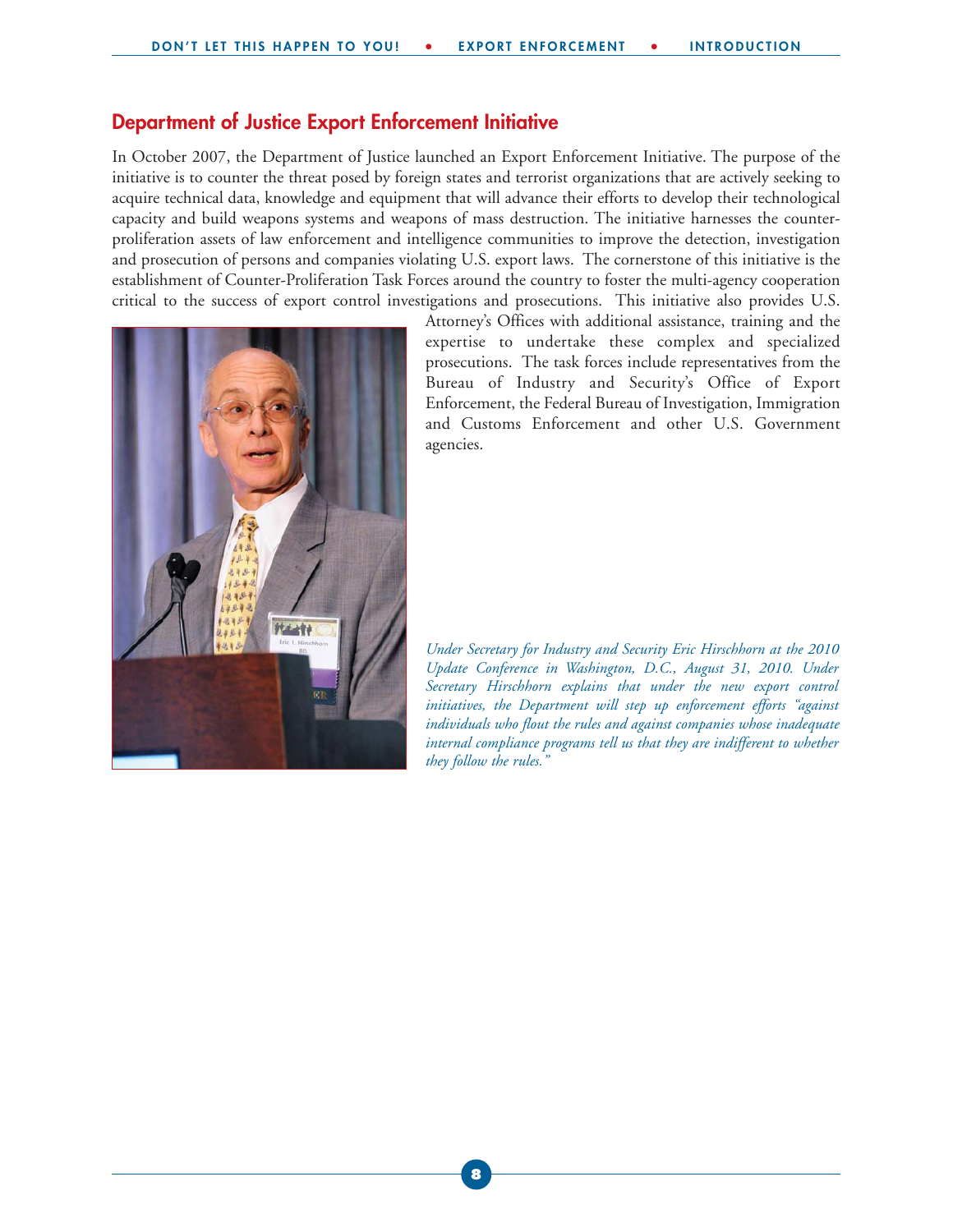### **Chapter 1 – Major Enforcement Actions**

#### **Introduction**

Many exports of controlled items, including software and technology, require a license from BIS. It is<br>the responsibility of the exporter to apply for a license when one is required under the EAR. License<br>including technic the responsibility of the exporter to apply for a license when one is required under the EAR. License requirements for a particular transaction, as described in the EAR, are based on a number of factors, including technical characteristics of the item to be exported and the item's destination, end-user, and end-use. When determining whether a license is required for your transaction, you should be able to answer the following questions:

**What is being exported?** 

**Where is the item being exported?** 

**Who will receive the item?** 

#### **How will the item be used?**

#### **PREVENTIVE MEASURES YOU CAN TAKE**

- **Check exporters and customers**
- **Check end users and end-uses**
- **Review Automated Export Declarations**

If you need assistance to determine whether the item you want to export requires a license you should:

- 1. Check the BIS Website *http://www.bis.doc.gov*, or
- 2. Call one of our export counselors at 202-482-4811 (Washington, DC) or 949-660-0144 (California) for counseling assistance.

Please note that, whether you are the exporter, freight forwarder, consignee, or other party to the transaction, you must address any red flags that arise because taking part in an export transaction where a license is required but not obtained may subject you to criminal or administrative liability. The EAR discuss red flags in a section entitled "Know Your Customer," Supplement No. 3 to Part 732, which is available on the BIS website.

#### **Temporary Denial Orders**

Temporary Denial Orders are issued by the Assistant Secretary for Export Enforcement, denying any or (typically) all of the export privileges of a company or individual to prevent an imminent or on-going export control violation. These orders are issued ex parte for a renewable 180-day period and cut off not only the right to export from the United States, but also the right to receive or participate in exports from the United States.

#### **Balli Group**

**The Violation:** Beginning in at least October 2007, through July 2008, Balli Aviation Ltd. conspired to export three Boeing 747 aircraft from the United States to Iran without first having obtained the required export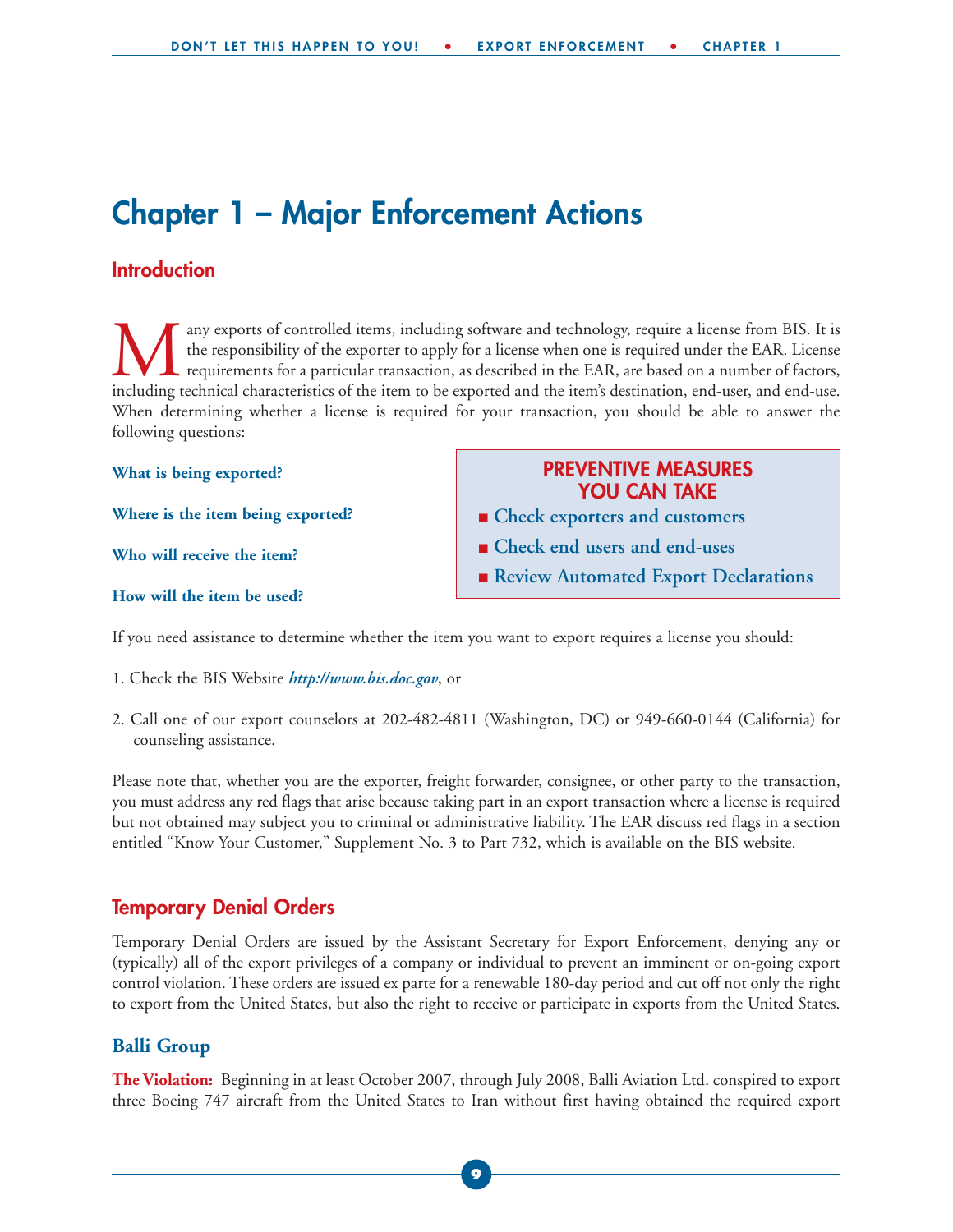

license from BIS or authorization from the Treasury Department's Office of Foreign Assets Control (OFAC), in violation of the Export Administration Regulations (EAR) and the Iranian Transactions Regulations. Specifically, Balli Aviation Ltd., through its subsidiaries, the Blue Sky Companies, purchased U.S.-origin aircraft with financing obtained from an Iranian airline and caused these aircraft to be exported to Iran without obtaining the required U.S. government licenses. Further, Balli Aviation Ltd. entered into lease

arrangements that permitted the Iranian airline to use the U.S.-origin aircraft for flights in and out of Iran. On March 21, 2008, BIS issued a temporary denial order (TDO) suspending for 180 days the export privileges of Balli Group PLC (UK) and related companies and individuals, of Blue Airways (Armenia), and of Mahan Airways (Iran), based on evidence that the parties knowingly re-exported three U.S.-origin aircraft to Iran in violation of the EAR and were preparing to reexport three additional U.S.-origin aircraft to Iran in further violation of the EAR. On March 9, 2010, the Assistant Secretary signed a renewal of the TDO naming Mahan Airways as the respondent since Mahan continues to operate the aircraft in Iran. On February 5, 2010, Balli Aviation Ltd, a subsidiary of the United Kingdom-based Balli Group PLC, plead guilty to the illegal export of commercial Boeing 747 aircraft from the United States to Iran, and to violating the BIS TDO. On September 3, 2010, Assistant Secretary David Mills signed a renewal of the TDO against Mahan Airways, and added Gatewick LLC to the TDO as a related party.

**The Penalty:** On May 11, 2010, Balli Aviation was sentenced to a \$2 million criminal fine and corporate probation for five years. On February 4, 2010, Balli Group PLC and Balli Aviation entered a civil settlement with BIS and OFAC, which includes a civil penalty of \$15,000,000 – the largest civil penalty imposed under the EAR, of which \$2,000,000 is suspended pending no further export control violations. In addition, a five year denial of export privileges was imposed on Balli Aviation and Balli Group, which will be suspended provided that during the suspension period neither Balli Aviation nor Balli Group commits any future violations and has paid the civil penalty. Under the terms of the settlement, Balli Group and Balli Aviation will also have to submit the results of an independent audit of its export compliance program to BIS and OFAC for each of the next five years.

#### **DHL Holdings USA, Inc.**

**The Violation:** DHL Holdings USA, Inc. (DHL) violated the EAR by forwarding items subject to the EAR, including a strobe, networking equipment and printers, to Saudi Arabia on behalf of parties subject to a Temporary Denial Order.

**The Penalty:** On October 5, 2005, DHL agreed to pay an \$18,000 civil penalty.

#### **Expanded Entity List**

The Commerce Department's Entity List, set forth in Supplement No. 4 to Part 744, contains a list of parties whose presence in a transaction can trigger a license requirement under the Export Administration Regulations. The list specifies the license requirements that apply to each listed party. These license requirements are in addition to any license requirements imposed on the transaction by other provisions of the EAR.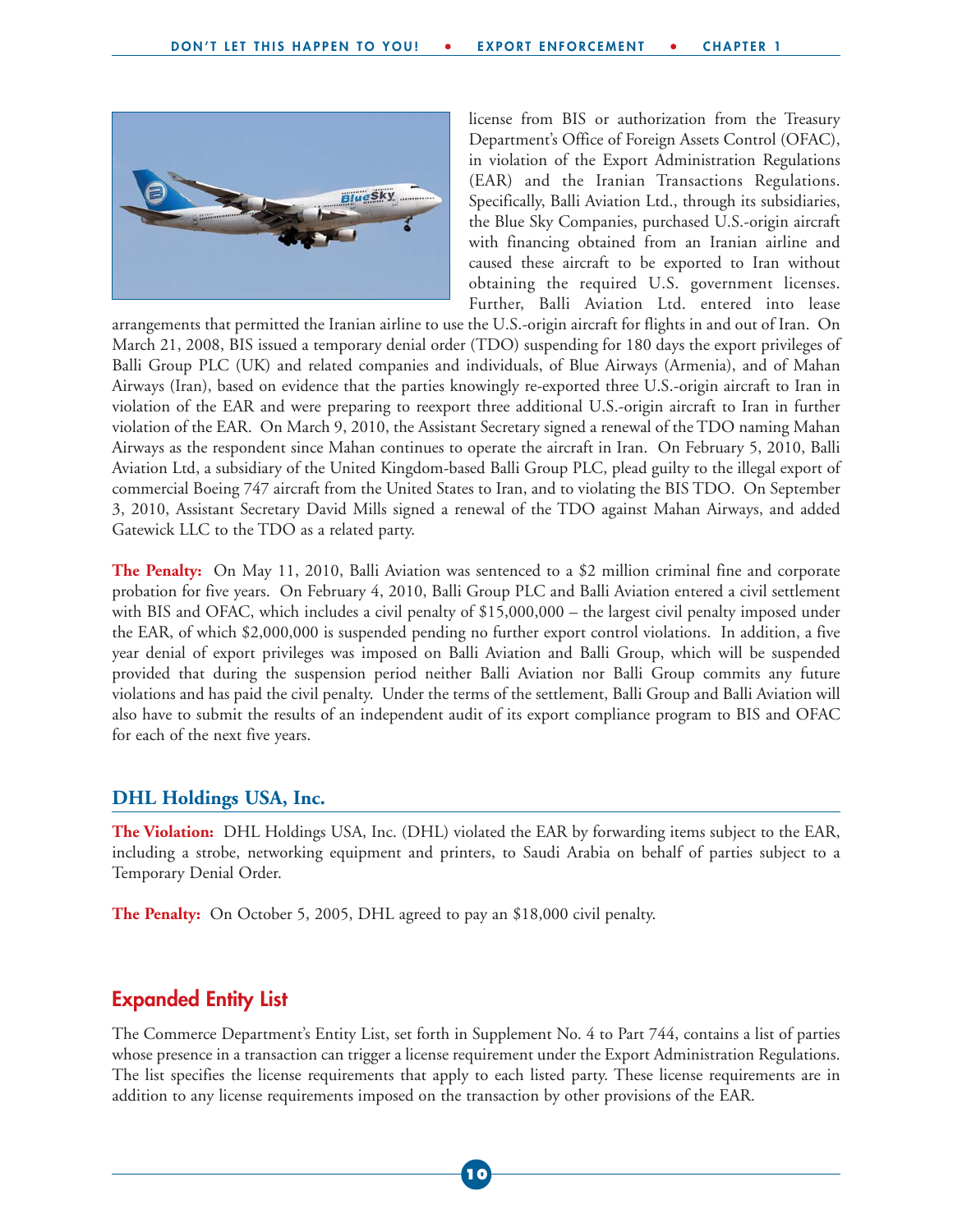#### **Mayrow General Trading Network**

On September 17, 2008, 75 additions were made to the Commerce Department's Entity List because of the entities' involvement in a global procurement network which sought to illegally acquire U.S.-origin dual-use and military components for the Iranian Government, and for their relationship to the Mayrow General Trading Company.4 This network is spread across several countries, including the United States. U.S.-origin goods diverted to Iran via this network include those controlled by the EAR for missile technology, national security and anti-terrorism reasons as well as those controlled under the International Traffic in Arms Regulations.

For Mayrow General Trading Company, the Entity List sets forth a license requirement for all items subject to the EAR and a license review policy that is a presumption of denial.



*Humvee Explosion Electronic Devices*

#### **Commerce Control List Based Controls**

A key in determining whether an export license is required from the Department of Commerce is knowing whether the item for export has a specific Export Control Classification Number (ECCN), an alpha-numeric code that describes a particular item or type of item, and shows the controls placed on that item. All ECCNs are listed in the Commerce Control List (CCL). Once an item has been classified, the next step is to determine whether an export license is required based on the "reasons for control" of the item and the country of ultimate destination. Reasons for control include nuclear nonproliferation, chemical and biological weapons controls, national security and crime control.

#### *Nuclear Nonproliferation Controls:*

#### **Prime Technology Corporation/FirmSpace, Pte Ltd, Far Eastron/Jowa Globaltech/Jian Wei Deng/Ping Cheng/Kok Tong Lim**

**The Violation:** Between March 23, 2007, and April 6, 2008, Jian Wei Deng, of Singapore, Ping Cheng of Prime Technology Corporation, and Kok Tong Lim of the Singapore companies FirmSpace, Pte Ltd, Far Eastron, and Jowa Globaltech, conspired to violate the Export Administration Regulations by exporting and

<sup>4</sup> On September 22, 2008, BIS removed the entities from General Order No. 3 relating to Mayrow General Trading and related entities, and added them to the Entity List.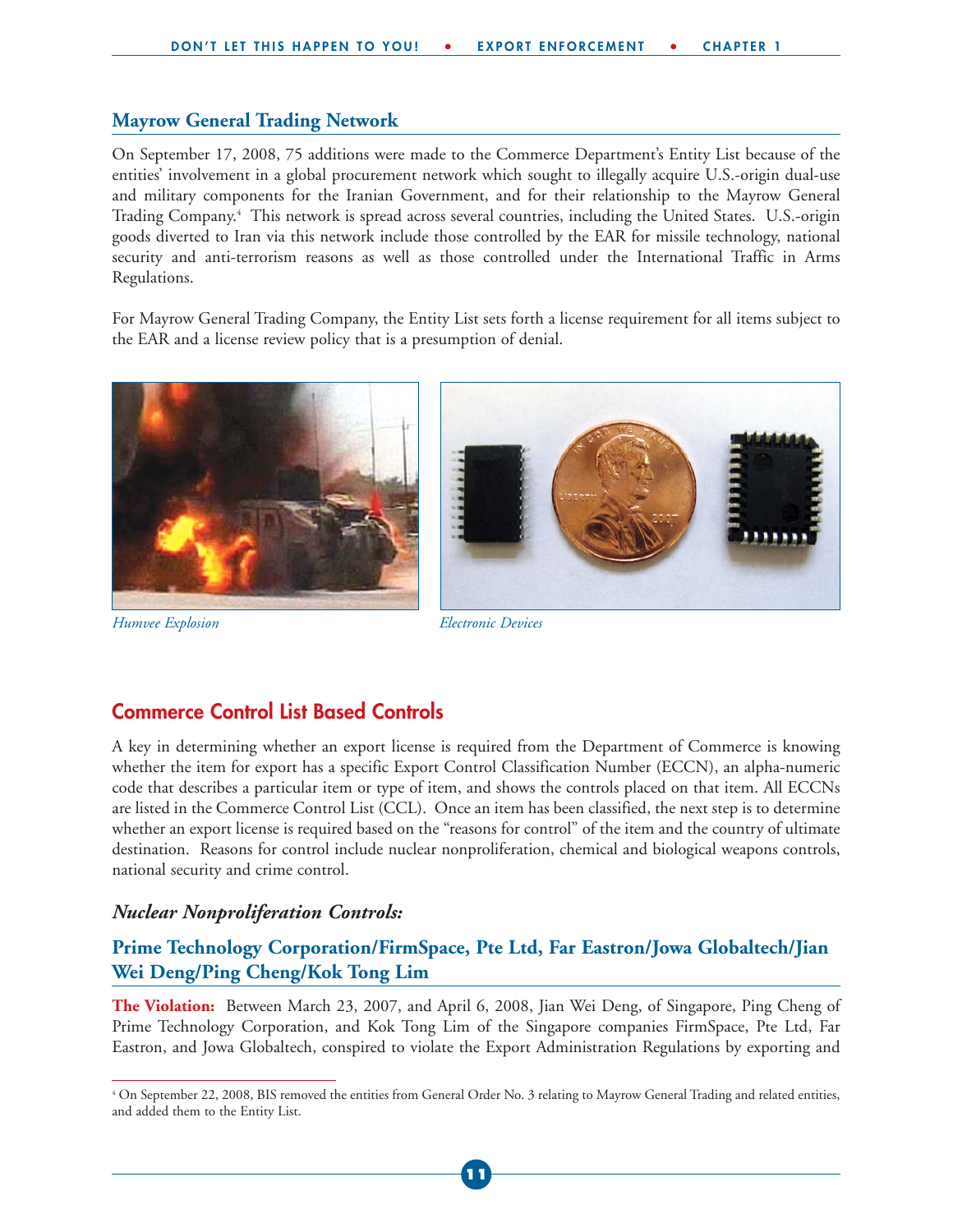attempting to export high modulus carbon fiber material for an ultimate destination of the China Academy of Space Technology without the appropriate license. The U.S. requires a license to export that material for national security, nuclear non proliferation and antiterrorism reasons, because it has applications for rockets, satellites, spacecraft and uranium enrichment.

**The Penalty:** On October 8, 2009, Deng was sentenced to 46 months in prison and two years of supervised release. Lim was sentenced to just over one year of confinement and two years of supervised release because of his cooperation in the investigation. Cheng was sentenced to one year of probation because he, too, agreed to cooperate in the investigation.

#### **Novamet Specialty Products Corporation**

**The Violation:** On 32 occasions between April 2003 and January 2008, New Jersey-based Novamet Specialty Products Corporation (Novamet) exported nickel powders without the required licenses to the People's Republic of China, Singapore, Taiwan, Thailand, India, Israel, the Dominican Republic and Mexico. Nickel powders are controlled for nuclear non-proliferation reasons.

**The Penalty:** On October 1, 2009, Novamet agreed to pay a \$700,000 civil penalty, and to complete an internal export compliance audit and submit the results of that audit to BIS.

#### **Foxsemicon Integrated Technologies, Inc./Foxsemicon LLC**

**The Violation:** Between August 2005 and May 2006, Foxsemicon Integrated Technologies, Inc. (FITI) of Taiwan, through its San Jose, California branch office, made fifteen unlicensed exports of pressure transducers to the People's Republic of China (PRC), aided and abetted by Foxsemicon LLC of San Jose, California, a wholly-owned affiliate of FITI. The transducers are used as spare parts to larger manufacturing systems, and are controlled for nuclear nonproliferation reasons to the PRC.

**The Penalty:** On September 11, 2009, FITI agreed to a \$250,000 civil penalty with \$160,000 of the penalty suspended for one year, and Foxsemicon LLC agreed to pay a \$160,000 civil penalty.

**Mitigating Circumstances:** FITI and Foxsemicon LLC voluntarily disclosed the violations, and cooperated fully with the investigation.

#### **Well Being Enterprise Co., Ltd./Elecmat, Inc. Hui-Fen Chen/Theresa Chang**

**The Violation:** Between 2003 and 2006, Well Being Enterprise Co., Ltd. (Well Being) of Taiwan, Elecmat, Inc. of San Francisco, Hui-Fen Chen, a Well Being employee and Theresa Chang, Elecmat's former manager, engaged in a conspiracy related to unlicensed exports of chemicals and metals, including nickel powder, hafnium, zirconium, and bismuth, from the United States to Taiwan. These items are controlled for nuclear nonproliferation reasons. Elecmat procured these items from U.S. suppliers for export to Well Being in Taiwan, but disguised the fact that the items were intended for export to Taiwan so that its U.S. suppliers would not require that export licenses be obtained. BIS also issued proposed charges of evasion and



*Elecmat, Inc.*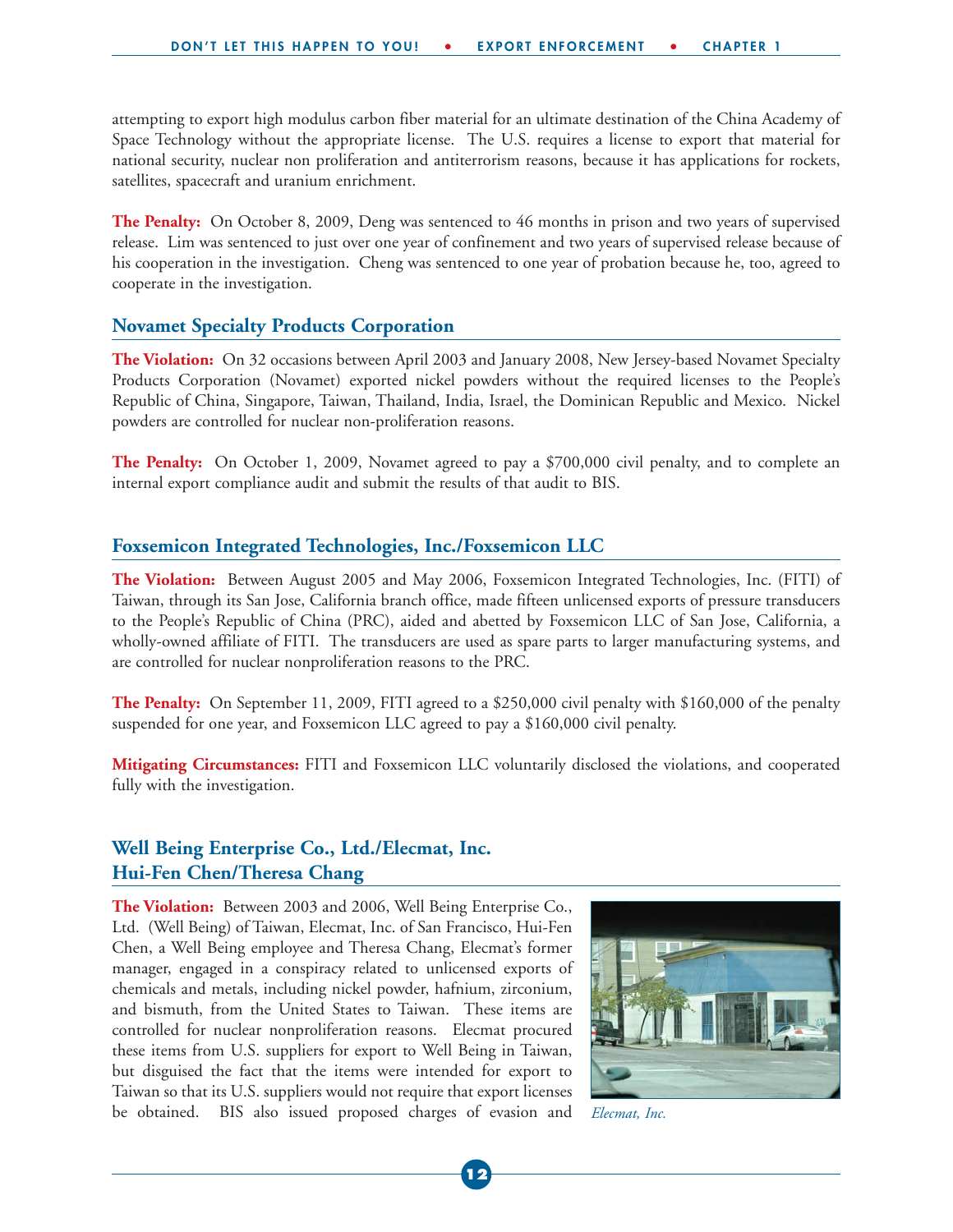commanding or inducing acts violating the Regulations to Well Being and proposed charges of acting with knowledge and engaging in unlicensed exports to Elecmat. In addition, Chang made a false or misleading statement to BIS during the course of the investigation.

**The Penalty:** On January 26, 2009, Well Being, Elecmat, and Chen all agreed to a twenty-year denial of export privileges for items on the Commerce Control List. On January 28, 2009, Chang agreed to a two year denial of export privileges for items on the Commerce Control List. In addition, Well Being agreed to pay a \$250,000 civil penalty, of which BIS agreed to suspend \$220,000, provided that no additional violations occur in the next five years. Chang was also sentenced to three years' probation, and a \$5,000 criminal fine.

#### **SparesGlobal, Inc.**

**The Violation:** SparesGlobal, Inc., of Pittsburgh, Pennsylvania, its supplier Ameri-Source, Inc., of Bethel Park, Pennsylvania, and others, conspired to falsify documents and make false statements about a 2003 illegal export of graphite products to a trading company in the United Arab Emirates that ultimately ended up in Pakistan. The graphite products can be used in nuclear reactors and in the nose cones of ballistic missiles. After the shipment, the company attempted to mislead federal investigators when questioned about the shipment and the documents.

The Penalty: On October 4, 2007, Spares Global Inc. was sentenced to a \$40,000 criminal fine.

#### **Asher Karni**

**The Violation:** Asher Karni, a South African businessman, conspired to violate and attempted to violate U.S. export restrictions arising out of unlawful exports to Pakistan of U.S.-origin goods controlled for nuclear nonproliferation reasons. Humayan Khan, of Islamabad, Pakistan was indicted for conspiring to violate and violating U.S. export restrictions on goods controlled for nuclear nonproliferation reasons. Khan arranged, through Karni, the purchase and export to Pakistan of U.S.-origin triggered spark gaps, which can be used as nuclear weapons detonators. Karni falsely represented that the goods were intended for medical use.

**The Penalty:** On August 4, 2005, Karni was sentenced to three years' imprisonment. On April 8, 2005, Khan was indicted for his role in diverting the controlled goods. On August 1, 2006, BIS issued a 10-year denial of export privileges against Karni and related parties, Pakland PME Corporation and Khan.





*Triggered Spark Gap Atomic Weapon Using Triggered Spark Gaps*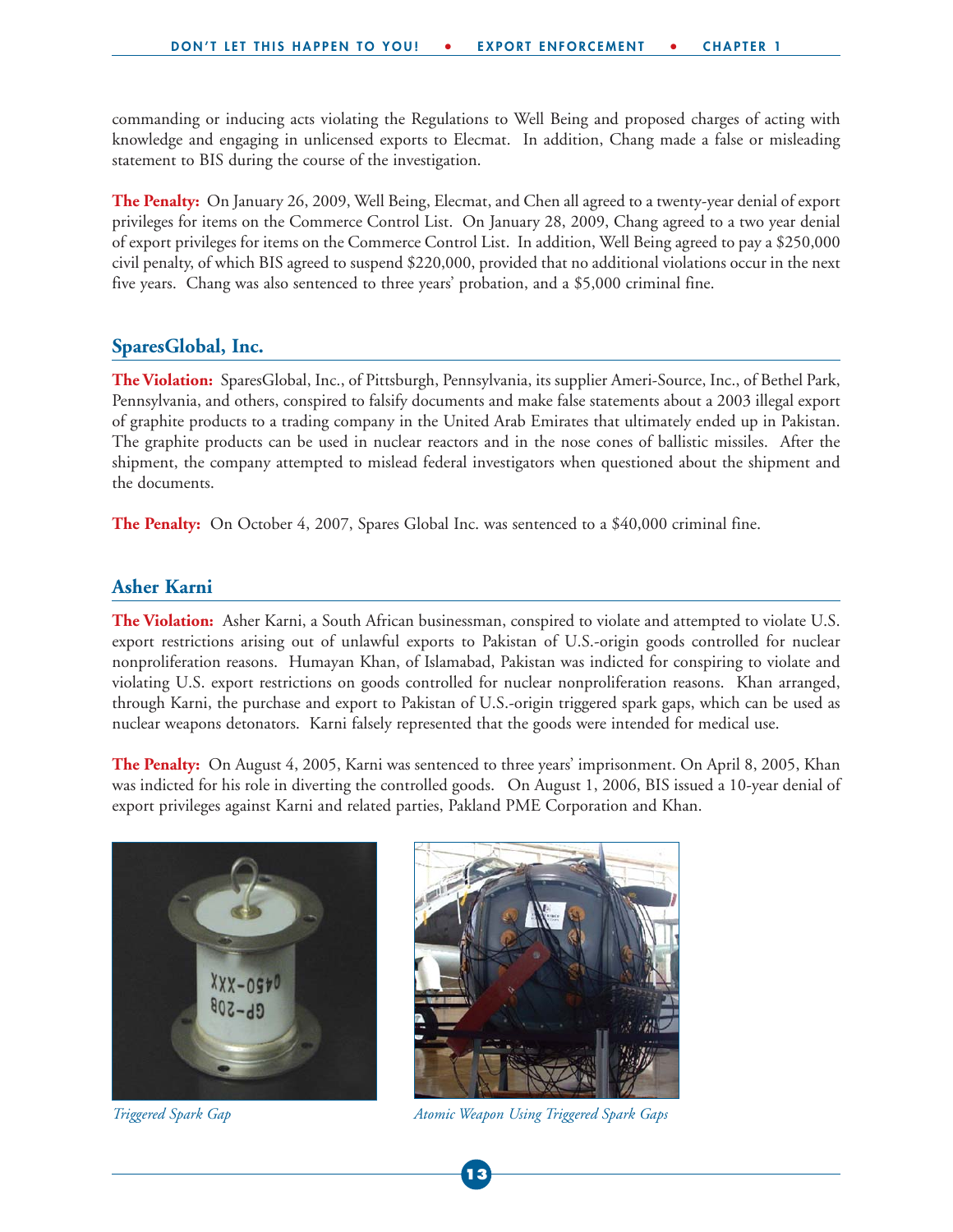#### **Metric Equipment Sales**

**The Violation:** On March 21, 2005, Metric Equipment Sales ("Metric") pled guilty in the Northern District of California to one felony count of exporting digital oscilloscopes controlled for nuclear nonproliferation reasons to Israel without a BIS license. The oscilloscopes, with sampling rates exceeding 1 GHz, are capable of being utilized in WMD development and missile delivery fields.

**The Penalty:** Metric was sentenced to a \$50,000 criminal fine. Metric agreed to pay a \$150,000 administrative penalty and to a five-year suspended denial of export privileges, to settle charges related to these unlicensed exports.

#### *Chemical/Biological Weapons Controls:*

#### **FMC Technologies, Inc.**

**The Violation:** Between 2003 and 2007, FMC Technologies, Inc., headquartered in Houston, Texas, exported and reexported to a variety of countries butterfly and check valves classified under Export Control Classification Number 2B350 and controlled for reasons of chemical and biological weapons proliferation.

**The Penalty:** On August 13, 2009, FMC Technologies, Inc. agreed to pay a \$610,000 civil penalty.

**Mitigating Circumstances:** FMC Technologies, Inc. voluntarily disclosed the violations, and cooperated fully with the investigation.

#### **Buehler Limited**

**The Violation:** Between November 2001 and July 2006, Buehler Limited of Lake Bluff, Illinois, a global manufacturer of scientific equipment and supplies for use in materials research and analysis, made 80 exports of a product called "Coolmet," a mixture containing triethanolamine (TEA) that is used as a lubricant with cutting tools, to various destinations including China, Hong Kong, Thailand, India, Brazil and Israel, without the required BIS licenses. Additionally, on one occasion in August 2005, the company's German affiliate reexported Coolmet from Germany to Iran without the required U.S. government authorization. TEA is a Schedule 3 chemical precursor and is controlled for chemical/biological/anti-terrorism, and chemical weapons reasons.

**The Penalty:** On December 12, 2008, Buehler Limited agreed to pay a \$200,000 civil penalty.

**Mitigating Circumstances:** Buehler Limited voluntarily disclosed the violations, and cooperated fully with the investigation.

#### **Nalco Company**

**The Violation:** Between April 2003 and September 2006, Nalco Company of Naperville, Illinois made thirteen unlicensed exports of items containing the chemical solution Triethanolamine (TEA) to Angola, the Bahamas, and the Dominican Republic. TEA is a commodity that, depending on its composition in various solutions, can be used as a precursor for toxic agents and is controlled for chemical/biological, anti-terrorism, and chemical weapons reasons.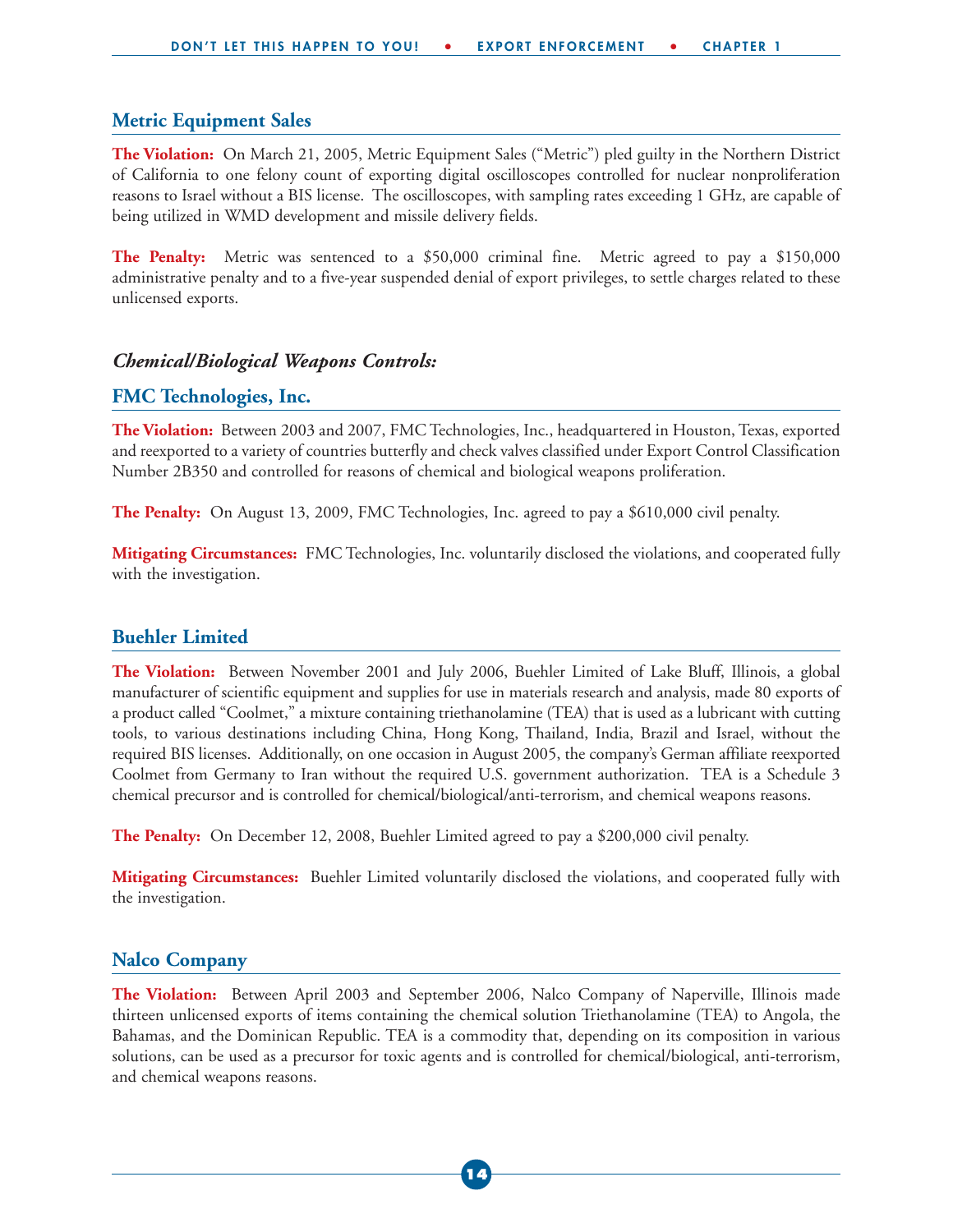**The Penalty:** On September 12, 2008, Nalco agreed to pay a \$115,000 civil penalty.

**Mitigating Circumstances:** Nalco voluntarily disclosed the violations, and cooperated fully with the investigation.

#### **Graco Inc.**

**The Violation:** On two occasions in 2001, Graco Inc. exported diaphragm pumps to India, and on 11 occasions caused the re-export of the pumps to Saudi Arabia and Taiwan without the required export licenses. The pumps are controlled for their potential use in chemical and biological weapons.

**The Penalty:** The case settled in June 2007. Graco Inc. agreed to pay a \$97,000 administrative penalty.

#### **Dr. Thomas Butler**

**The Violation:** On January 14, 2003, Dr. Thomas Campbell Butler, M.D., a professor at Texas Tech University in Lubbock, Texas reported to the FBI that thirty vials of a potentially deadly plague bacteria, *Yersinia pestis* (the causative agent of human plague), were missing and presumed stolen from his research lab. The report sparked a bio-terrorism alert in west Texas and the President was informed of the incident. An



*Dr. Thomas C. Butler*

investigation ultimately proved that Dr. Butler had illegally exported *Yersinia pestis* to Tanzania. The bacteria is a controlled item under the EAR and cannot be exported to Tanzania without an export license from BIS. On January 15, 2003, Dr. Butler was arrested.

Dr. Butler was found guilty of numerous charges at trial, two of which were export control-related: making false, fraudulent and fictitious statements regarding the export to federal agents and making an unauthorized export to Tanzania.

**The Penalty:** Dr. Butler was convicted of forty-seven counts of a sixty-nine count indictment. He was sentenced to two years in prison on March 10, 2004, and he resigned from Texas Tech. On October 24, 2005, the U.S. Court of Appeals for the Fifth Circuit

affirmed his earlier conviction. On May 15, 2006, the Supreme Court declined Dr. Butler's petition for a subsequent appeal. In the administrative case, in 2006, Dr. Butler agreed to pay a \$37,400 civil penalty and accept a denial of his export privileges for a period of ten years.

#### *National Security Controls*

#### **Alex Wu/Annie Wei/ Eric Lee /Chitron Electronics, Inc.**

**The Violation:** On May 17, 2010, Zhen Zhou Wu, a/k/a Alex Wu, Yufeng Wei a/k/a Annie Wei, and Chitron Electronics, Inc. (Chitron-US) were convicted of unlawfully exporting defense articles and Commercecontrolled goods through Hong Kong to China in violation of U.S. export control laws between 2004 and 2007. In addition, Bo Li, a/k/a Eric Lee, manager of Chitron-US in 2007, Wu and Wei were convicted of filing false shipping documents with the U.S. Department of Commerce in connection with these shipments.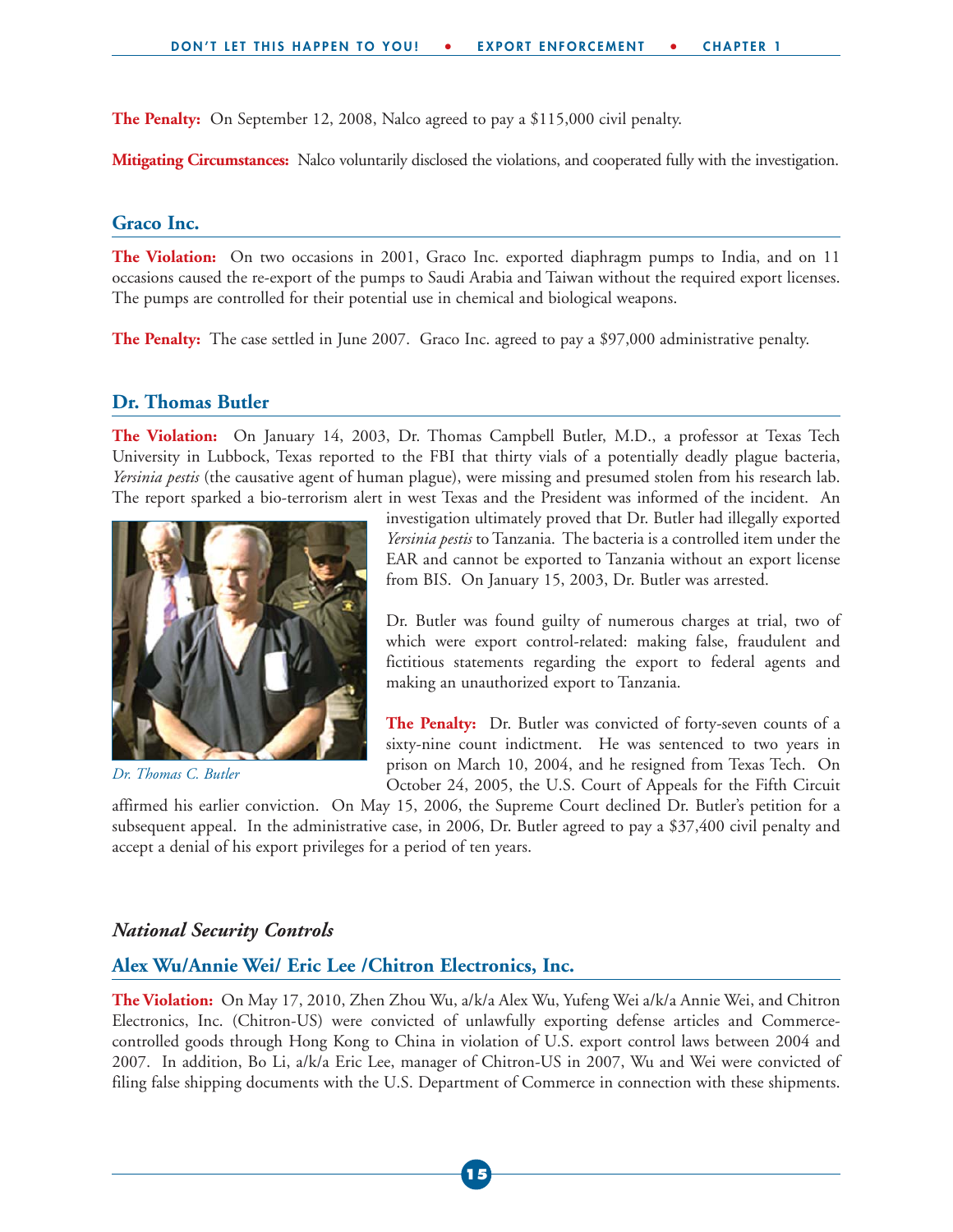The exported equipment is used in electronic warfare, military radar, fire controlling, military guidance and control equipment, and satellite communications, including global positioning systems.

Penalty: On July 22, 2010, Eric Lee was sentenced to 11 months imprisonment (time served), 3 years of supervised release, \$1000 fine, and a \$100 special assessment fee. Wu and Wei are scheduled to be sentenced on November 29 and 30, 2010.

#### **ARC International/Yaming Nina Qi Hanson/Harold DeWitt Hanson**

**The Violation:** Between 2007 and 2008, Yaming Nina Qi Hanson (Qi), her husband Harold Dewitt Hanson (Hanson) (an employee at Walter Reed Army Medical Center), and a Maryland company, Arc International, LLC, illegally exported miniature Unmanned Aerial Vehicle (UAV) Autopilots to Xi'an Xiangyu Aviation



Technical Group in China. On November 13, 2009, Hanson and Qi pled guilty to making false statements. The UAV components are controlled for export to China for national security reasons.

**The Penalty:** On February 3, 2010, Harold Hanson (Hanson) and Nina Yaming Qi Hanson (Qi) were sentenced in U.S. District Court in the District of Columbia. Qi was sentenced to 105 days in jail with credit for time served, placed on one year of supervised release, ordered to pay a fine of \$250 and a

\$100 special assessment fee and ordered to attend a U.S. Department of Commerce sponsored educational training program. Hanson was sentenced to 24 months' probation, required to pay a fine of \$250 and a \$100 special assessment fee, ordered to perform 120 hours of community service, and ordered to attend a U.S. Department of Commerce sponsored training program.

#### **Joseph Piquet/AlphatronX Inc.**

**The Violation:** On five separate occasions from March 2004 through February 2005, Joseph Piquet, President of AlphatronX Inc., of Port St. Lucie, Florida, purchased high-tech, military-use electronic components from a domestic corporation, and then shipped the items to Hong Kong and the People's Republic of China without first obtaining the required export licenses under the Arms Export Control Act and the International Emergency Economics Powers Act. Among the commodities involved in this conspiracy were high power amplifiers designed for use by the U.S. military in early warning radar and missile target acquisition systems, and low noise amplifiers that have both commercial and military use. Piquet submitted false end-use certificates to the manufacturer to conceal the intended final destination of the parts, which he then forwarded through conspirators in Texas and Hong Kong. Piquet was convicted in March 2009 after a four-day trial on all seven counts charged.

**The Penalty:** On May 14, 2009, Joseph Piquet was sentenced to 60 months in prison and two years of probation. On May 28, 2010, a 10 year denial was imposed on Piquet, pursuant to Section 11(h) of the EAA.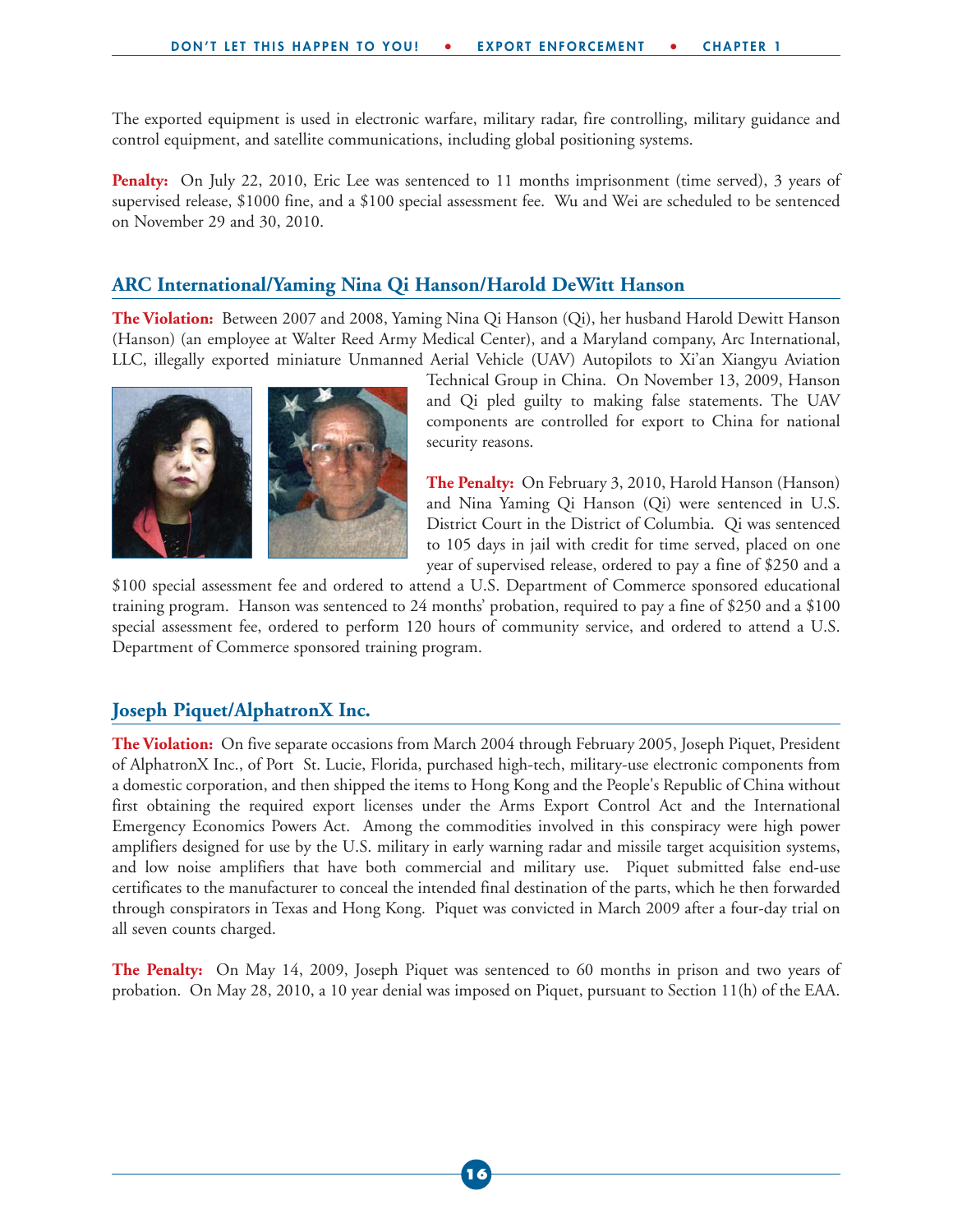#### **William Tsu/Cheerway Corporation**

**Violation:** On March 13, 2009, William Tsu of Cheerway Corporation pled guilty to exporting and attempting to export semiconductors and integrated circuits to China without the required export license.

**The Penalty:** On August 3, 2009, Tsu was sentenced to 40 months in prison, three years of supervised probation, and a \$200 special assessment.

#### **Printing Plus/Zhi Yong Guo/Tah Wei Chao/Evan Chang**

**Violation:** In April 2008, Zhi Yong Guo and Tah Wei Chao were arrested at the Los Angeles International Airport after authorities recovered 10 thermal imaging cameras that had been hidden in their suitcases, stuffed in shoes and concealed in clothing. Both Chao and Guo were convicted of conspiracy and exporting and/or attempting to export restricted items related to a plot to procure and export thermal imaging cameras to the People's Republic of China without obtaining the required licenses. The export of thermal-imaging cameras to China is controlled for national security and regional stability reasons because of their use in a wide variety of civilian and military applications. On August 25, 2008, Evan Zhang pled guilty for his involvement in the conspiracy.

**The Penalty:** On August 3, 2009, Chao was sentenced to 20 months in prison, three years of supervised probation, a \$3,000 fine, and issued a special assessment of \$300. Guo was sentenced on July 27, 2009 to 60 months in prison, three years of supervised probation, a \$12,500 fine, and issued a special assessment of \$200. On April 5, 2010, Evan Zhang was sentenced to six months at a community corrections center, six months of house arrest, three years probation and a \$20,000 criminal fine.

#### **David Lee/Lucena Technology Inc.**

**The Violation:** On December 16, 2008, David Lee, a/k/a David Young, owner and sole operator of Lucena Technology Inc., was indicted on charges that he knowingly and willfully exported seven thermal imaging cameras to South Korea. On March 25, 2009, Lee pled guilty to violating the International Emergency Economic Powers Act in connection with these shipments.

**The Penalty:** On June 3, 2009, Lee was sentenced to a criminal fine of \$3,000, a court-ordered forfeiture of \$4,375 plus interest, and 2 years' probation.

#### **Marysol Technologies, Inc.**

**The Violation:** Between 2003 and 2006, Marysol Technologies, Inc., of Clearwater, Florida, exported laser resonator modules, cavities and components, classified under Export Control Classification Number 6A005, to the People's Republic of China, India, Belarus and Russia without the required export licenses. These items are controlled for national security reasons.

**The Penalty:** On September 26, 2008, Marysol agreed to pay a \$180,000 civil penalty.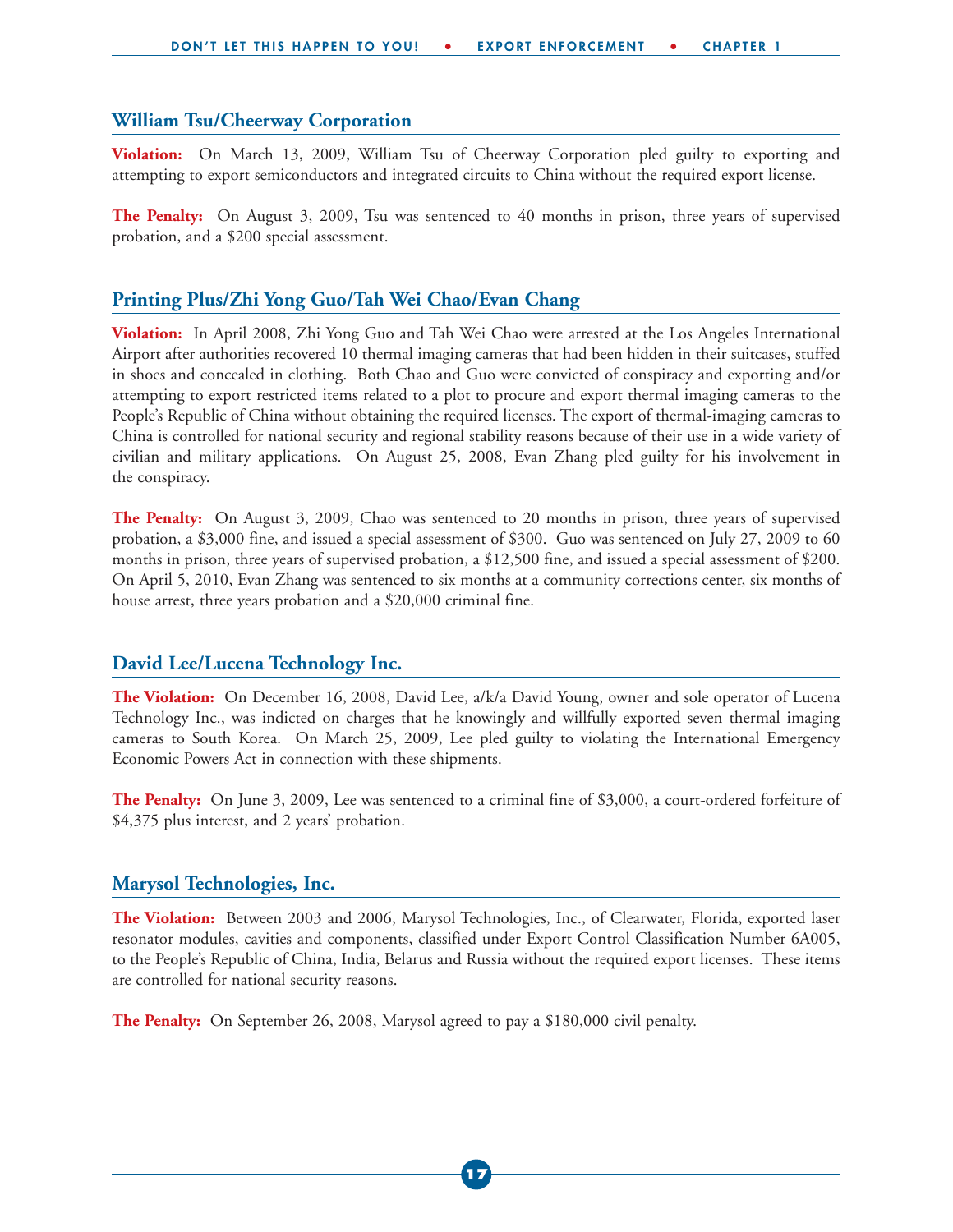#### **WaveLab Inc.**

**The Violation:** In February and October 2006, WaveLab Inc., of Reston, Virginia, exported power amplifiers to the People's Republic of China without the required licenses. The amplifiers are controlled for national security reasons.

**The Penalty:** On June 6, 2008, WaveLab Inc. was sentenced to one year of supervised probation and a \$15,000 criminal fine, together with a \$85,000 criminal forfeiture previously ordered. In addition, on March 7, 2008, WaveLab Inc. was denied export privileges for five years, which was suspended provided that during the suspension period, WaveLab commits no further violations.

#### **JSR Micro Inc.**

**The Violation:** Between 2004 and 2005, JSR Micro Inc., of Sunnyvale, California, exported photoresists, items controlled for national security and anti-terrorism reasons, to Israel, Taiwan and Singapore, without the required U.S. government authorizations. In addition, JSR Micro Inc. made false or misleading representations, statements, or certifications on Shipper's Export Declarations regarding the authorization of the exports.

**The Penalty:** In 2007, JSR Micro Inc., agreed to pay a \$270,000 administrative penalty.

**Mitigating Circumstances:** JSR Micro Inc. voluntarily self-disclosed these violations and cooperated fully with the investigation.

#### **Littelfuse, Inc.**

**The Violation:** Between 2002 and 2005, Littelfuse, Inc., of Des Plaines, Illinois, exported ceramic yarn controlled for national security reasons to the Phillipines and the People's Republic of China without the required licenses. In addition, Littelfuse, Inc. failed to comply with the reporting requirements.

**The Penalty:** In 2007, Littelfuse, Inc. agreed to pay a \$221,100 administrative penalty.

#### **Manten Electronics/Kevin Xu/Ali Chan/Linda Chen/Jenny Chan/Daqing Zhou**

**The Violation:** Four former employees of Manten Electronics in Beijing, China, Xu Weibo aka Kevin Weibo aka Kevin Xu; Hao Li Chen aka Ali Chan; Xiu Ling Chen aka Linda Chen; and Kwan Chun Chan aka Jenny Chan, illegally conspired to export millions of dollars of sensitive national security controlled items with applications in radar, electronic warfare and communications systems, to state-sponsored institutes in China. On May 4, 2006, Kevin Xu pled guilty to violating IEEPA and the Arms Export Control Act. The four defendants also pled guilty to conspiracy charges.

**The Penalty:** On May 1, 2006, the four defendants were sentenced. Kevin Xu was sentenced to 44 months in prison, and two years' probation; Ali Chan was sentenced to 30 months in prison and two years' probation; Linda Chen was sentenced to 18 months in prison and two years' probation; and Jenny Chan was sentenced to six months' home confinement and two years' probation. The defendants also agreed to forfeit \$391,337, their revenue from the illegal exports. On November 3, 2006, Daqing Zhou, an employee of Manten Electronics in Beijing, China, was denied export privileges for twenty years for his role in the conspiracy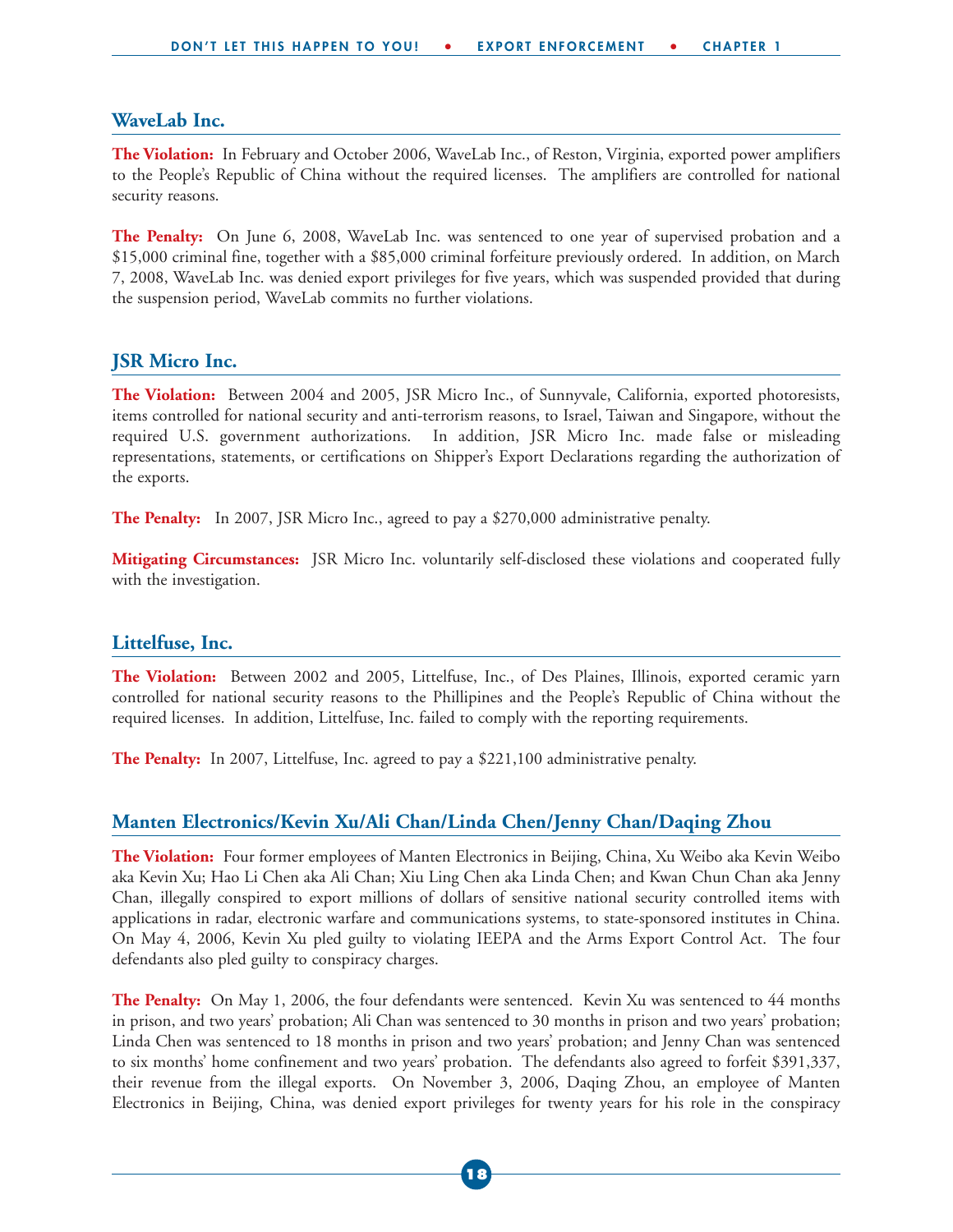detailed above. On November 27, 2007, Kevin Xu, and related persons, Ali Chan, Linda Chen and Jenny Chan, were each denied export privileges for ten years from the date of Kevin Xu's May 2006 conviction, pursuant to Section 11(h) of the EAA.

#### *Missile Technology Controls*

#### **Valtex International**

**The Violation:** Between September 2002 and October 2002, Vladimir Alexanyan and his company, Valtex International of Palto Alto, California committed export violations and made false statements in connection with the attempted export of satellite/missile insulation blankets to the Chinese Academy of Space Technology in Beijing. BIS had previously rejected Valtex's application for an export license for these items.

**The Penalty:** Alexanyan was sentenced to a \$12,000 criminal fine and three years' probation and was barred from any international activities or trade for the term of his probation. Valtex was ordered to pay a \$250,000 criminal fine. In addition, Alexanyan agreed to pay an \$88,000 administrative penalty, and Valtex agreed to pay a \$77,000 administrative penalty. Alexanyan's and Valtex's export privileges to China were denied for five years. Valtex also agreed to implement an export management system.

#### **Zhaoxin Zhu**

**The Violation:** On May 6, 2004, Zhaoxin Zhu of Shenzhen, China pled guilty to conspiring to purchase controlled satellite and radar technology for illegal export to China. Zhu negotiated with undercover federal agents to purchase a variety of sensitive goods, including traveling wave tubes with satellite and radar applications, for export to China.

**The Penalty:** Zhu was sentenced to twenty-four months in prison and three years' supervised release.

#### *Crime Controls*

#### **Aaron Henderson/Valhalla Tactical Supply**

**The Violation:** On September 18, 2009, Aaron Henderson, doing business as Valhalla Tactical Supply, pled guilty to charges relating to the export of sighting devices to Taiwan and Afghanistan without the required export licenses from the Department of Commerce.

**The Penalty:** On September 18, 2009, Henderson was sentenced to time served followed by two years of supervised release, and a \$100 payment to the Crime Victims Fund. On May 28, 2010, a 10 year denial of export privileges was imposed on Henderson and Valhalla Tactical Supply, pursuant to Section 11(h) of the EAA.

#### **Donald Wayne Hatch/Rigel Optics Inc.**

**The Violation:** On July 31, 2008, Donald Wayne Hatch and Rigel Optics Inc. entered a guilty plea to making false statements and violating the Arms Export Control Act in connection with an illegal export of night vision goggles. Hatch and Rigel Optics Inc. sold night vision optical equipment to various foreign customers.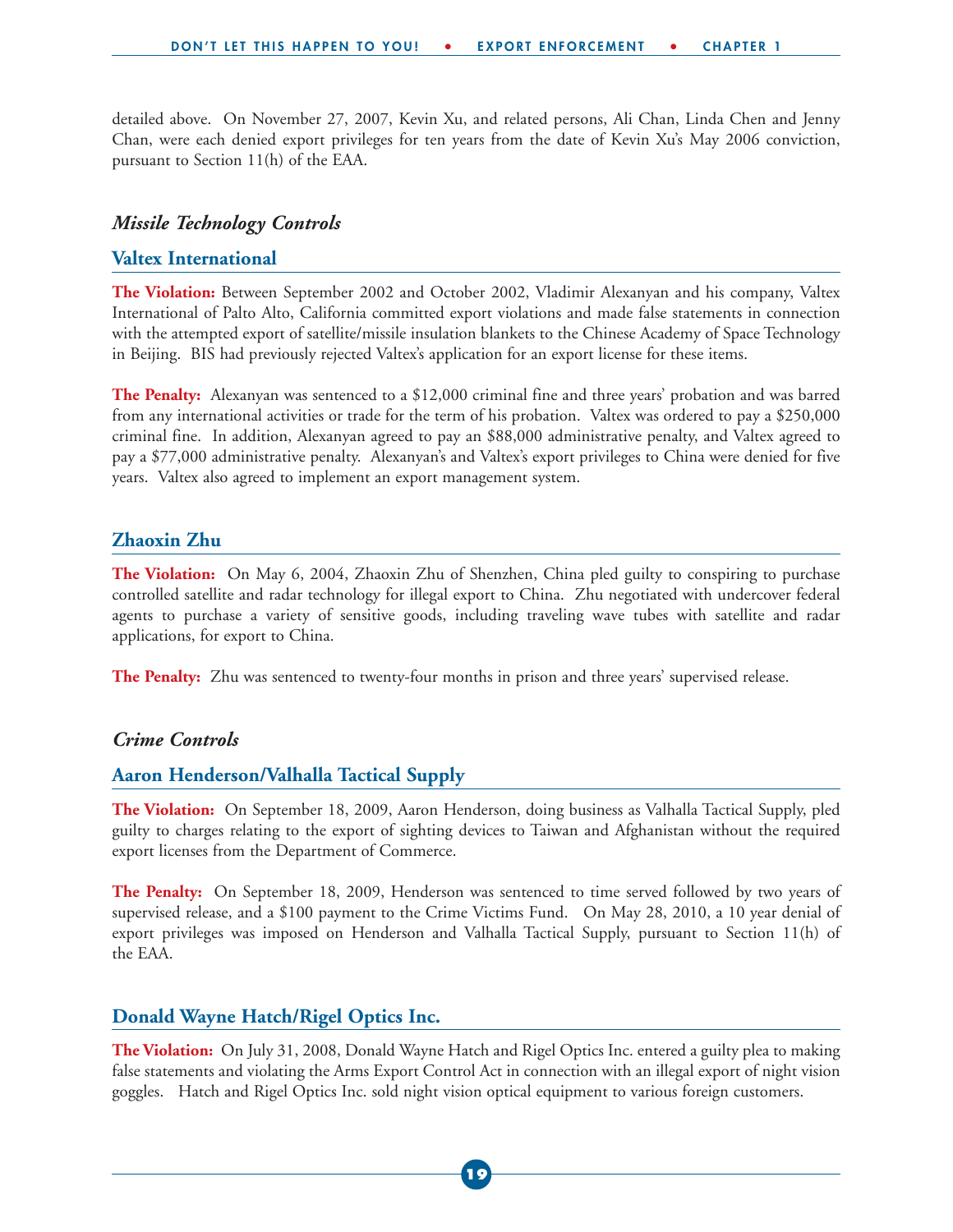**The Penalty:** On May 12, 2009, Donald Wayne Hatch was sentenced to two years of probation and a \$5,000 fine with a \$100 special assessment for causing false statements to be made on Shipper's Export Declarations. At the same proceeding, a fine of \$90,000 and a \$400 special assessment was levied against Rigel Optics, Inc. for the unlicensed export of Generation II night vision goggles.

#### **Syrvet, Inc.**

**The Violation:** Syrvet, Inc., a veterinary supply wholesaler based in Waukee, Iowa, made sixteen unlicensed exports of electric cattle prods, from the United States to Mexico, Chile, South Africa, Dominican Republic, Colombia and El Salvador. These items are on the Commerce Control List for crime control reasons.

**The Penalty:** On December 24, 2008, Syrvet, Inc. agreed to pay a \$250,000 civil penalty. BIS agreed to suspend \$150,000 of the fine provided no additional violations occur and payment of the remaining \$100,000 is made in accordance with the agreed upon schedule.

#### **Cabela's Incorporated**

**The Violation:** In 2004 and 2005, Cabela's Incorporated, an outdoor equipment outfitter based in Sidney, Nebraska, exported optical sighting devices for firearms to Argentina, Brazil, Canada, Chile, Finland, India, Ireland, Malaysia, Malta, Mexico, Pakistan, the Philippines, South Africa, Sweden, and Taiwan without the required licenses. These devices are on the Commerce Control List for crime control and firearms convention reasons and require a license to export to the various destinations at issue. In addition, Cabela's failed to file the required Shipper's Export Declarations in connection with these shipments.

**The Penalty:** On November 7, 2008, Cabela's agreed to pay a \$680,000 civil penalty.

#### **Armor Holdings, Inc.**

**The Violation:** Between 2001 and 2004, Armor Holdings, Inc. (Armor), located in Jacksonville, Florida, exported crime control items (handcuffs, riot helmets, fingerprinting equipment, and face shields) without first obtaining the required licenses, and exported three shipments in excess of the licensed value to foreign consignees in 41 countries including Egypt, Mexico and France. In addition, Armor failed to file Shipper's Export Declarations (SEDs) for some shipments and misrepresented the license authority on SEDs that it filed for other shipments.

**The Penalty:** In 2007, Armor agreed to pay an administrative penalty of \$1,102,200.

#### **Sirchie Acquisition Company/John Carrington**

**The Violation:** Between September 2000 and March 2004, Sirchie Fingerprint Laboratories (now Sirchie Acquisition Company) and John Carrington, its former president, illegally exported approximately \$1.2 million dollars in crime control equipment to China through intermediaries in Italy and Hong Kong without the required licenses. Included in his 2005 settlement agreement was a five year denial order issued by BIS, which prohibited the former president from being involved, directly or indirectly, in export transactions. Evidence collected during the course of a new investigation in 2009 showed that the former president had participated in setting prices for a host of products intended to be sold overseas while subject to this Denial Order.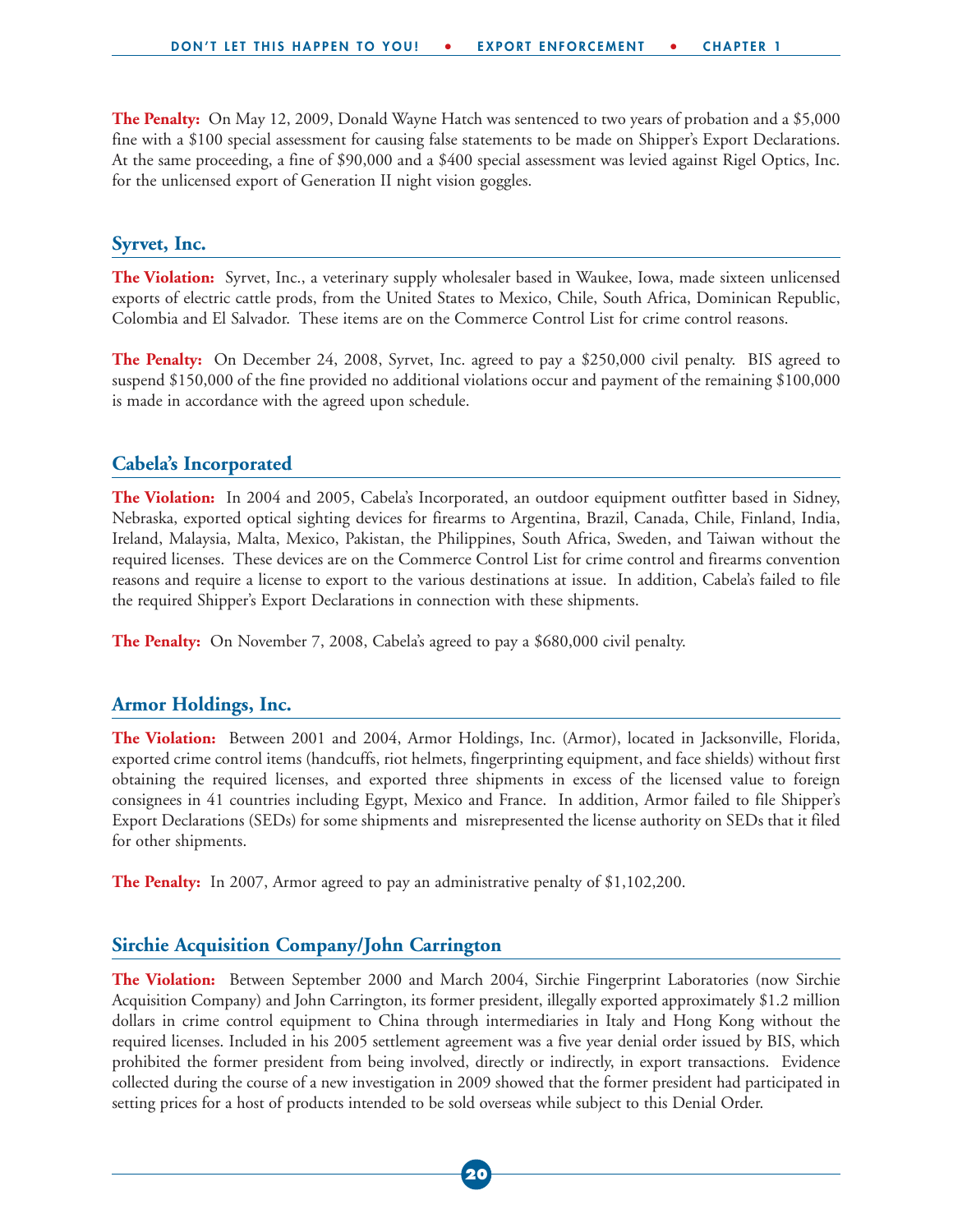

*Special Agents seizing evidence during search warrant*

**The Penalty:** In the criminal case, Carrington was sentenced in March 2006 to 12 months of probation and agreed to pay an \$850,000 criminal penalty. In the related administrative case, Carrington accepted a fiveyear denial of his export privileges. Sirchie also agreed to pay a \$400,000 administrative penalty and accepted a five-year suspended denial. On February 9, 2010, Sirchie Acquisition Company, Ltd. entered a Deferred Prosecution Agreement (DPA) and related settlement with BIS, under which Sirchie Acquisition Company agreed to pay a total of \$12.6 million in fines, including \$10.1 million in criminal fines and \$2.5 million in

administrative penalties. In addition, the company agreed to cooperate with the Government regarding the ongoing criminal investigation of the former president and to retain an independent compliance monitor to ensure the company's compliance with the DPA.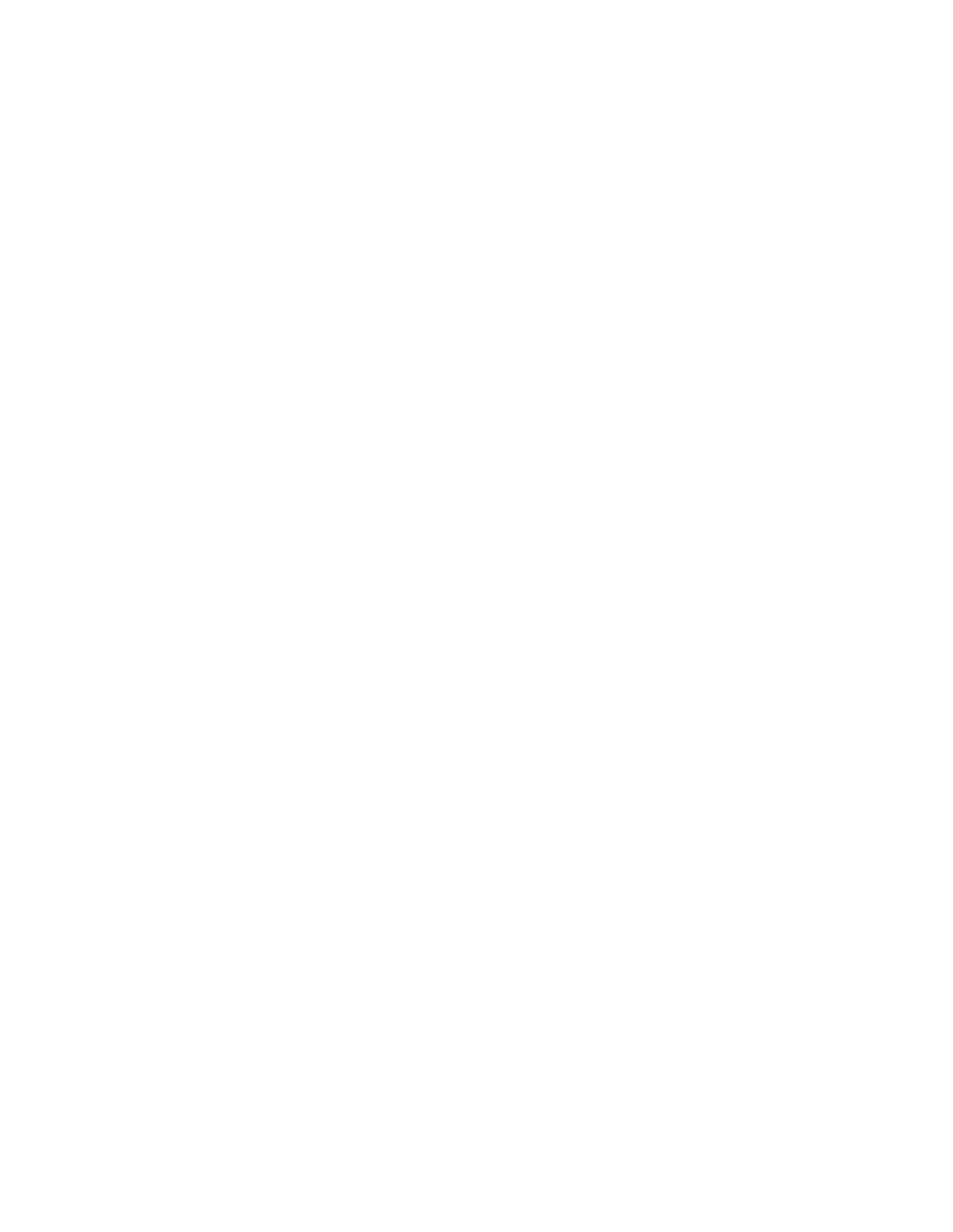### **Chapter 2 - License Conditions**

#### **Introduction**

To minimize the potential diversion or misuse of licensed exports, BIS adds conditions to nearly all export licenses. License conditions may, among other things, restrict the way an item is used after export, or it may req export licenses. License conditions may, among other things, restrict the way an item is used after export, or it may require certain reports to be made by the exporter. The conditions are created through license conditions allows the Government to approve license applications that might otherwise be denied. Once a license is issued, BIS seeks to ensure compliance with the conditions.

#### **Criminal and Administrative Case Examples**

#### **WesternGeco LLC/ Western Geophysical**

**The Violation:** From June through November 2000, Western Geophysical Company of America, of Houston, TX, failed to abide by conditions on export licenses for underwater geophysical mapping equipment exported to the People's Republic of China (PRC). Between December 2000 and January 2001, WesternGeco LLC, also of Houston, TX, took control of the equipment that was subject to the licenses at issue, and also failed to abide by the same license conditions.

The license conditions required the equipment, which was controlled for national security reasons, to be monitored on a weekly basis while stored in the PRC.

**The Penalty:** On September 1, 2006, WesternGeco agreed to pay a civil penalty in the amount of \$925,000, and Western Geophysical Company of America agreed to pay administrative penalties totaling \$1,965,600.









*Ocean Bottom Cables, Modules and Hydrophones*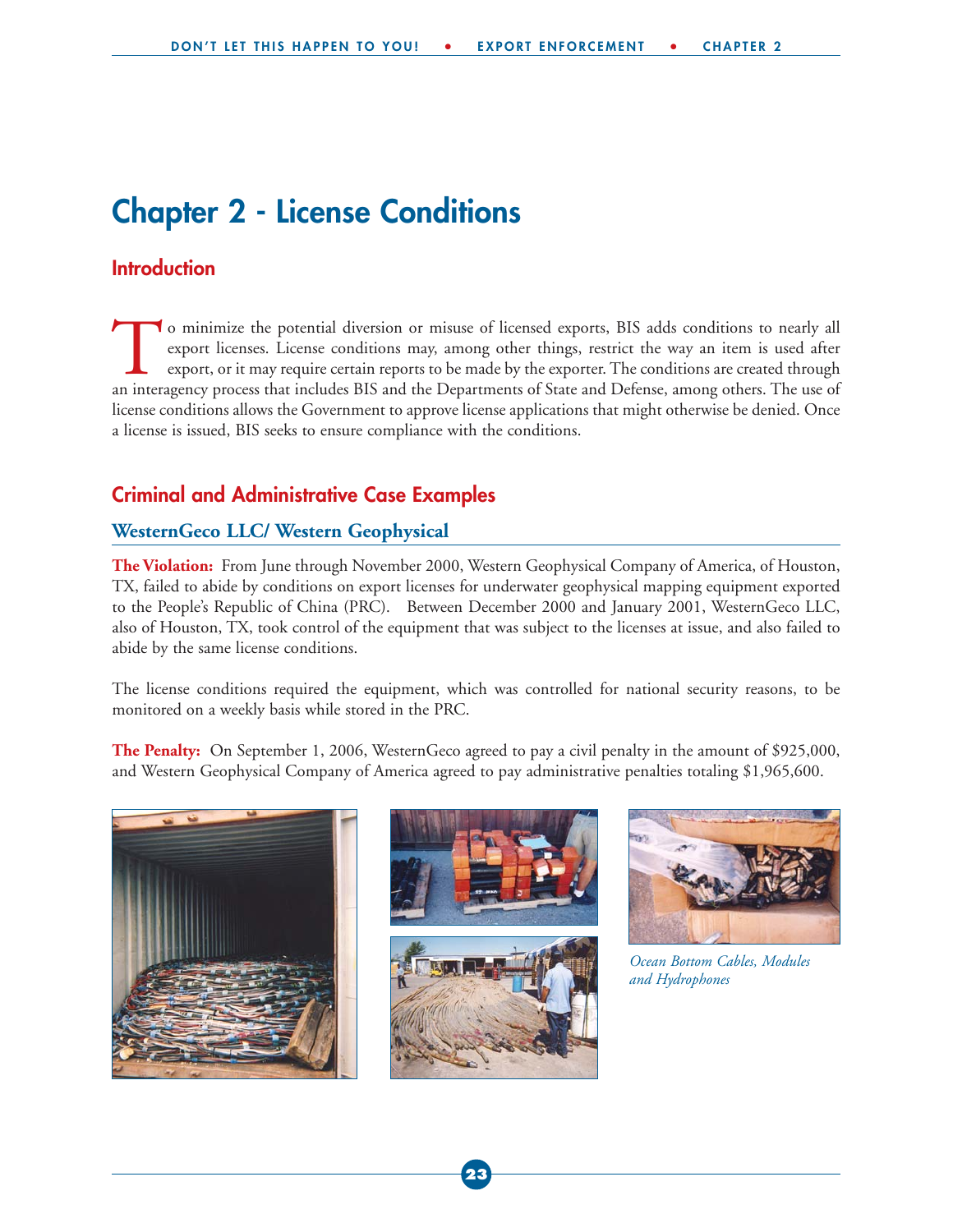#### **E.D Bullard**

**The Violation:** Between 2000 and 2002, E.D. Bullard, of Kentucky, exported and re-exported thermal imaging cameras to Austria, Brazil, the Czech Republic, France, Germany, Israel, the Netherlands, Slovakia, Spain, Switzerland, and Venezuela, in violation of the EAR or of the conditions of licenses issued to Bullard under the EAR. Bullard, with assistance from Bullard Gmbh of Bonn, Germany, caused the export, re-export, reselling and transferring of thermal imaging cameras from the United States without the required export licenses. In addition, contrary to the terms and conditions of the license, Bullard exported thermal imaging cameras to intermediate consignees not authorized under a license, after a license had expired, in quantities exceeding those authorized by a license. In addition, Bullard made false statements on Shipper's Export Declarations in connection with many of the shipments. Bullard Gmbh also resold, re-exported, and transferred thermal imaging cameras to Austria, France and Switzerland in violation of the EAR, and contrary to the license terms and conditions.

**The Penalty:** E.D. Bullard agreed to pay a \$330,000 administrative penalty in June 2005. Bullard Gmbh agreed to pay a \$36,000 civil penalty.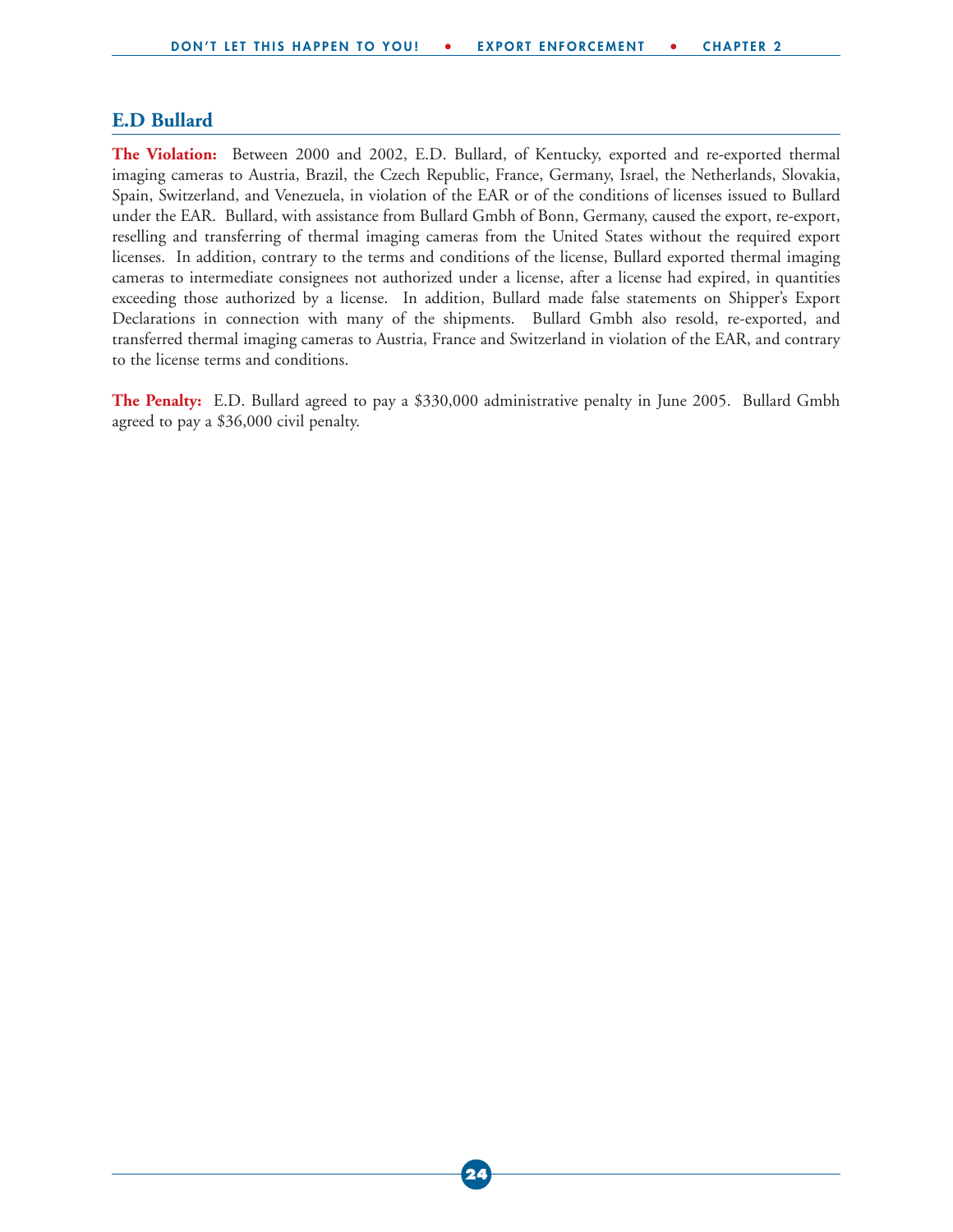### **Chapter 3 - Deemed Exports**

#### **Introduction**

**M** ost people think of an export as the shipment of a commodity from the United States to a foreign country, but that is only one type of export. Under the EAR, the release of technology or source to the home country or c country, but that is only one type of export. Under the EAR, the release of technology or source code subject to the EAR to a foreign national in the United States is also "deemed" to be an export to the home country or countries of the foreign national and may require a license under the EAR. Technology can be released through visual inspection, oral exchanges of information, or the application to situations abroad of personal knowledge or technical experience acquired in the United States. For example, if a graduate student who is a foreign national with a valid visa reviews controlled technology pursuant to a grant from a private company, an export license may be required because the release of the technology to the student could be considered a "deemed export."

#### **Criminal and Administrative Case Examples**

#### **Atmospheric Glow Technologies, Inc./J. Reece Roth**

**The Violation:** Between January 2004 and May 2006, through the Tennessee-based company Atmospheric Glow Technologies, Inc., J. Reece Roth, a Professor Emeritus at the University of Tennessee, engaged in a conspiracy to transmit export controlled technical data to foreign nationals from the People's Republic of China and Iran. This controlled technical data was related to a restricted U.S. Air Force contract to develop plasma actuators for a military unmanned aerial vehicle. On September 3, 2008, a federal jury in the Eastern District of Tennessee convicted Roth on 18 counts of Conspiracy and Arms Export Control Act violations.

**The Penalty:** On July 1, 2009, Roth was sentenced to 48 months in prison and two years of supervised release.

#### **Maxim Integrated Products, Inc.**

**The Violation:** Between June 2002 and September 2005, Maxim Integrated Products, Inc. (Maxim) of Sunnyvale, California, made 31 unlicensed exports and reexports of national security controlled integrated circuits and related components to the People's Republic of china, Estonia, Russia and the Ukraine. In addition, on two occasions, Maxim released controlled technology for the development of electronic components to an Iranian national employee and a Chinese national employee without the required BIS license. Maxim applied for a deemed export license for release of controlled technology to the Chinese national, but failed to restrict his access to the technology while the license application was under review.

**The Penalty:** On November 4, 2008, Maxim agreed to pay a \$192,000 civil penalty.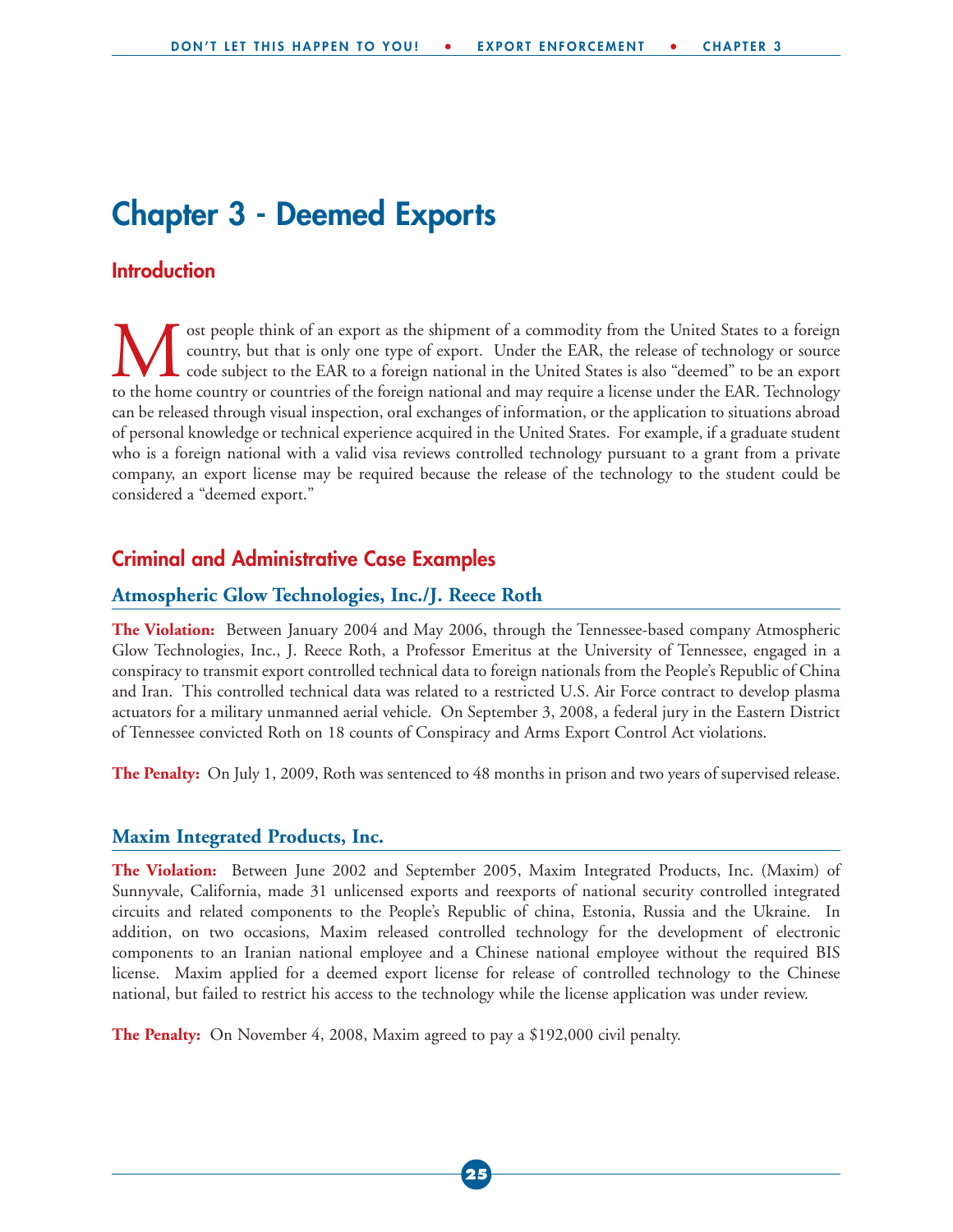#### **Ingersoll Machine Tools**

**The Violation:** Between November 2003 and January 2007, Ingersoll Machine Tools (IMT) of Rockford, Illinois committed seven unlicensed deemed exports of production and development technology for vertical fiber placement machines and production technology for five axis milling machines to Indian and Italian nationals. The technology was controlled for national security and missile technology reasons to Italy and India. In addition, the technology was also controlled to India for nuclear nonproliferation reasons.

**The Penalty:** On August 12, 2008, IMT agreed to pay a \$126,000 civil penalty.

#### **TFC Manufacturing, Inc.**

**The Violation:** Between March and April 2006, TFC Manufacturing, Inc. (TFC), a Lakewood, Californiabased aerospace fabrication facility, released U.S-origin technology for the production of aircraft parts (classified under ECCN 9E991) to an Iranian national employee in the U.S. without the license required under the EAR.

**The Penalty:** In May 2008, TFC agreed to pay a \$31,500 civil penalty.

#### **3DSP Corporation**

**The Violation:** Between 2002 and 2004, 3DSP Corporation, of Irvine, California, granted a professor and five students from the People's Republic of China access to physical layer technology without the required licenses under the Export Administration Regulations. This technology was to be used in wireless LAN integrated circuits. The professor and students were working on behalf of the Beijing University of Aeronautics and Astronautics (BUAA) at the time of the technology release, pursuant to a contract between 3DSP and BUAA. BUAA is an entity set forth on the EAR's Entity List, a compilation of end-users that pose a risk of WMD proliferation.

**The Penalty:** In December 2007, 3DSP Corporation agreed to pay a \$36,000 civil penalty.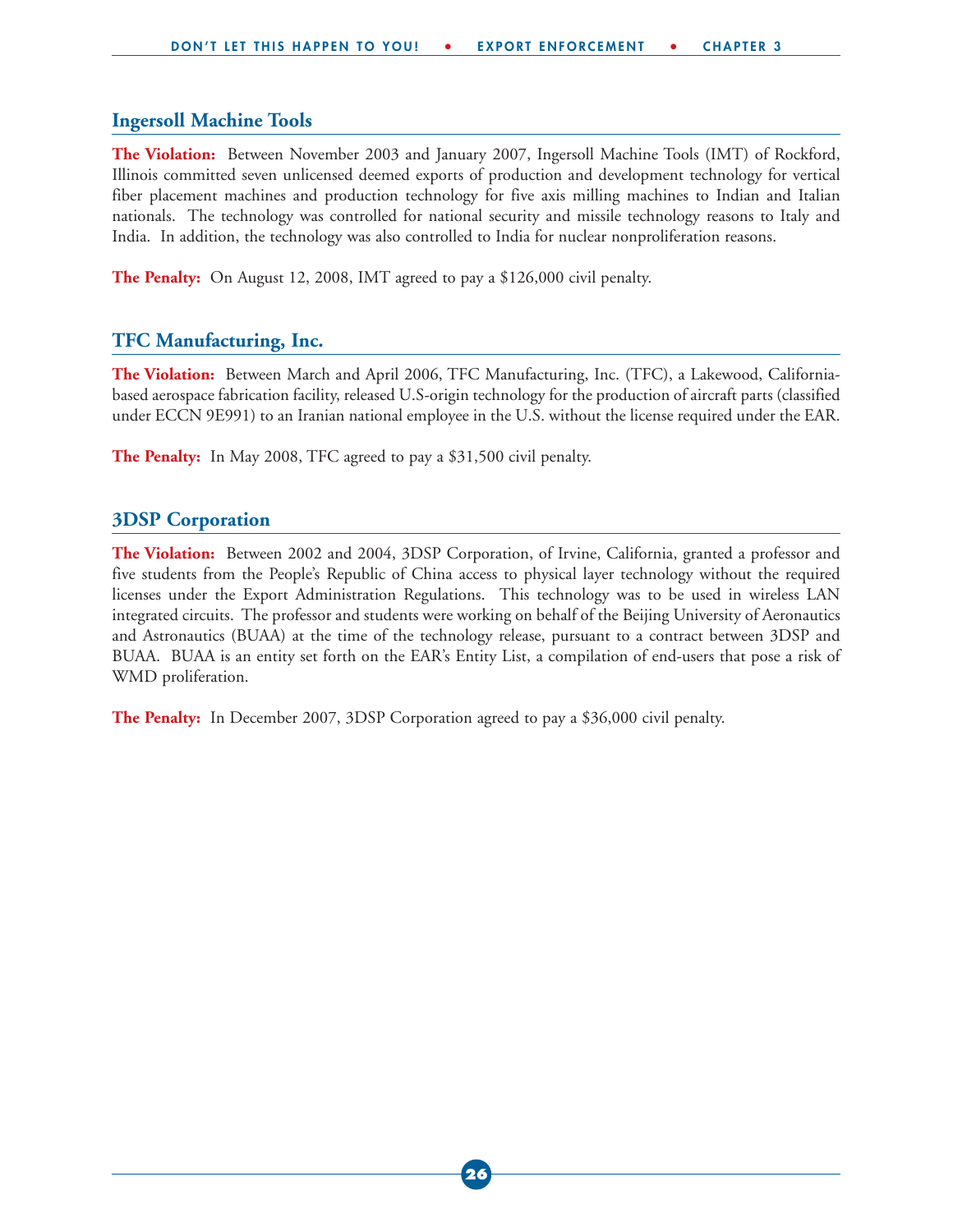### **Chapter 4 - State Sponsors of Terrorism**

#### **Introduction**

The United States maintains broad export controls against countries that have been designated by the Secretary of State to be state sponsors of terrorism. In some cases, such countries are subject to partial or complete em Secretary of State to be state sponsors of terrorism. In some cases, such countries are subject to partial or complete embargoes, maintained on a multilateral or unilateral basis. As a result, many exports to these countries, even of ordinary commercial items including portable digital music players, such as iPods, and digital cameras that are not typically controlled to other countries, may require authorization from the U.S. Government. BIS or the Department of the Treasury's Office of Foreign Assets Control (OFAC)—or in some cases both agencies together—work to implement the licensing requirements and enforce these controls. Trade with these destinations should be undertaken with extreme caution.

#### **Regional Considerations:**

It is important to familiarize yourself with the restrictions that apply to the ultimate destination of your export. U.S. law in this area frequently changes in accordance with an evolving foreign policy. The following websites are good resources:

#### **OFAC's website:**

*http://www.treas.gov/offices/enforcement/ofac/* 

#### **BIS's website:**

*http://www.bis.doc.gov/PoliciesAndRegulations/regionalconsiderations.htm*



**programs against countries and groups of individuals, such as terrorists and narcotics traffickers. The sanctions can be either comprehensive or selective, using the blocking of assets and trade restrictions to accomplish foreign policy and national security goals.**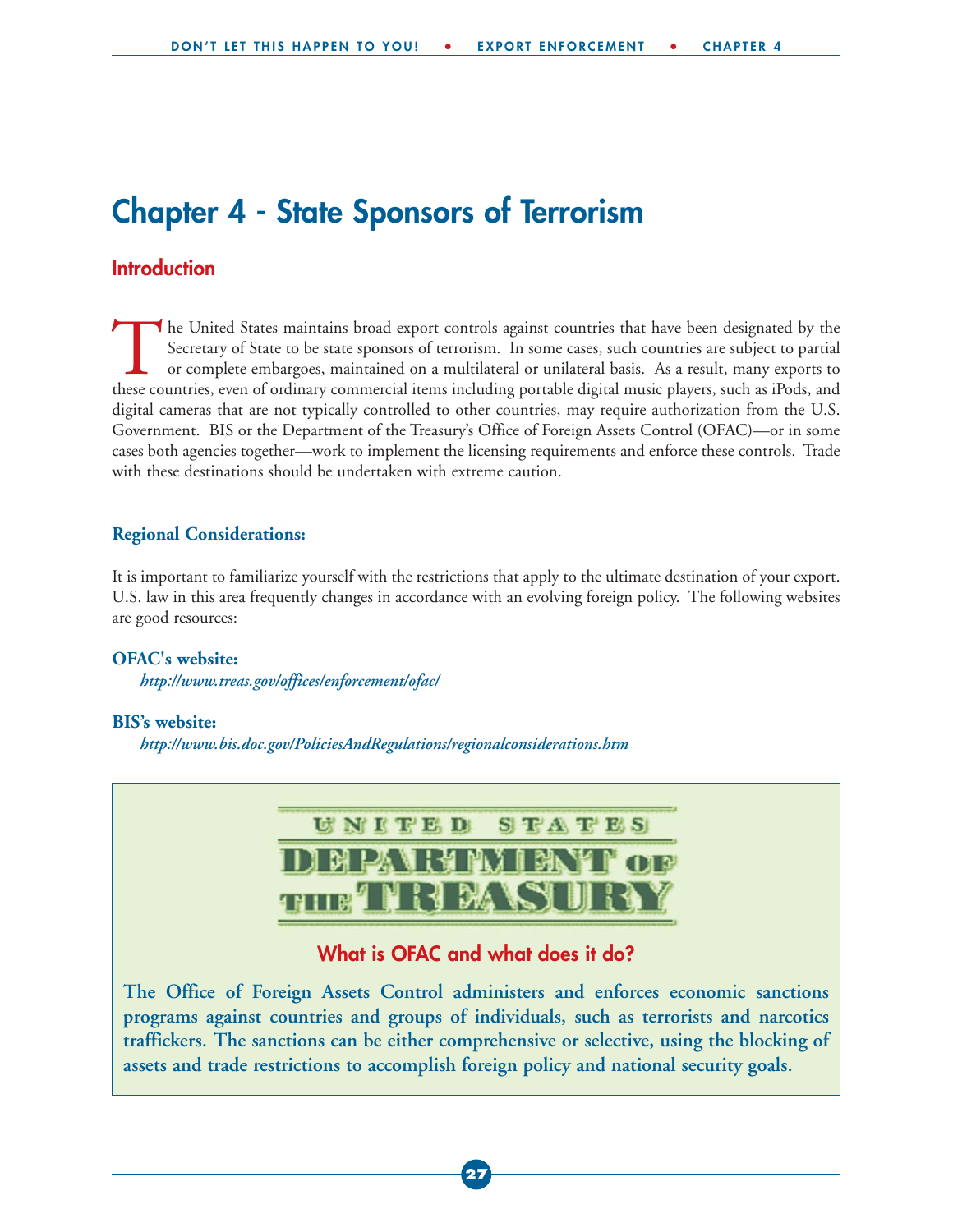#### **Criminal and Administrative Case Examples**

#### **Thermon Europe B.V./Thermon Far East Ltd. Thermon Heat Tracers Pvt. Ltd. /Thermon Korea Ltd. Thermon (U.K.) Ltd.**

**The Violation:** Between October 2002 and June 2006, five foreign subsidiaries of San Marcos, Texas-based firm Thermon Manufacturing Company--Thermon Europe B.V., Thermon Far East Ltd., Thermon Heat Tracers Pvt. Ltd., Thermon Korea Ltd., and Thermon (U.K.) Ltd.-- committed a total of 33 violations by reexporting or causing the export to Iran, Syria, Libya and listed entities in India of EAR99 heat tracing equipment manufactured in the United States by Thermon Manufacturing, without the required BIS license or, for shipments to Iran, a license from the Treasury Department's Office of Foreign Assets Control. The Thermon subsidiaries did not inform Thermon Manufacturing of the ultimate destinations for the items, even though they had been informed by Thermon Manufacturing in February 2005 that "products manufactured by Thermon US may not be sold to countries on the US trade sanctions list," including specifically Iran, Syria and Libya.

**The Penalty:** On September 11, 2009, the five foreign subsidiaries of Thermon Manufacturing Company agreed to pay a total of \$176,000 in combined civil penalties.

**Mitigating Circumstances:** Thermon Manufacturing Company voluntarily disclosed the violations and cooperated fully in the investigation.

#### **Fawzi Mustapha Assi**

**The Violation:** On November 29, 2007, Fawzi Mustapha Assi pled guilty to providing material support or resources to a designated foreign terrorist organization.

**The Penalty:** On December 12, 2008, Assi was sentenced to 10 years in prison and two years of probation for his involvement in unlicensed exports to Lebanon. On July 12, 2009, the Under Secretary for Industry and Security issued an order denying Assi's export privileges for 20 years.

#### **CVC Services**

**The Violation:** CVC Services sold oil and gas valve parts to Italy with knowledge that the parts were destined for Iran. In March 2008, the company pleaded guilty to selling to Iran valves that turn gas and oil pipelines on and off without a license. The National Iranian Oil Company had sought the valves.

**The Penalty:** On June 9, 2008, CVC Services was sentenced to a \$51,000 fine and an \$800 special assessment.

#### **Allied Telesis Labs, Inc.**

**The Violation:** Allied Telesis Labs, Inc. (ATL) was engaged in the design of telecommunication equipment and systems including high capacity Multiservice Access Platforms (iMAPs) and related items capable of routing a large volume of information. On March 18, 2008, ATL pleaded guilty to charges that the corporation conspired with another to trade with the Islamic Republic of Iran in violation of the law.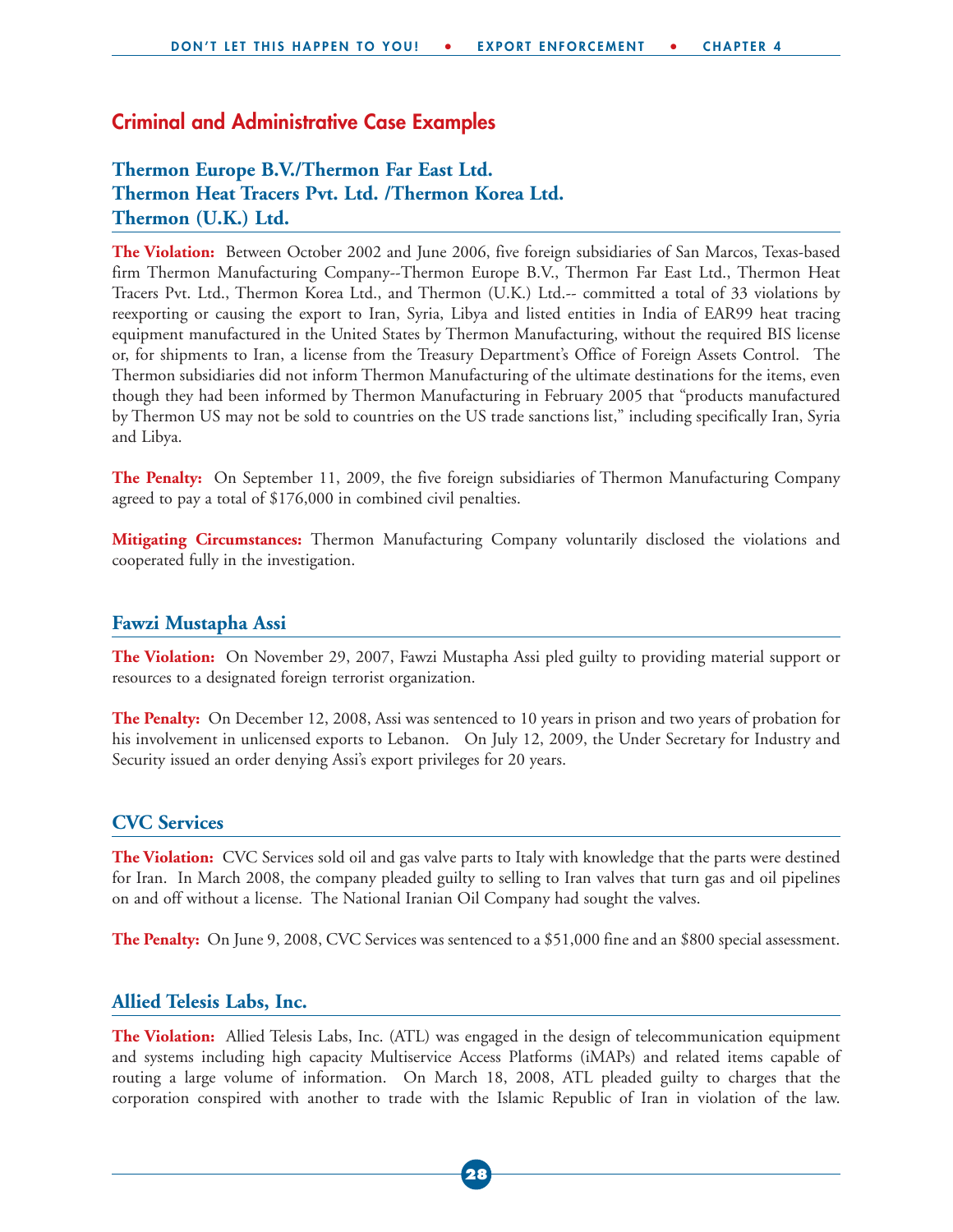Specifically, ATL and its related corporate entities conspired to land and execute a \$95,000,000 contract with the Iranian Information Technology Company (IRITCO) to rebuild and upgrade the telecommunications systems of approximately 20 Iranian cities, including Tehran.

**The Penalty:** On July 28, 2008, ATL was sentenced to a \$500,000 criminal fine and was placed on probation for two years.

#### **Afshin Rezaei**

**The Violation:** On April 24, 2008, Afshin Rezaei pled guilty to one count of violating the International Emergency Economic Powers Act for the unlicensed export of computers to Iran via the United Arab Emirates. The computers were controlled for anti-terrorism reasons.

**The Penalty:** On May 15, 2008, Rezaei was sentenced to six months of prison (credit for time served), followed by three years of supervised release, and agreed to forfeit \$50,000. On February 18, 2010, a 10 year denial of export privileges was imposed on Rezaei, pursuant to Section 11(h) of the EAA.

#### **Ghashim Group d/b/a KZ Results**

**The Violation:** Between 2003 and 2004, KZ Results and its owner, Mazen Ghashim, made 25 unlicensed exports and two attempted unlicensed exports of controlled computers to Syria, some directly and some via the United Arab Emirates. The exports through the U.A.E. were made after Ghashim learned that licenses were required to export or transship to Syria. The total value of all items exported exceeded \$800,000.

**The Penalty:** In the criminal case, Mazen Ghashim pled guilty to attempting to export controlled computers to Syria through the United Arab Emirates without a license. On February 14, 2008, Ghashim was sentenced to three years' probation. In the administrative cases, which were resolved on September 12, 2006, KZ Results and Ghashim each agreed to a \$1,089,000 civil penalty, of which all but \$22,000 was suspended for five years. Ghashim and his two companies, including KZ Results, were each denied export privileges for 20 years.

#### **Khalid Abdelgadir Ahmed and Entisar Hagosman**

**The Violation:** On March 13, 2008, Khalid Abdelgadir Ahmed and Entisar Hagosman were convicted on charges related to the smuggling of gun parts to Sudan. Entisar Hagosman pled guilty to making false statements relating to her activity, and Khalid Abdelgadir Ahmed pled guilty to illegal smuggling from the United States.

**The Penalty:** On June 6, 2008, Ahmed was sentenced to five months in prison, five months of community confinement, a \$1,500 fine, and three years of supervised release. Hagosman was sentenced to time served and two years of supervised probation.

#### **Ali Khan/TurboAnalysis**

**The Violation:** In 2003, Ali Khan, owner of TurboAnalysis, of Phoenix, Arizona, conspired to export aircraft components to Iran through Singapore and Malaysia without the required licenses.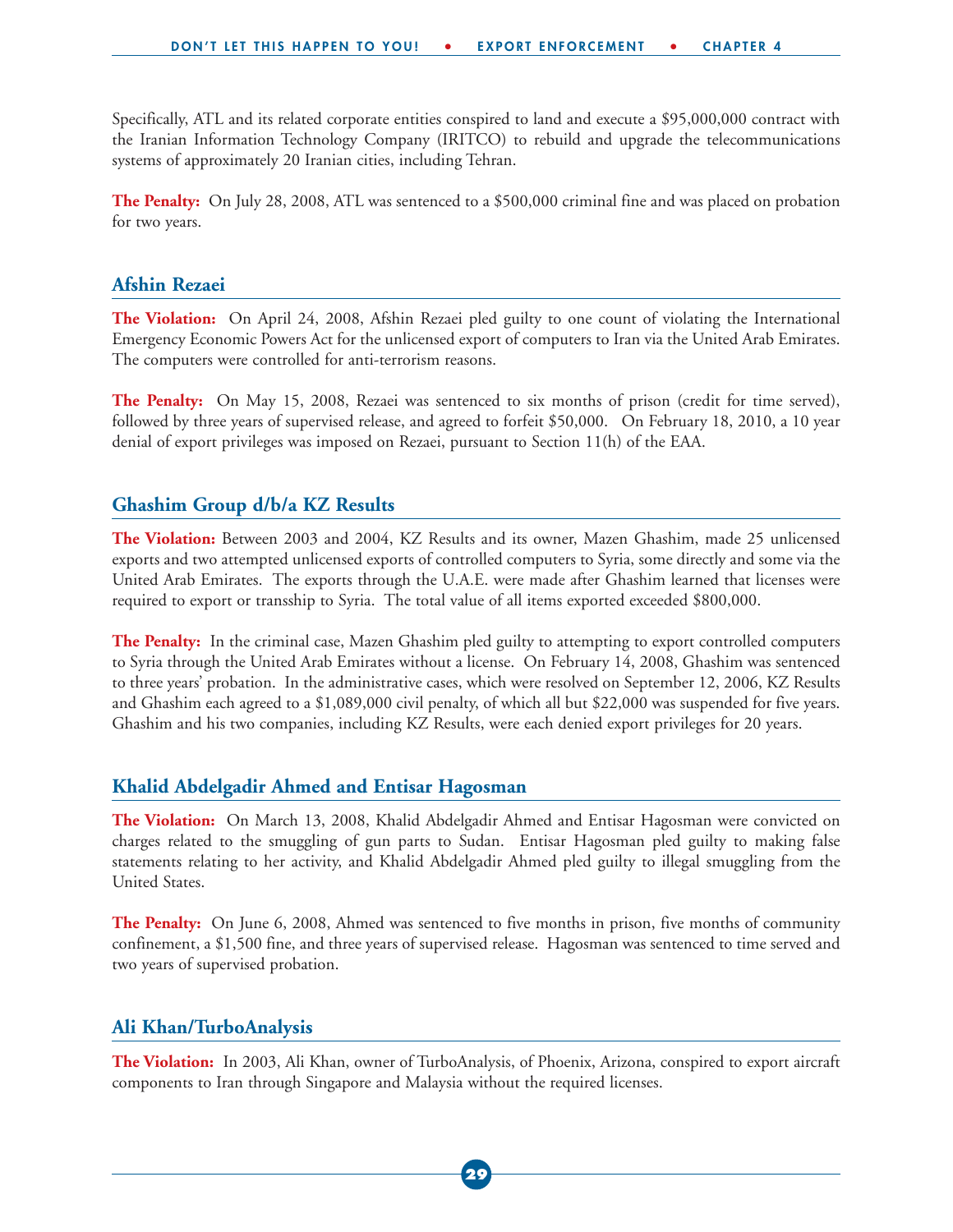**The Penalty:** On July 30, 2007, Ali Khan was sentenced to five years' probation, 300 hours of community service, \$1,400,000 in forfeiture, and \$100,000 in criminal fines. In August 2005, Khan agreed to pay a civil penalty of \$110,000, to settle conspiracy, false statement, and unlicensed export charges.

#### **Juan Sevilla**

**The Violation:** Juan Sevilla, Sales Director of United Calibration Corporation, of Huntington Beach, California, attempted to illegally export to Iran machinery used to measure the tensile strength of steel, in violation of the U.S. embargo. The technology is on the Nuclear Supplier's Group "Watch List" as a commodity that can make a contribution to nuclear activities of concern.

**The Penalty:** On December 5, 2006, Sevilla was sentenced to five years' probation, six months of home confinement, 100 hours of community service and a \$10,000 criminal fine. On January 16, 2008, Sevilla and his company, JS Engineering, were denied export privileges for five years pursuant to Section 11(h) of the EAA.

#### **Primavera Systems, Inc.**

**The Violation:** Primavera Systems, Inc. (Primavera) exported computer software programs to Iran without the required authorization. Primavera also failed to comply with recordkeeping requirements.

**The Penalty:** In May 2007, Primavera agreed to pay a \$55,000 administrative penalty.

**Mitigating Circumstance:** Primavera voluntarily self-disclosed the violations and cooperated fully in the investigation.

#### **Naji Antoine Abi Khalil and Tomer Grinberg**

**The Violation:** Naji Antoine Abi Khalil ("Khalil") and Tomer Grinberg ("Grinberg") were involved in a scheme to ship night vision equipment to Greece without the licenses required by State and BIS. Khalil also attempted to contribute goods to Hezbollah, a Specially Designated Terrorist.

**The Penalty:** Khalil pled guilty to two conspiracy charges relating to money laundering and the unlicensed export of the equipment to Greece. He also pled guilty to one IEEPA violation in connection with attempting to and making or receiving a contribution of funds to and for the benefit of Hezbollah, a Specially Designated Terrorist Organization. Grinberg pled guilty to a conspiracy to violate the IEEPA. On February 13, 2006, Khalil was sentenced to two five-year prison terms and a fifty-seven month prison term, all to be served concurrently, and a \$100,000 criminal fine. Grinberg was sentenced on April 12, 2006 to six months in prison. On November 14, 2006, BIS denied Khalil's and Grinberg's export privileges for ten years, pursuant to Section 11(h) of the EAA. On January 4, 2007, Grinberg was deported from the United States.

#### **Khalid Mahmood and David Tatum**

**The Violation:** In 2003, Khalid Mahmood (Mahmood), d/b/a Sharp Line Trading, of Dubai, U.A.E., committed export violations in connection with the sale to an Iranian company of forklift parts from a Kentucky-based U.S. supplier, Clark Material Handling Company (Clark), in violation of the U.S. embargo. The transaction was allegedly structured through Mahmood/Sharp Line in the U.A.E. to conceal the ultimate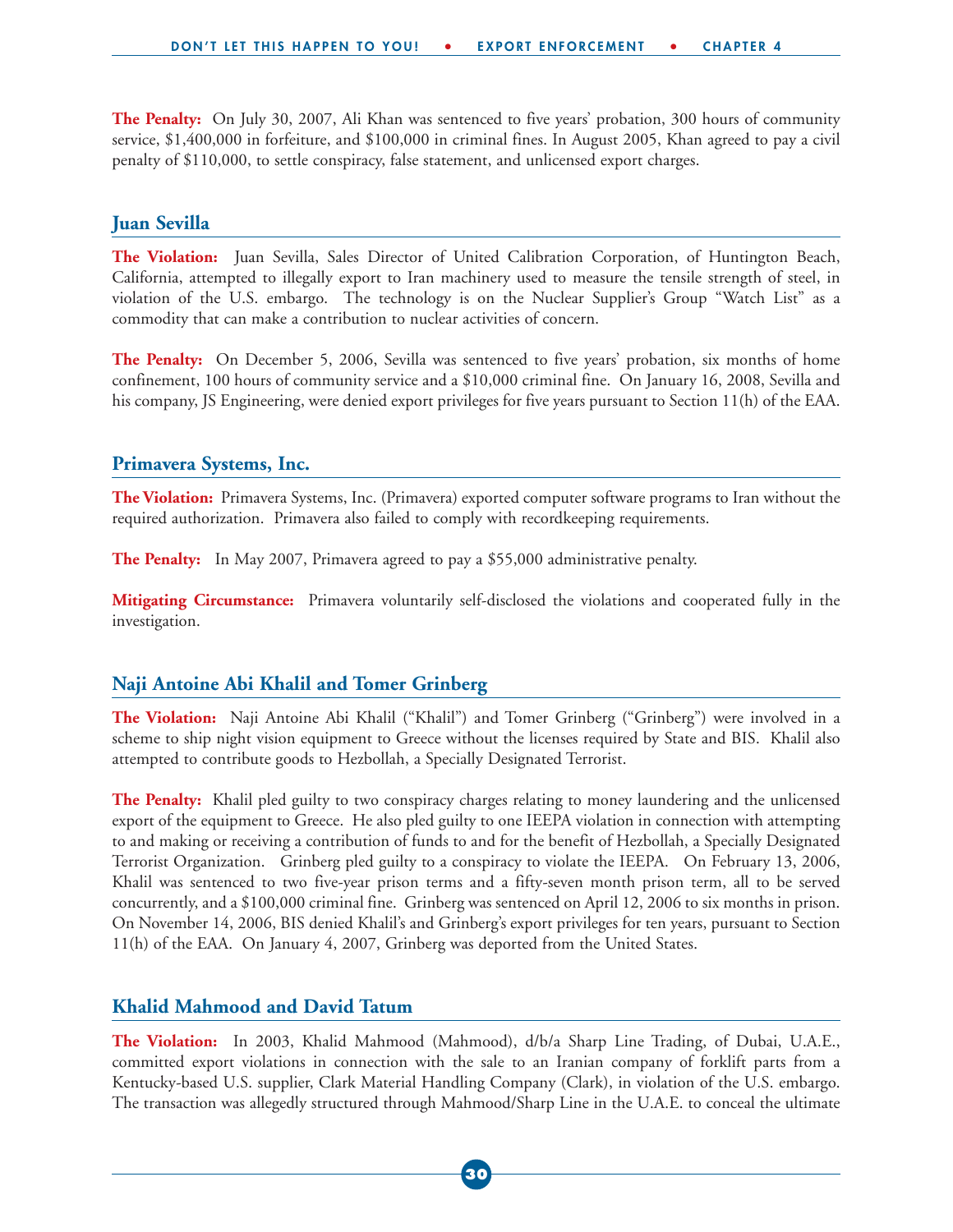a false statement to federal agents in connection with the case.

May 2007, Mahmood's export privileges were denied for ten years.









*David Tatum Khalid Mahmood Sepahan Lifter Company*

destination of the goods. In November 2005, Mahmood pled guilty to one count of conspiracy. David Tatum, formerly a Vice President of Clark, pled guilty to making

**The Penalty:** On January 19, 2006, Mahmood was sentenced to time served (17 months). On August 4, 2006, Tatum was sentenced to one year probation, 50 hours of community service and a \$5,000 fine. In a related administrative case settled in

#### **Erik Kyriacou**

**The Violation:** Erik Kyriacou, a former NBC cameraman and resident of Long Island, New York, attempted to illegally export night vision lenses to Iran. The lenses had been stolen from NBC News in New York. Kyriacou attempted to sell the lenses on the Internet to undercover agents posing as international arms brokers. Kyriacou agreed to sell the lenses to the agents knowing that they were destined for shipment to Iran in violation of the U.S. embargo.

**The Penalty:** Kyriacou was sentenced to five years' probation, with the first four months as home confinement. On March 1, 2006, an order was imposed denying Erik Kyriacou's export privileges for ten years, pursuant to Section 11(h) of the EAA.

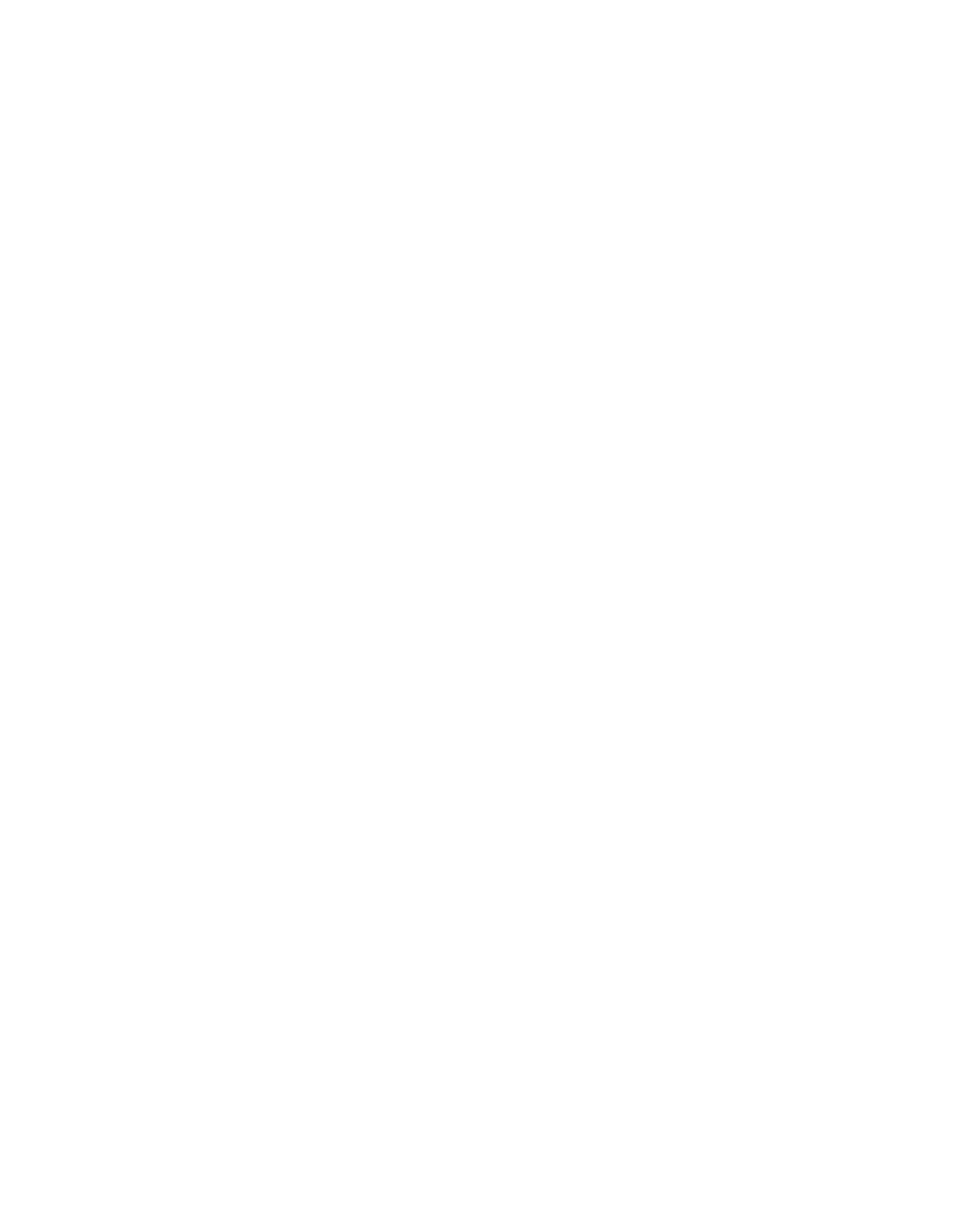### **Chapter 5 – Transshipment and Re-exports**

#### **Introduction**

arties to an export transaction cannot bypass the EAR by shipping items through a third country. The transshipment, re-export, or diversion of goods and technologies in international commerce may be a violation of U.S. law. For example, an exporter cannot bypass the U.S. embargo against Iran by shipping an item to a distributor in the United Kingdom and asking that distributor to transship the item to a customer in Iran. Under U.S. law, this would be considered an export to Iran, even though it does not go directly to that country, and both the U.S. exporter and the United Kingdom distributor could be liable for violating U.S. law.



*Export Control Officers at Update Conference, Washington, D.C., August 31-September 1, 2010.* 

#### **Criminal and Administrative Case Examples**

#### **Monarch Aviation Ltd./Jungda International Pte. Ltd/ Laura Wang Woodford/Brian D. Woodford**

**The Violation:** Between January 1998 and December 2007, Laura Wang Woodford, a U.S. citizen and owner and operator of Monarch Aviation Ltd. (Monarch) located in Singapore, and her husband, Brian D. Woodford, a U.K. citizen who served as chairman and managing director of Monarch, exported controlled U.S. aircraft parts from the United States to Singapore and Malaysia, and then re-exported those items to companies in Tehran, Iran, without obtaining the required export licenses. As part of the charged conspiracy, the defendants falsely listed Monarch and Jungda International Pte. Ltd, the Singapore-based successor to Monarch, as the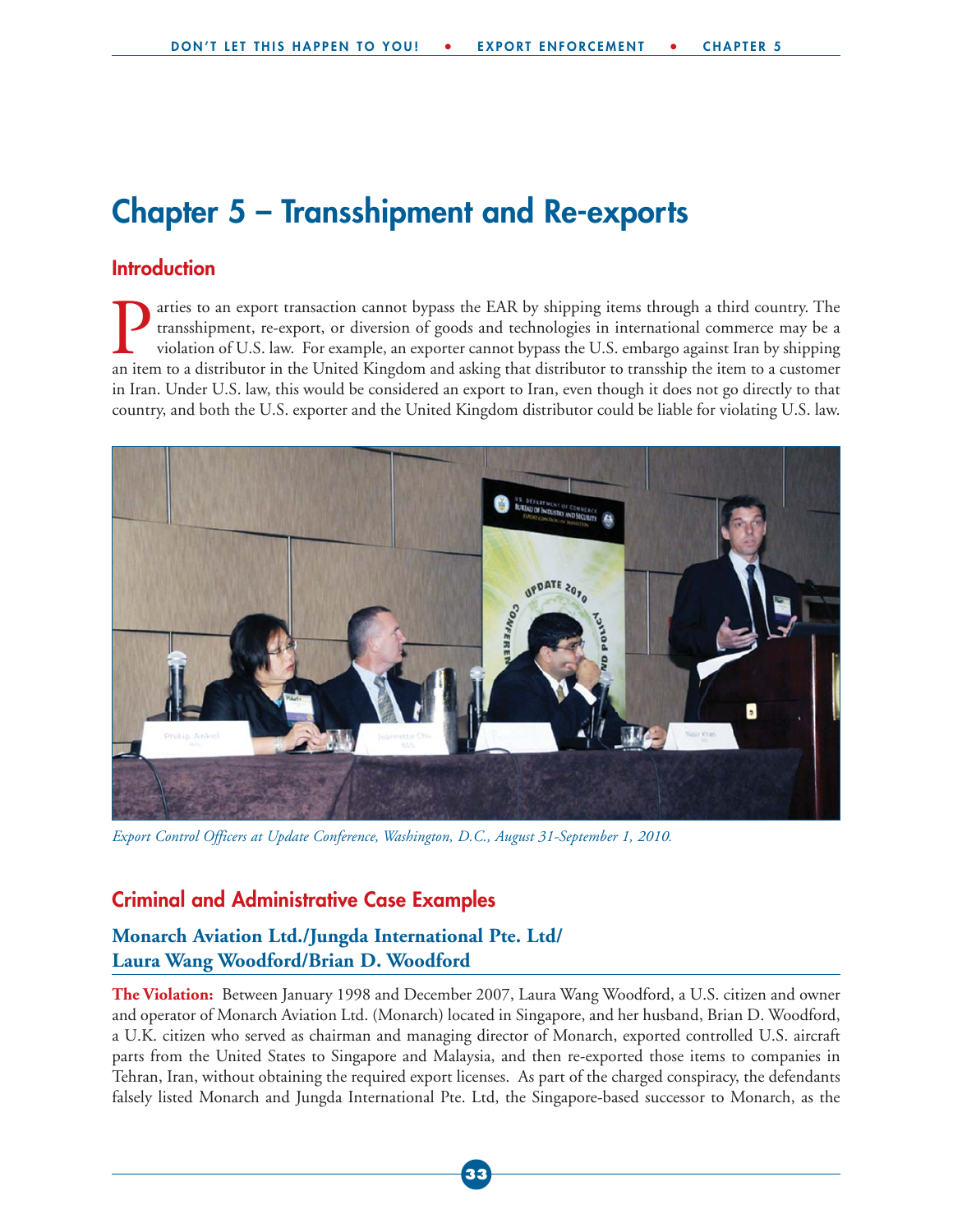ultimate recipients of the parts on export documents filed with the U.S. government. The illegally exported aircraft parts included aircraft shields, shears, "o" rings and switch assemblies. The superseding indictment further charged that the defendants arranged for the illegal export of U.S. military aircraft components, designed for use in Chinook military helicopters, to Monarch in Singapore.

**The Penalty:** On November 5, 2009, Wang-Woodford was sentenced to 46 months in prison. Wang-Woodford was also ordered to forfeit \$500,000 to the U.S. Treasury Department. Brian Woodford remains a fugitive.

#### **Aviation Services International, B.V./Robert Kraaipoel/Neils Kraaipoel**

**The Violation:** Between October 2005 and October 2007, Aviation Services International BV (ASI), an aircraft supply company in the Netherlands, Robert Kraaipoel, Director of ASI, Neils Kraaipoel, sales manager of ASI, and Delta Logistics received orders from customers in Iran for U.S.-origin items, then contacted companies in the United States and negotiated purchases on behalf of the Iranian customers. The defendants provided false end-user certificates to U.S. companies to conceal the true end-users in Iran. The defendants caused U.S. companies to ship items to ASI in the Netherlands or other locations in the United Arab Emirates (UAE) and Cyprus; the items were then repackaged and transshipped to Iran. On September 24, 2009, ASI, Robert Kraaipoel and Neils Kraaipoel pleaded guilty to charges of conspiracy to illegally export aircraft components and other items from the United States to entities in Iran via the Netherlands, UAE and Cyprus.

**The Penalty:** ASI, Robert Kraaipoel and Neils Kraaipoel have not yet been sentenced. In addition, on March 2, 2010, the Assistant Secretary for Export Enforcement signed a Final Order imposing civil penalties of \$250,000 (suspended) against ASI, Robert Kraaipoel and Neils Kraaipoel, as well as a seven year denial of export privileges against ASI and Robert Kraaipoel and a three year suspended denial of export privileges against Neils Kraaipoel.

#### **Orion Aviation/Traian Bujduveanu/Kesh Air International/Hassan Saied Keshari**

**The Violation:** On April 2, 2009, Traian Bujduveanu, the owner and operator of Orion Aviation of Plantation, Florida, pled guilty to conspiracy to violate the International Emergency Economic Powers Act and the Arms Export Control Act in connection with his role in the illegal export of civilian and military aircraft parts to Iran Defense Industries Organizations. On January 26, 2009, Hassan Saied Keshari and his corporation, Kesh Air International, pled guilty to conspiracy for their role in the illegal export scheme. Keshari, an Iranian national and naturalized United States citizen, purchased aircraft parts through Kesh Air International on behalf of purchasers in Iran, and exported the aircraft parts to Iran by way of freight forwarders in Dubai, United Arab Emirates.

**The Penalty:** On June 11, 2009, Bujduveanu was sentenced to 35 months in prison followed by three years of supervised release. Bujduveanu's co-defendant, Keshari, and his corporation, Kesh Air International, were sentenced in May 2009.

#### **Nicholas Groos/Viking Corporation**

**The Violation:** Nicholas Groos engaged in a scheme to willfully transship U.S.-origin fire fighting equipment to Iran using his position as Director of the Viking Corporation subsidiary located in Luxembourg, in violation of the Iranian Transaction Regulations and the Export Administration Regulations. On August 11, 2008,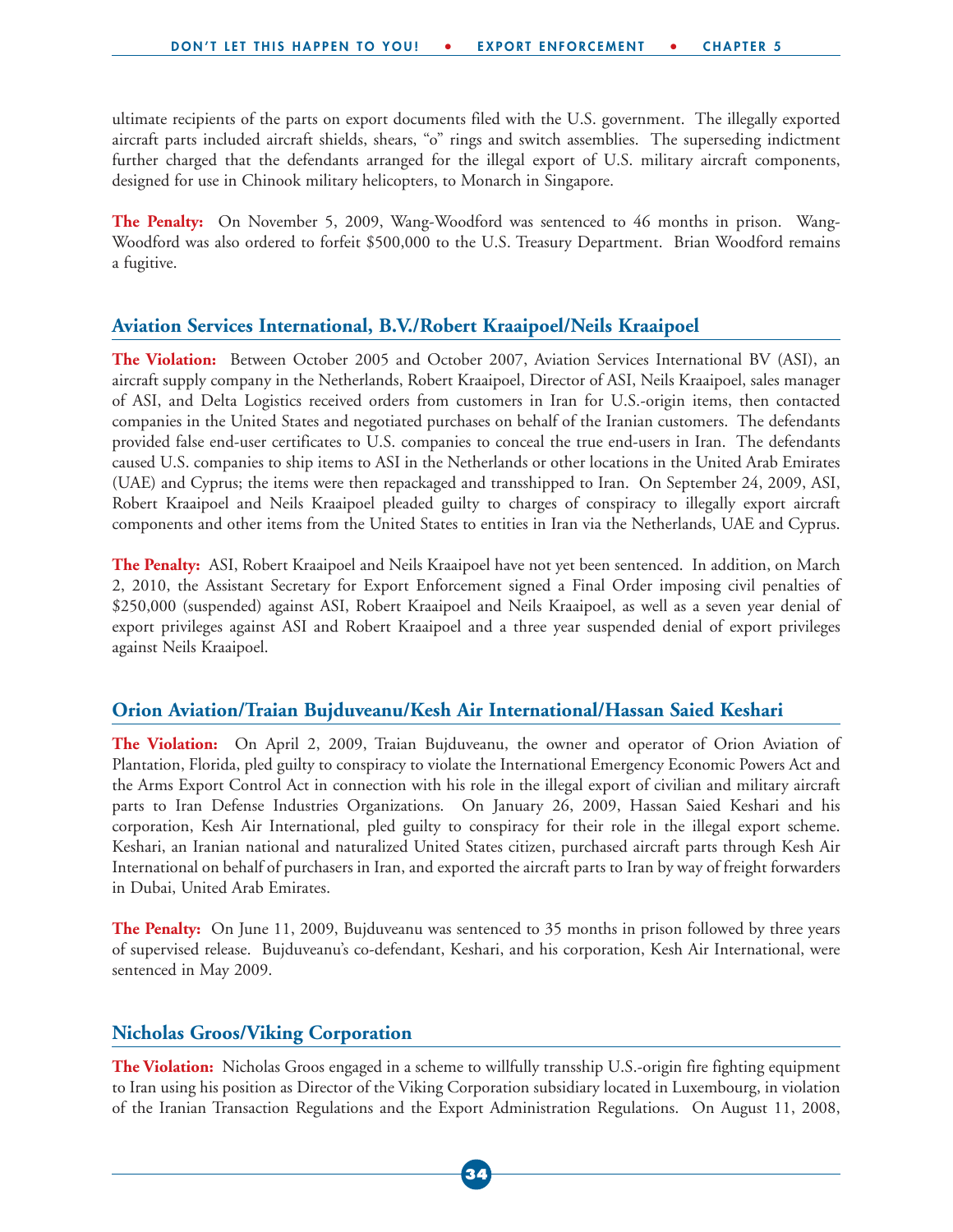Groos entered a guilty plea to three counts of violating the International Emergency Economic Powers Act, and one count of making false statements.

**The Penalty:** On December 10, 2008, Groos was sentenced to 60 days in prison, one year of supervised release, a \$249,000 criminal fine, and a \$400 special assessment. In July 2007, Viking Corporation agreed to pay a \$22,000 civil penalty, and Viking SA agreed to a \$44,000 civil penalty.

#### **James Angehr/John Fowler/Nelson Galgoul/Engineering Dynamics Inc.**

**The Violation:** Beginning in March 1995 and continuing through February 2007, James Angehr and John Fowler, owners of Engineering Dynamics Inc., a Louisiana company that produced software to design offshore oil and gas structures, exported and attempted to export software to Iran through a co-conspirator in Brazil without having first obtained the required authorization from BIS and the U.S. Department of Treasury's Office of Foreign Assets Control. On April 24, 2008, Angehr and Fowler pled guilty to charges that they conspired to violate U.S. export licensing requirements in connection with this export. Nelson Galgoul, director of the Brazilian engineering company, Suporte, acted as an agent for Engineering Dynamics Inc. in the marketing and support of this software and trained users of the software in Iran. On August 2, 2007, Galgoul pled guilty to exporting and attempting to export controlled engineering software to Iran without the required U.S. authorization.

**The Penalty:** On August 7, 2008, Angehr and Fowler were sentenced to five years of probation. Angehr was additionally sentenced to six months of confinement in a halfway house, and Fowler was sentenced to four months of confinement in a halfway house. Each defendant was fined \$250,000, and ordered to forfeit \$218,583. On May 22, 2008, Galgoul was sentenced to 13 months in prison, three years of supervised release, a \$100,000 criminal fine, and a \$109,291 forfeiture for his part in the conspiracy. In April 2008, Engineering Dynamics, Inc. agreed to pay a civil penalty of \$132,791.39. In addition to the civil penalty paid to BIS, Engineering Dynamics Inc. paid \$132,791.39 to OFAC.

#### **Ali Asghar Manzarpour**

**The Violation:** In April 2004, Ali Asghar Manzarpour, through his companies, Preston Technical Services, Ltd., and Baronmode, Ltd., in the United Kingdom, acquired a single engine aircraft from the United States and instructed a freight forwarder to ship the aircraft to the United Kingdom, and then transship it to Iran, without the required authorization. On February 24, 2005, Manzarpour was criminally indicted. He was administratively charged with causing an unlicensed export and a related knowledge violation.

**The Penalty:** On March 6, 2008, Manzarpour's export privileges were denied for twenty years.

#### **Winter Aircraft Products SA/Rufina Sanchez Lopez/Jose Alberto Diaz Sanchez**

**The Violation:** In 2000, Winter Aircraft Products SA, also known as Ruf S. Lopez SA, located in Madrid, Spain, and its executive officers, Rufina Sanchez Lopez and Jose Alberto Diaz Sanchez, acquired aircraft parts from the United States, concealed the identity of the ultimate destination from the U.S. suppliers, and then transshipped the parts through Spain to Iran with a substantial markup in price.

**The Penalty:** A ten year denial of export privileges was imposed on each party. In May 2008, based on evidence that Iberair Lines (a/k/a "Deserrollos Ind. Iberair, SL") and (a/k/a "Desarrollos Empresariales Iberair L') ("Iberair") and Ana Belen Diaz Sanchez (a/k/a "Ana Vazquez"), both of Madrid, Spain, are related to Winter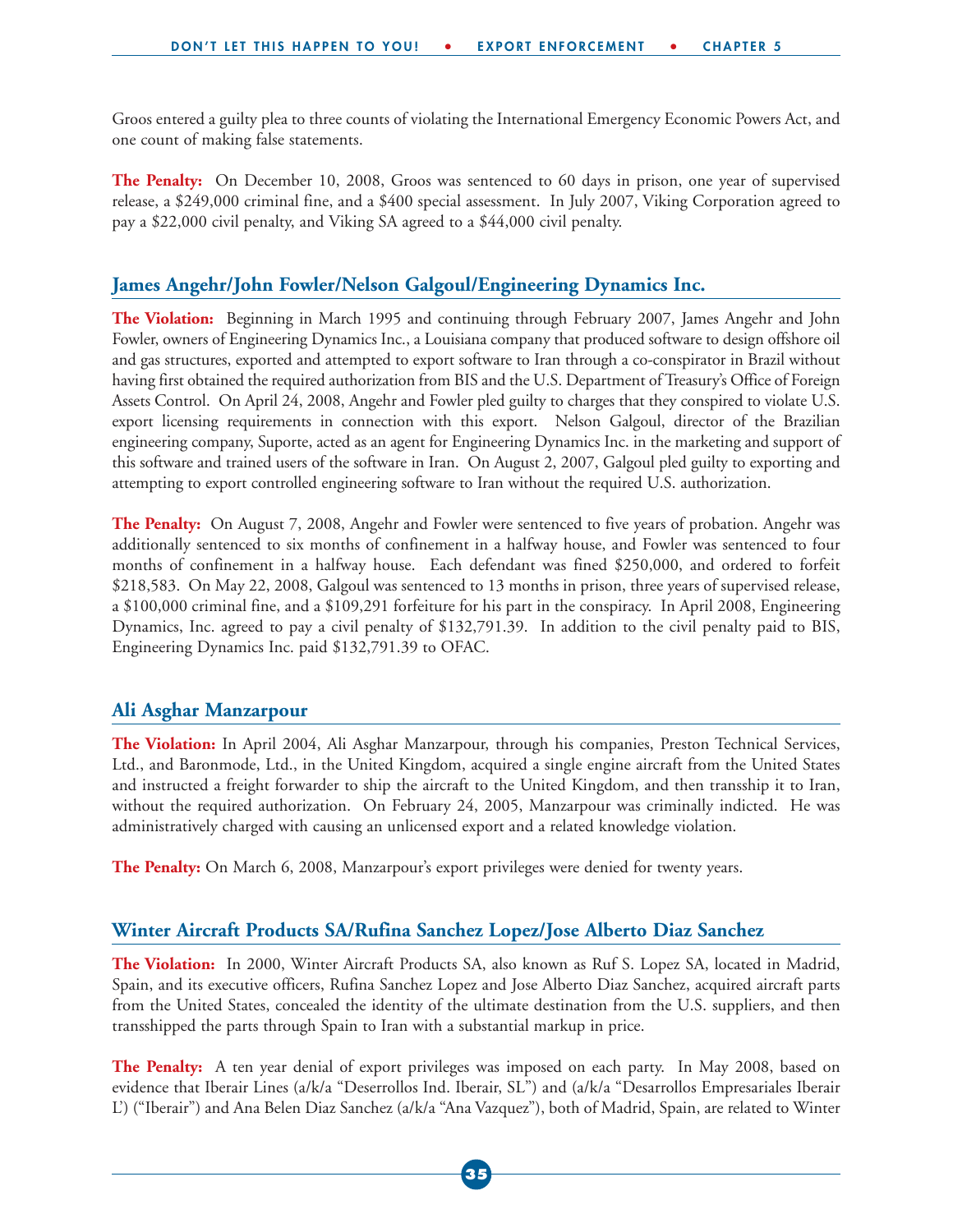Aircraft by ownership, control, position of responsibility, affiliation or other connection in the conduct of trade or business, Iberair and Ana Vazquez were added to the Order imposed against Winter Aircraft in order to avoid evasion of that Order.

#### **Patrick Gaillard**

**The Violation:** In November 2006, Patrick Gaillard, through his company, Oyster Bay Pump Works, of Hicksville, New York, attempted to export two laboratory equipment systems, valued collectively at approximately \$300,000, to Iran via an intermediary in the United Arab Emirates without the required export license. Gaillard and Oyster Bay also sold lab equipment to a company in Germany, knowing that the items would be reexported to Cuba without a license. James Gribbon, former sales manager for Oyster Bay Pump Works, pled guilty to conspiracy for his involvement in the illegal export of laboratory equipment to Iran.

**The Penalty:** On May 1, 2008, Patrick Gaillard was sentenced to one month in prison, and a \$25,000 criminal fine. On January 30, 2009, James Gribbon was sentenced to 36 months of probation and a \$100 mandatory special assessment. In June 2010, Gaillard and Oyster Bay agreed to a three year denial order against each, which was fully suspended so long as neither party violates export control laws during that period. The company also agreed to a \$300,000 civil penalty, which was also fully suspended, and ordered to perform an audit of its internal export controls compliance program within one year of settlement. Gaillard agreed to a \$300,000 civil penalty, all but \$25,000 of which was suspended for one year.

#### **Tak Components/Saied Shahsavarani**

**The Violation:** Tak Components, Inc. of Naperville, Illinois ("Tak Components"), knowingly made at least 16 unlicensed export shipments of equipment described as "gaskets, bearing balls, auto parts, oil or fuel filters and other parts and accessories for tractors" from the United States to Iran during the 2003-2005 period. Saied Shahsavarani, President of Tak Components, falsely represented in shipping documents that the end destination for each shipment was in Dubai, United Arab Emirates, concealing the intended final destination for the equipment was Iran.

**The Penalty:** On October 11, 2007, Tak Components was sentenced to one year of probation, a special assessment of \$6,400, and \$38,016 in forfeiture. On the same date, Shahsavarani was sentenced to three years' probation, a \$1,000 criminal fine, and a special assessment of \$100. On June 10, 2009, a five year denial of export privileges was imposed on Tak Components and Shahsavarani, pursuant to Section 11(h) of the EAA.

#### **Proclad International Pipelines, Ltd.**

**The Violation:** On or between February and April 2004, Proclad International Pipelines, Ltd. (Proclad), a British corporation, headquartered in Scotland, United Kingdom, committed 10 violations of the EAR, including conspiring to illegally export nickel alloyed pipes to Iran through the United Kingdom and/or the United Arab Emirates (UAE), and taking actions with the intent of evading the EAR in connection with such exports. Additionally, Proclad engaged in negotiations regarding and ordered nickel alloy pipes with knowledge that the intended ultimate destination for the items was Iran.

**The Penalty:** Proclad agreed to pay a \$100,000 administrative penalty. In addition, a seven year denial of export privileges was imposed, but suspended provided that the company did not violate the EAR. On March 14, 2008, Proclad was sentenced to a criminal fine of \$100,000, and five years of corporate probation.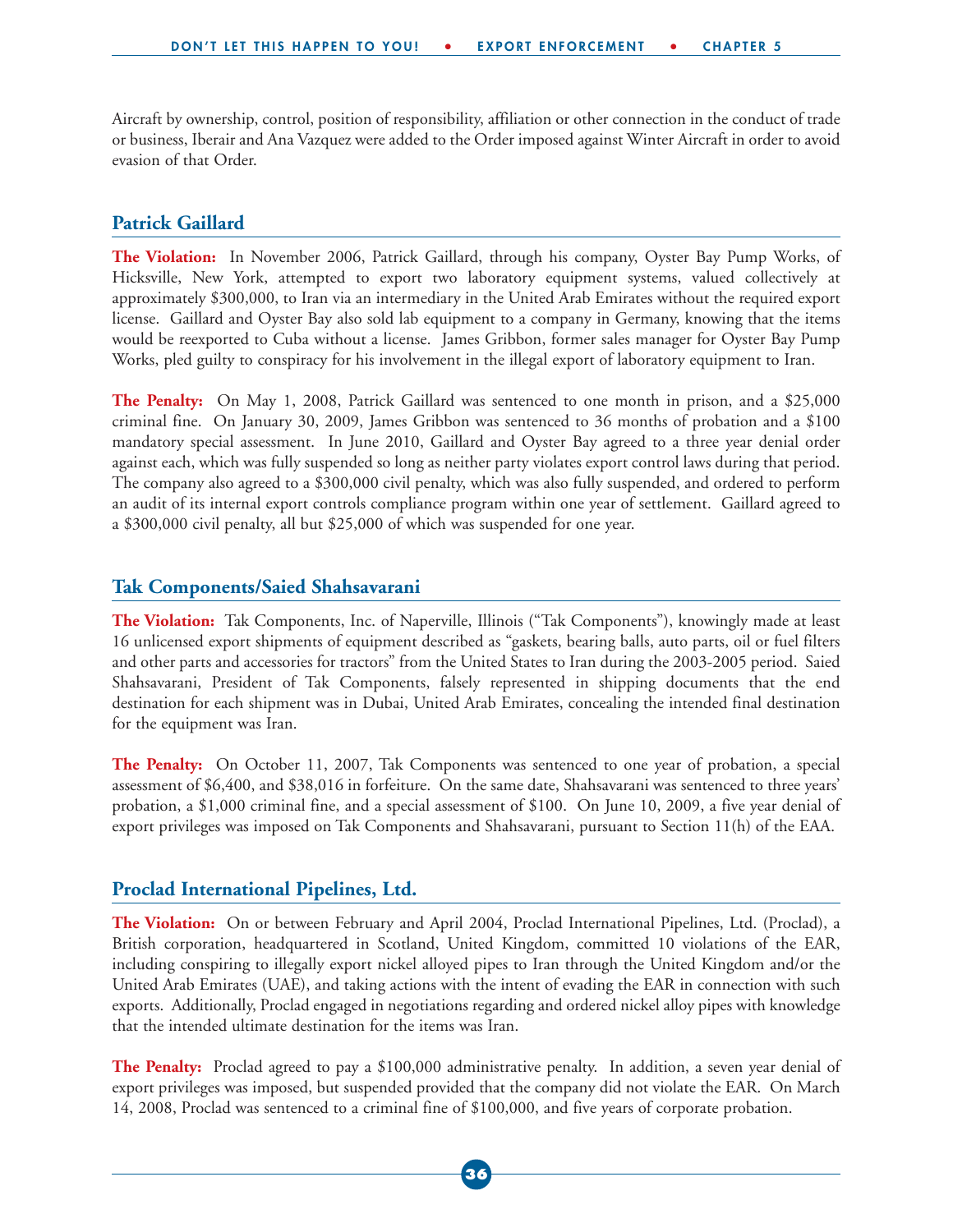#### **Sharon Doe/Andrew Freyer**

**The Violation:** Sharon Doe, Sales Manager, and Andrew Freyer, another employee, of Crane Pacific Valves, of Signal Hill, California, conspired to export U.S. origin petrochemical valves to Iran and Iraq through Australia in violation of the Export Administration Regulations.

**The Penalty:** On December 17, 2007, Freyer was sentenced to 17 months in prison and a \$10,000 criminal fine. On October 15, 2007, Doe was sentenced to three years' probation, six months of home detention, and a \$5,000 criminal fine. On September 1, 2009, a ten year denial of export privileges was imposed, pursuant to Section 11(h) of the EAA.

#### **Mine Safety Appliances Company**

**The Violation:** On over 100 occasions between May 2001 and December 2005, Mine Safety Appliances Company (MSA), of Pittsburgh, Pennsylvania, through its branch office in Abu Dhabi, United Arab Emirates (UAE), reexported helmets, gas masks, detection equipment, filters, and other safety-related equipment to Iran and Syria from the UAE without the required U.S. government authorization.

**The Penalty:** In 2007, MSA agreed to pay an administrative penalty of \$470,000.

**Mitigating Circumstance:** MSA voluntarily self-disclosed the violations and cooperated fully in the investigation.

#### **Ernest Koh**

**The Violation:** Between 2001 and 2005, Singapore businessman Ernest Koh, doing business as Chong Tek, obtained U.S. aircraft parts, which can be used in C-130 military transport planes and P-3 Naval Aircraft, and diverted those parts to Malaysia for transshipment to Iran, in violation of the U.S. embargo against Iran. Koh obtained the aircraft parts from a co-conspirator, an American aircraft parts supplier, without the required export licenses. In addition, Koh laundered millions of dollars from his bank accounts in Singapore through accounts in the U.S. to promote the ongoing illegal scheme.

**The Penalty:** Koh was sentenced to 52 months in prison, followed by three years of supervised release. On November 27, 2007, Koh's export privileges were denied for 10 years, pursuant to Section 11(h) of the EAA.

#### **Ebara International Corporation**

**The Violation:** Ebara International Corporation (EIC) of Sparks, Nevada and Everett Hylton, EIC's founder and former Chief Executive Officer, violated the EAR by conspiring with others to export cryogenic in-tank submersible pumps to Iran without the required export licenses and evading the requirements of the EAR by participating in actions to conceal the illegal exports. Specifically, between 2000 and 2003, EIC, Hylton and their co-conspirators devised and employed a scheme under which EIC sold the pumps to Cryostar SAS, formerly known as Cryostar France, a French corporation, headquartered in Hesingue, France, which resold the pumps to "TN", a French company with a U.S. subsidiary, which then forwarded the pumps to Iran. In order to conceal the illegal exports, EIC and Hylton falsified documents to conceal the fact that the pumps were destined for Iran, created documents stating the ultimate destination was France, and avoided marking parts for the pumps with EIC identification stamps.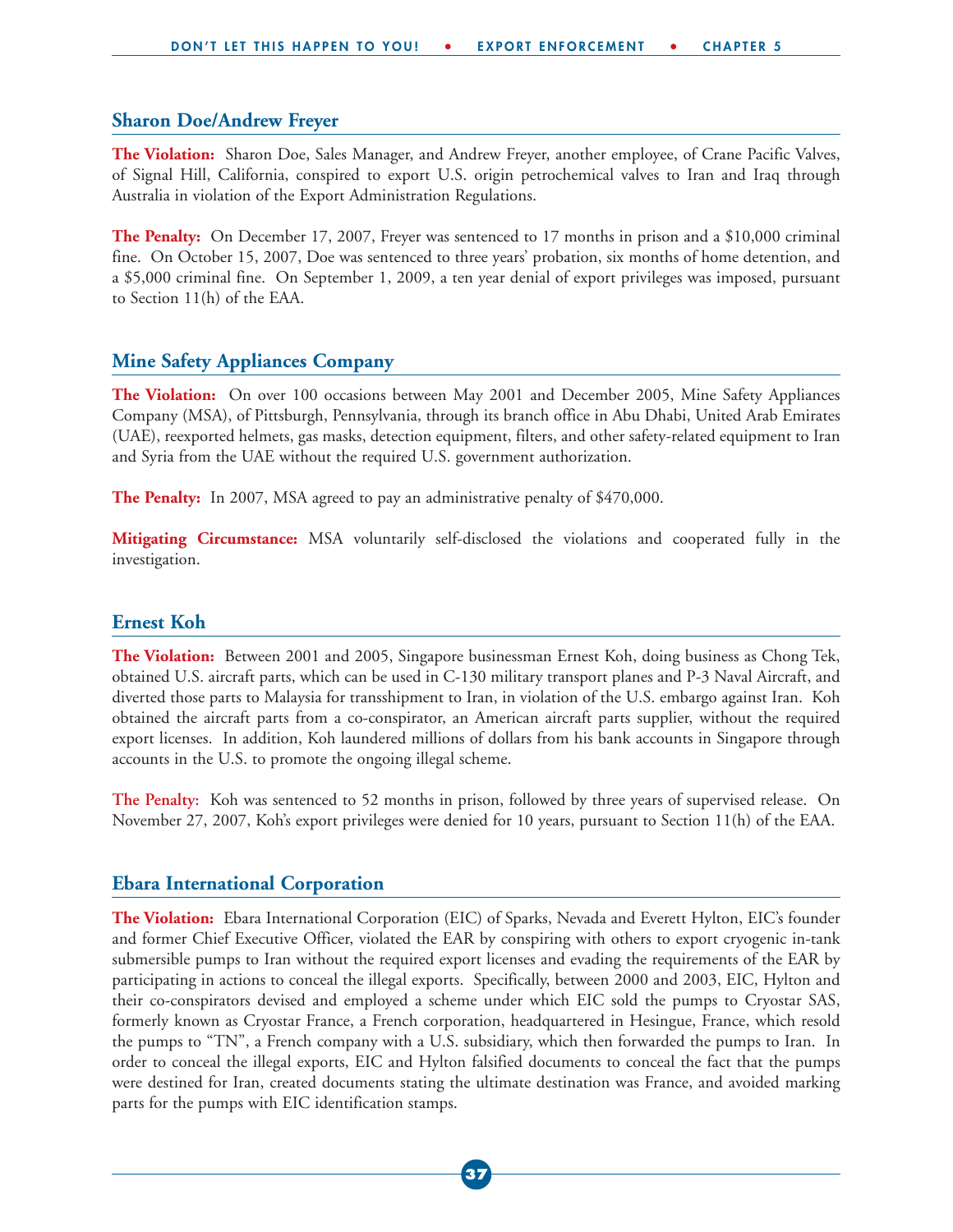**The Penalty:** In the criminal case, on September 23, 2004, Ebara pled guilty to conspiring to violate U.S. export control laws and was sentenced to a \$6.3 million criminal fine and three years' probation. On the same day, in the related administrative case, Ebara agreed to pay a \$121,000 administrative penalty and to a threeyear suspended denial of export privileges. In a related criminal case, Hylton was sentenced on that day to a \$10,000 criminal fine and three years' probation. In the related administrative case, Hylton agreed to pay a \$99,000 administrative penalty and to a three-year suspended denial of export privileges. Additionally, in December 2007, Cryostar agreed to pay a \$66,000 civil penalty. Finally, in the criminal case, in July 2008, Cryostar SAS pled guilty to conspiracy, exporting without an export license, and attempted exporting without an export license, and, on July 17, 2008, was sentenced to a \$500,000 criminal fine and two years' probation.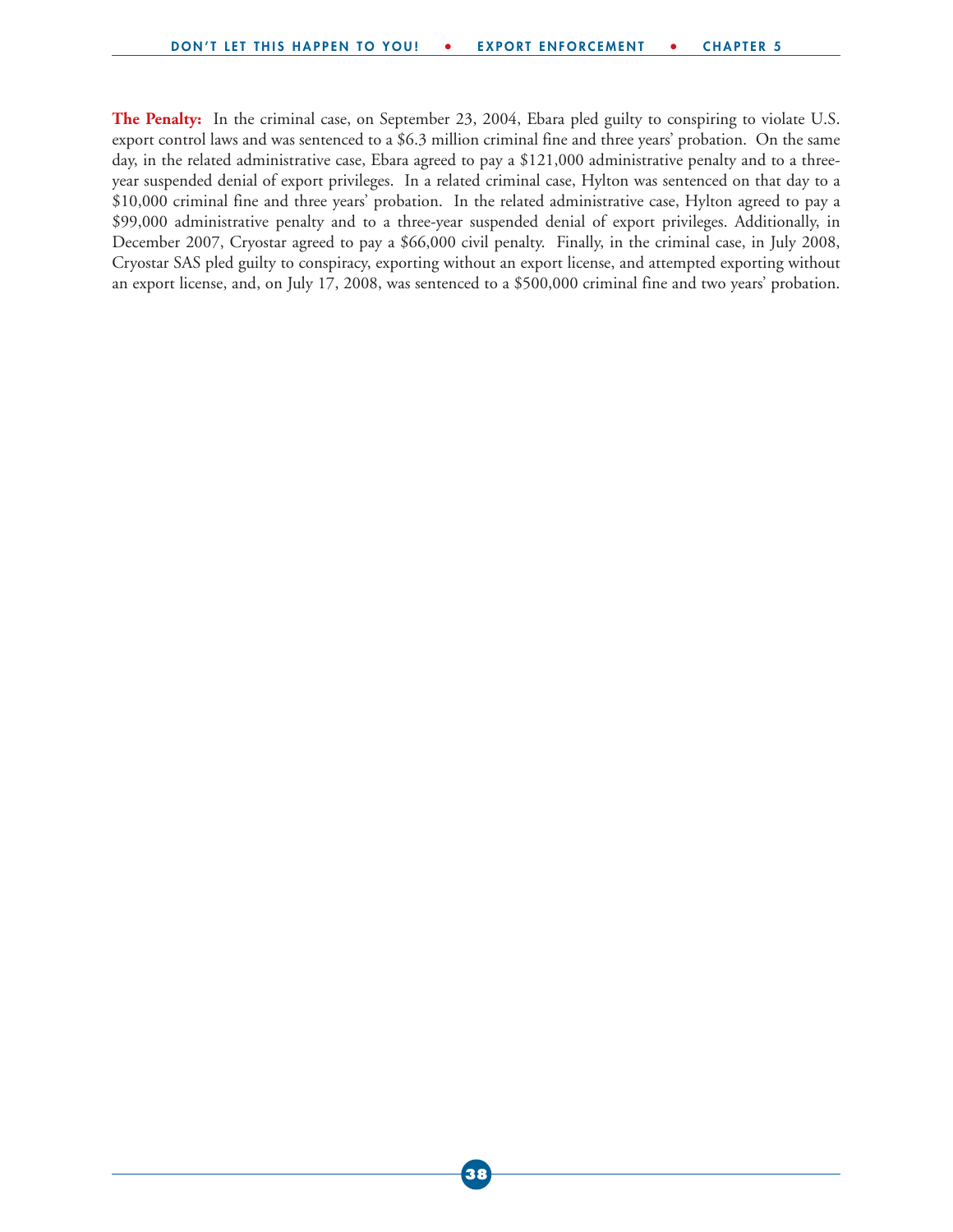### **Chapter 6 - Freight Forwarder**

#### **Introduction**

Trimary responsibility for compliance with the EAR generally falls on the "principal parties in interest" in a transaction, who are usually the U.S. seller and the foreign buyer. However, freight forwarders or other agents a transaction, who are usually the U.S. seller and the foreign buyer. However, freight forwarders or other agents acting on behalf of the principal parties are responsible for their actions, including the representations they make by signing an export declaration or other export control document.

To help avoid liability in an export transaction, agents and exporters must decide whether any aspect of the transaction raises red flags, inquire about those red flags, and ensure that suspicious circumstances are not ignored. Both the agent and the principal party are responsible for the accuracy of each entry made on an export document. Good faith reliance on information provided by the exporter may excuse an agent's actions in some cases, but the careless use of pre-printed "No License Required" forms or unsupported entries can get an agent into trouble.

#### **Criminal and Administrative Case Examples**

#### **DPWN Holdings (USA), Inc. (formerly known as DHL Holdings (USA), Inc.) and DHL Express (USA)**

**The Violation:** DPWN Holdings (USA), Inc. (formerly known as DHL Holdings (USA), Inc.) and DHL Express (USA), Inc. (collectively "DHL") unlawfully aided and abetted unlicensed exports to Syria, Iran and Sudan and failed in connection with numerous exports to these countries to comply with recordkeeping requirements of the EAR and OFAC regulations. BIS charged that on eight occasions between June 2004 and September 2004, DHL caused, aided and abetted acts prohibited by the EAR when it transported items subject to the EAR from the United States to Syria, and that with regard to 90 exports between May 2004 and November 2004, DHL failed to retain air waybills and other export control documents required to be retained by the EAR. OFAC charged that DHL violated various OFAC regulations between 2002 and 2006 relating to thousands of shipments to Iran and Sudan. Like DHL's EAR violations, its OFAC violations primarily involved DHL's failure to comply with applicable recordkeeping requirements.

**The Penalty:** In August 2009, DHL agreed to pay a civil penalty of \$9,444,744 and conduct external audits covering exports to Iran, Syria and Sudan from March 2007 through December 2011.<sup>5</sup>

#### **Go Trans (North America)/Roger Unterberger/Muhammad Bhatti**

**The Violation:** Go-Trans (North America), of Jamaica, New York, a freight forwarder, Roger Unterberger, a retired Senior Vice President of Gondrand AG, headquartered in Basel, Switzerland, and Muhammad Bhatti,

<sup>5</sup> See DHL Holdings USA, Inc. case in Chapter One under the Temporary Denial Order section.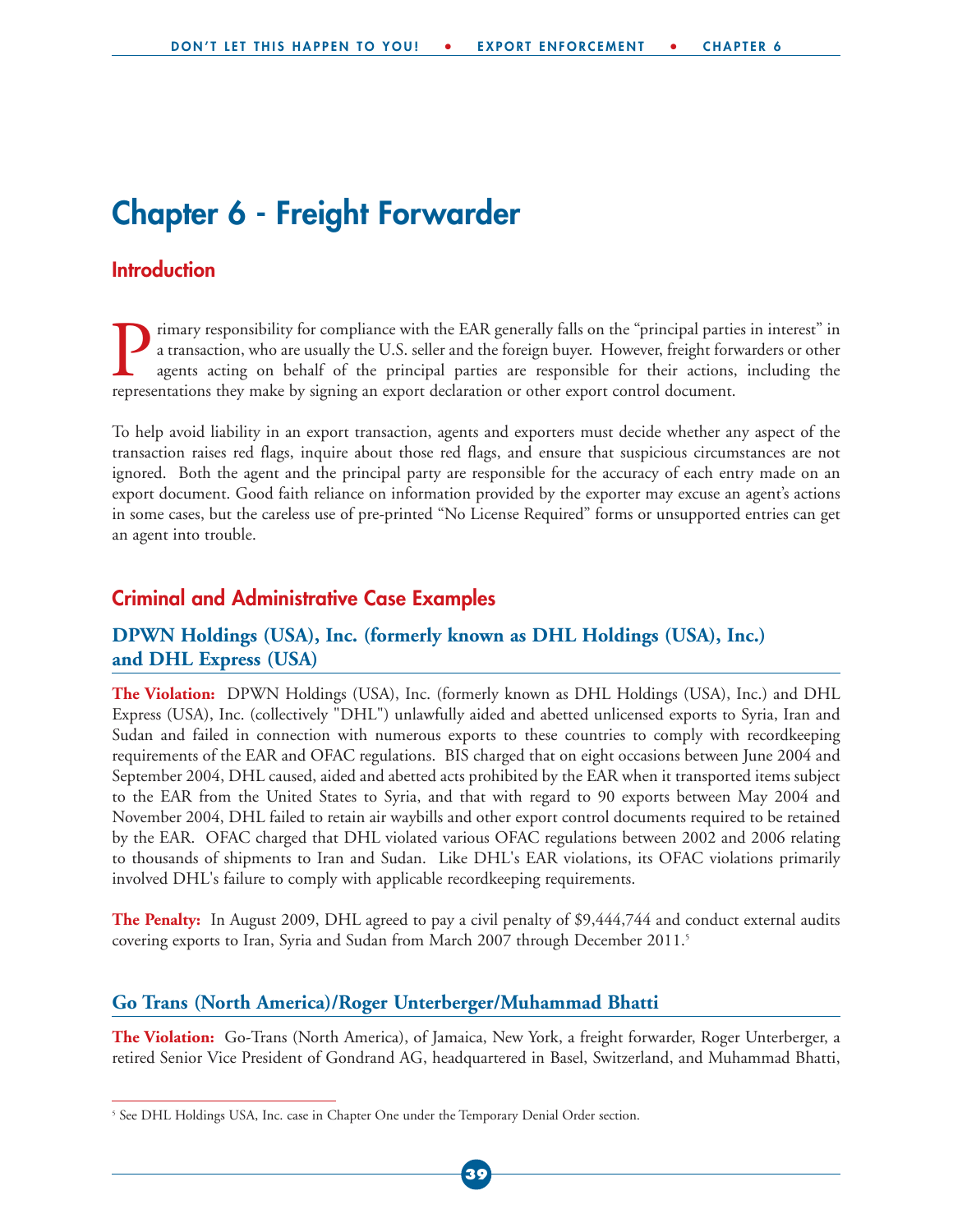Chief Operating Officer of Go-Trans, made false statements in connection with the attempted export of pipecutting machines to Iran via Germany.

**The Penalty:** All three pled guilty to false statement charges. On October 24, 2007, Go Trans was sentenced to one year of probation and a \$34,000 criminal fine; Roger Unterberger was sentenced to one year of probation and a \$5,000 criminal fine; and Muhammad Batti was sentenced to one year of probation. In the related administrative cases, Bhatti paid a \$34,000 penalty, Unterberger paid a \$25,500 penalty, and Go Trans paid a \$34,000 penalty.

#### **Elite International Transportation, Inc.**

**The Violation:** Between 2000 and 2004, Elite International Transportation, Inc. ("Elite"), a freight forwarder in Houston, Texas, misrepresented the licensing authority on Shipper's Export Declarations (SEDs). Elite filed SEDs on behalf of an exporter, Equistar Chemicals LP ("Equistar"), of Houston, Texas, stating that exports of the chemical Triethanolomine to Mexico were authorized pursuant to NLR ("No License Required"), when, in fact, a license was required for the exports.

**The Penalty:** Elite agreed to pay a \$156,000 civil penalty. In a related matter, Equistar agreed to a civil penalty of \$39,650. Equistar had filed a Voluntary Self-Disclosure (VSD) with BIS in 2004.

#### **International Freight Forwarder**

**The Violation:** In June 2000, International Freight Forwarders (IFF), a Canadian company, aided and abetted an attempted illegal export to Cuba when it picked up several boxes of medical equipment from the United States and agreed to arrange for the shipment of that equipment from the United States to Cuba, through Canada. The equipment was not licensed for export to Cuba and was later seized by the Canadian Government before reaching Cuba.

**The Penalty:** In 2008, the Under Secretary for Industry and Security affirmed an administrative law judge's recommended penalty of \$6,000 and a three year denial of export privileges, which would be suspended as long as IFF paid the monetary penalty within thirty days.

#### **Salinas International Freight Company, Inc.**

**The Violation:** Salinas International Freight Company, Inc. (Salinas) exported computers and related equipment, in violation of Tetrabal Corporation's temporary denial order. Salinas also made a misrepresentation on a Shipper's Export Declaration (SED) related to the transaction. Salinas filed an SED stating that the computers and related equipment qualified for export as NLR, when, in fact, a license was required for the exports.

**The Penalty:** In 2005, Salinas agreed to pay civil penalties totaling \$11,600.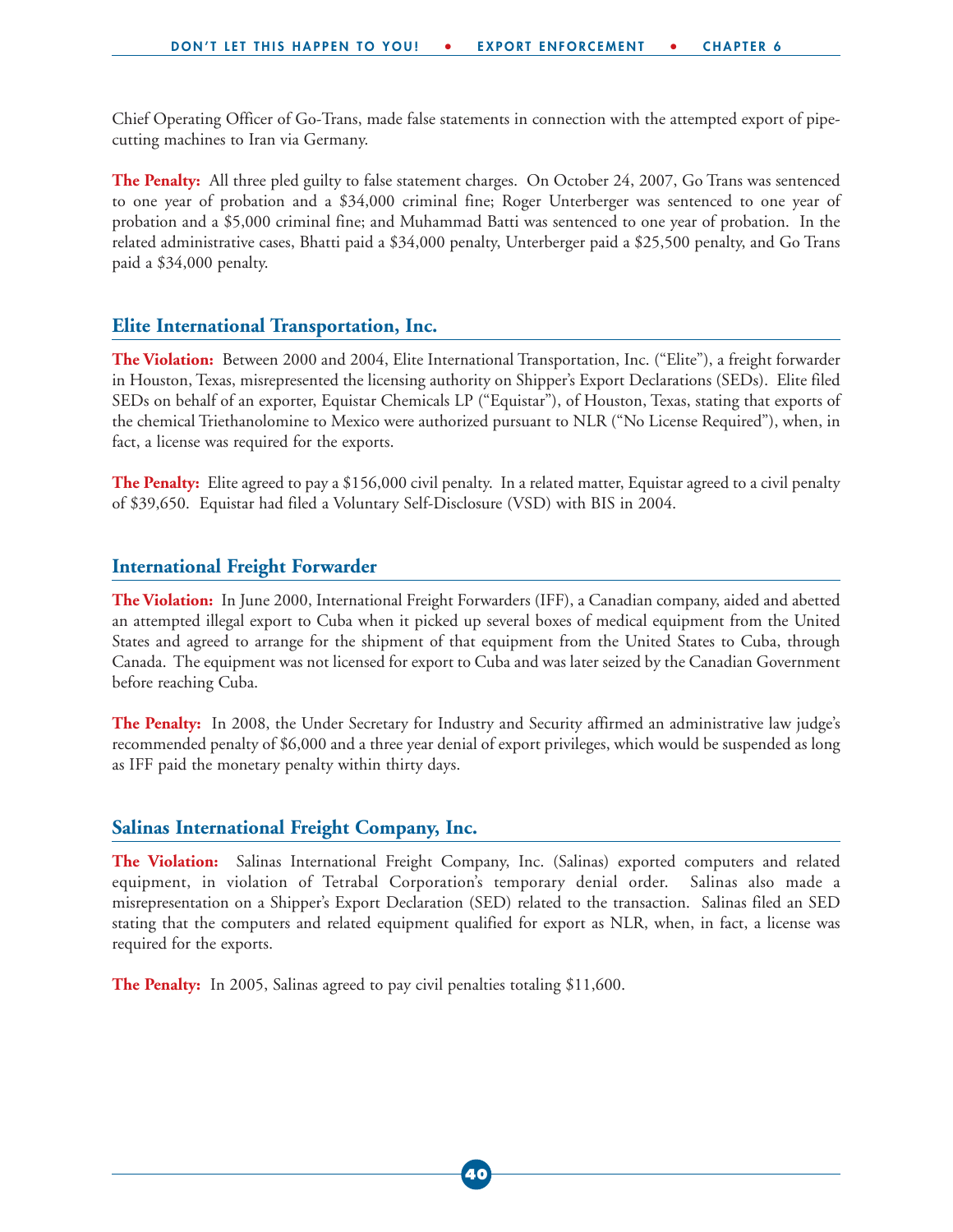### **Chapter 7 – "Catch-All" Controls**

#### **Introduction**

s mentioned in Chapter One, BIS controls exports of items not only based on their technical<br>specifications, but also based on their intended end-use and end-user. The EAR impose license<br>requirements on exports of items sub specifications, but also based on their intended end-use and end-user. The EAR impose license requirements on exports of items subject to the EAR if the exporter knows or has reason to know that any of the items will be used in an end-use of particular concern to the U.S. Government, such as a missile or nuclear weapons program. These controls are often referred to as "catch-all" controls because they apply to any item subject to the EAR, even if the item would not ordinarily require a license based on its technical specifications.

The U.S. Government has officially notified the public, through the Entity List published in Supplement Four to Part 744 of the EAR, that exports to certain end-users present an unacceptable risk of being diverted to an end-use of concern and require a license. While this List assists businesses in determining whether an entity poses proliferation concerns, it is not comprehensive. It does not relieve parties to an export transaction of their responsibility to determine the nature and activities of potential customers who may not be on the Entity List (see BIS's "Know Your Customer" Guidance in Supplement No. 3 to Part 732 of the EAR, available on the BIS website).

The Entity List is published in the *Federal Register*. The *Federal Register* is the official source of information about organizations on BIS's Entity List. The Federal Register from 1995 to the present is available on the Government Printing Office Access Web site. The current Entity List can also be found on the BIS website at *http://www.bis.doc.gov/*.

#### **Criminal and Administrative Case Examples**

#### **Samuel Shangteh Peng**

**The Violation:** In September 2007, Samuel Shangteh Peng pled guilty to exporting electronic sensors and vibration test equipment to Hindustan Aeronautics Limited (HAL) Engine Division, a listed entity in India while acting as the Export Compliance Manager for Endevco Corporation of California. In 1998, the U.S. government designated this facility in India as an end-user of concern for proliferation reasons.

**The Penalty:** On May 11, 2009, Peng was sentenced to three years of probation, five months of home confinement, 400 hours of community service, and a \$6,000 fine.

#### **Engineering Physics Software Inc.**

**The Violation:** Between 2003 and 2006, Engineering Physics Software Inc., also known as COADE Inc., a provider of plant design and engineering software for the process industries, based in Houston, Texas, exported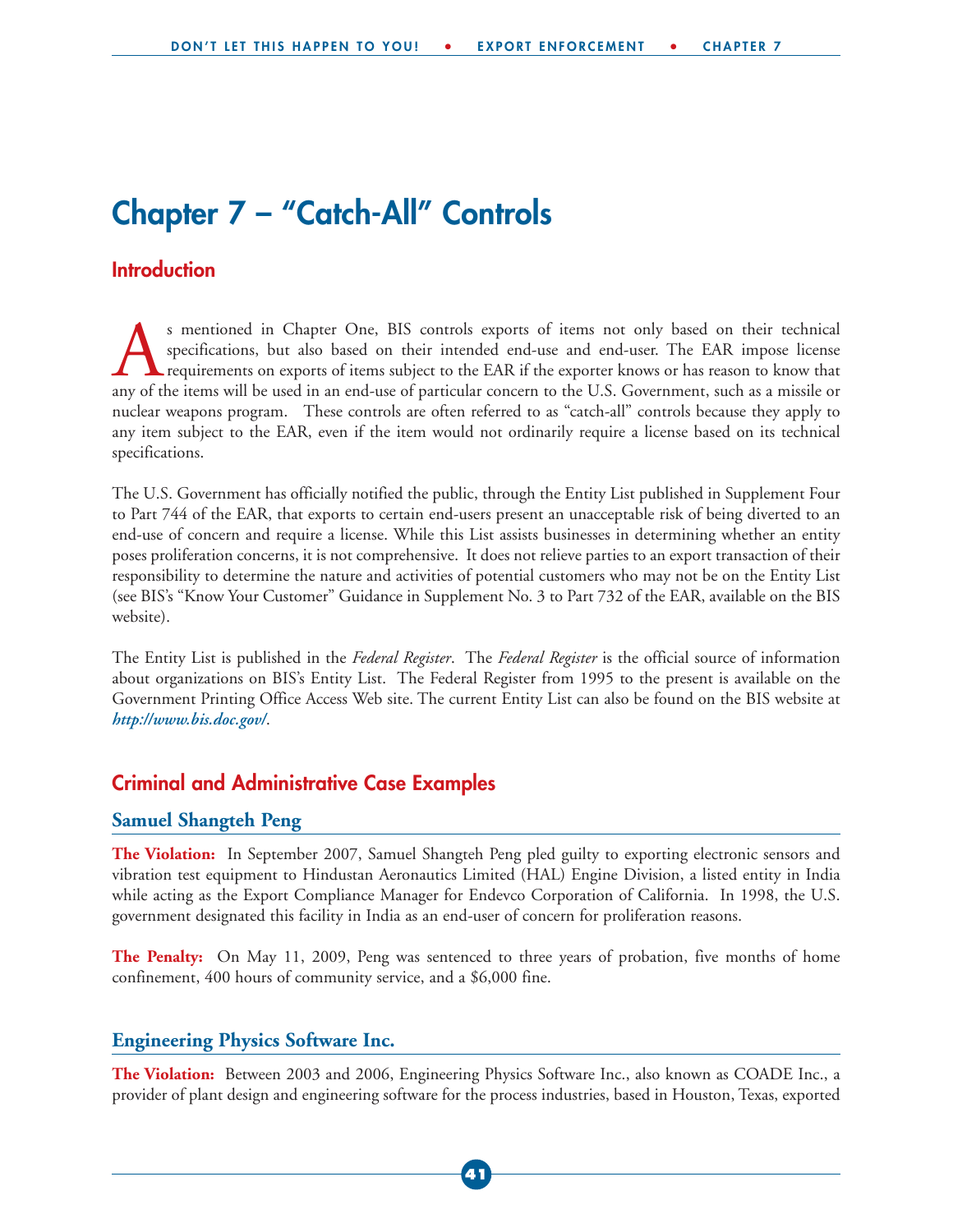software to Iran via the United Arab Emirates and to Indian and Pakistani end-users listed on BIS's Entity List without the required licenses.

**The Penalty:** In December 2008, Engineering Physics Software Inc. agreed to pay a \$130,000 civil penalty.

**Mitigating Circumstances:** The company voluntarily disclosed the violations and cooperated fully with the investigation.

#### **Interpoint Corporation**

**The Violation:** During the period 2003-2005, Interpoint Corporation exported DC-to-DC converters and/or electromagnetic interference filters to the Peoples' Republic of China (PRC), with knowledge that the items would be used in Chinese rocket programs. Interpoint also exported such items to the 13th Institute in the PRC, an end-user on BIS's Entity List without the required licenses.

**The Penalty:** On December 18, 2008, Interpoint Corporation agreed to pay a \$200,000 civil penalty.

**Mitigating Circumstances:** The company voluntarily disclosed the violations and cooperated fully with the investigation.

#### **Parthasarathy Sudarshan/Mythili Gopal/Cirrus Electronics LLC**

**The Violation:** Between 2002 and 2006, Parthasarathy Sudarshan, of Simpsonville, South Carolina, president of Cirrus Electronics LLC (Cirrus), with offices in Simpsonville, South Carolina, Singapore, and Bangalore, India, conspired with others, including Mythili Gopal, to illegally export U.S. microprocessors and electronic components for space launch vehicles and ballistic missile programs to the Vikram Sarabhai Space Centre (VSCC) and Bharat Dynamics, Ltd. (BDL), two Indian government entities involved in rocket and missile production without the required licenses. VSCC and Bharat are on BIS's Entity List. Sudarshan and others at Cirrus provided the U.S. vendors of electrical components with fraudulent end-use certificates and routed them through the Singapore office to conceal the ultimate destination of the goods. Gopal cooperated with the government against her co-conspirator, Parthasarathy Sudarshan.

**The Penalty:** On June 16, 2008, Sudarshan was sentenced to 35 months in prison, two years of supervised release, and a \$ 60,000 criminal fine. Sudarshan received credit for time served, which at the time of sentencing was approximately 15 months. In the administrative context, in June 2007, BIS imposed a 180-day Temporary Denial Order (TDO) on Sudarshan, three other Cirrus officials, and the three Cirrus offices (South Carolina, Singapore, and India). The TDO was renewed for an additional 180 days in December 2007. On August 11, 2008, Mythli Gopal was sentenced to a \$5,000 fine, four years of probation with the condition of 60 days of home confinement, and 200 hours of community service.

#### **Megatech Engineering & Services Pvt. Ltd./Ajay Ahuja/Ravi Shettigar/T.K. Mohan**

**The Violation:** Megatech Engineering & Services Pvt. Ltd ., and its employees, Ajay Ahuja, Ravi Shettigar, and T.K. Mohan, of Mumbai, India, conspired to export certain high-tech testing equipment without the required BIS authorization to the Indira Gandhi Centre for Atomic Research, which is on BIS's Entity List. The conspiracy involved a front company in India named Technology Options, and its employee, Shivram Rao, which received the exported equipment and diverted it to the Indira Gandhi Centre for Atomic Research.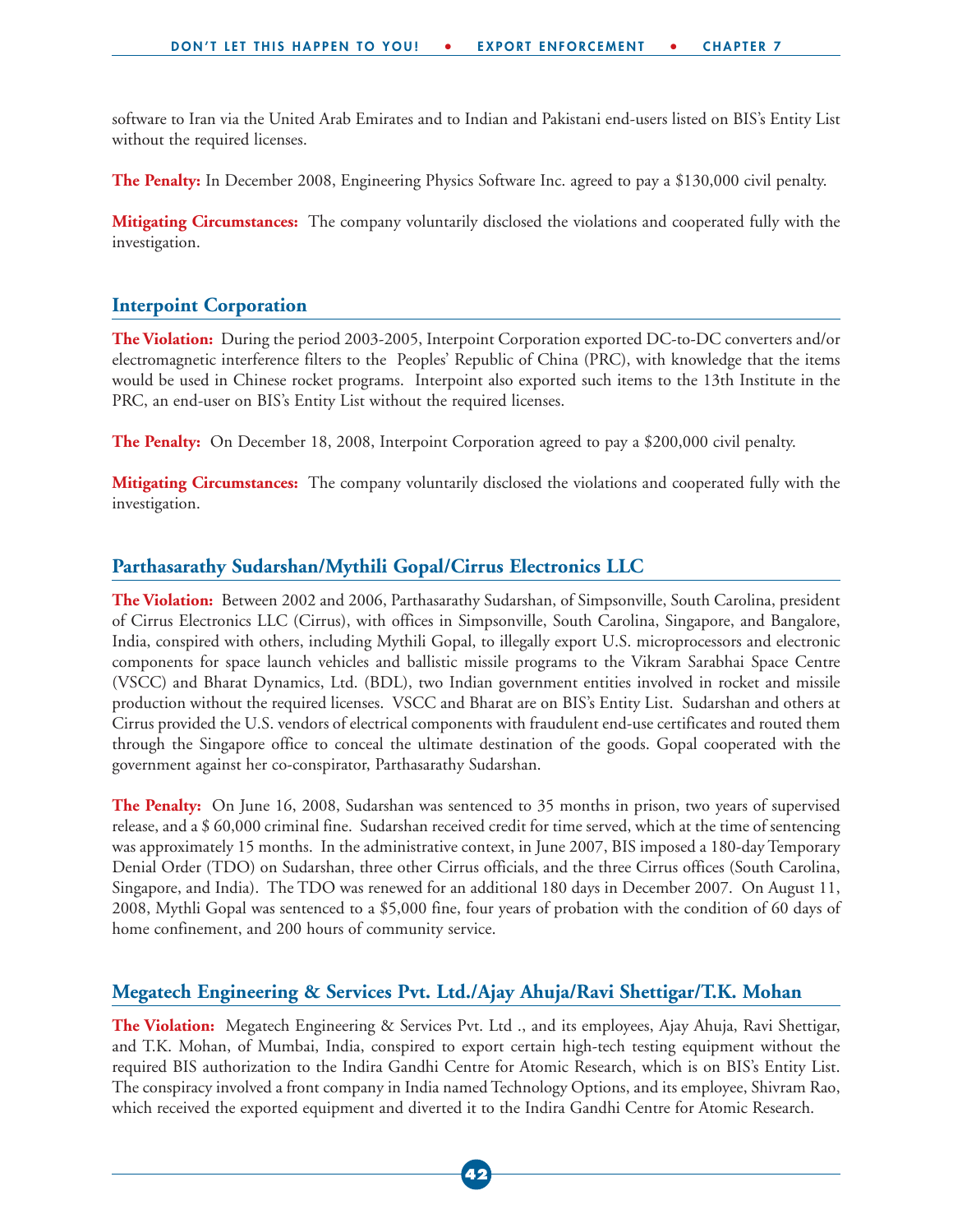**The Penalty:** In 2007, Ahuja, Shettigar, Mohan and Megatech were each denied export privileges for fifteen years.

#### **Data Physics Corporation/Sri Welaratna**



**The Violation:** In 2001 and 2002, Data Physics Corporation (Data Physics), of San Jose, California, and its president, Sri Welaratna, knowingly exported vibration testing equipment to two organizations in China on BIS's Entity List, the 33rd Institute, a.k.a. the Beijing Institute of Automatic Control Equipment or Beijing Automation Control Equipment Institute (BACEI), and the Chinese Academy of Launch Vehicle Technology (CALT), without the required licenses. Data Physics and Welaratna had been subject to a Temporary Denial Order since May 23, 2006 in connection with these allegations.

**The Penalty:** In May 2007, Data Physics agreed to pay a \$55,000 civil penalty and to a five-year denial of export privileges to the People's Republic of China. Welaratna agreed to pay a \$55,000 civil penalty and to a five year suspended denial of export privileges to China.

#### **Biospherical Instruments, Inc./ Baltrans Logistics, Inc.**

**The Violation:** In 2004, Biospherical Instruments, Inc. of San Diego, CA, exported a profiling radiometer system to the Space Application Center in India, an organization on BIS's Entity List, without the required license, and made a false representation to the U.S. government in connection with the preparation and submission of an export control document. Baltrans Logistics, Inc., of Torrance, CA, aided/abetted the unlicensed export.

**The Penalty:** On April 20, 2007, Biospherical Instruments, Inc. agreed to pay a \$13,200 civil penalty. On the same day, Baltrans Logistics, Inc. agreed to pay a \$6,000 civil penalty.

**Mitigating Circumstance:** Biospherical Instruments, Inc. voluntarily self-disclosed the violation and cooperated fully with the investigation.

#### **Magnetic Shield Corporation**

**The Violation:** Magnetic Shield Corporation of Bensonville, IL exported and attempted to export magnetic shielding materials to the Indira Gandhi Centre for Atomic Research (IGCAR), an organization on BIS's Entity List, without the required license. The company also failed to enter the license authority on the Shipper's Export Declaration.

**The Penalty:** On April 20, 2007, Magnetic Shield Corporation agreed to pay a \$19,000 civil penalty.

**Mitigating Circumstance:** Magnetic Shield Corporation voluntarily self-disclosed the violation and cooperated fully with the investigation.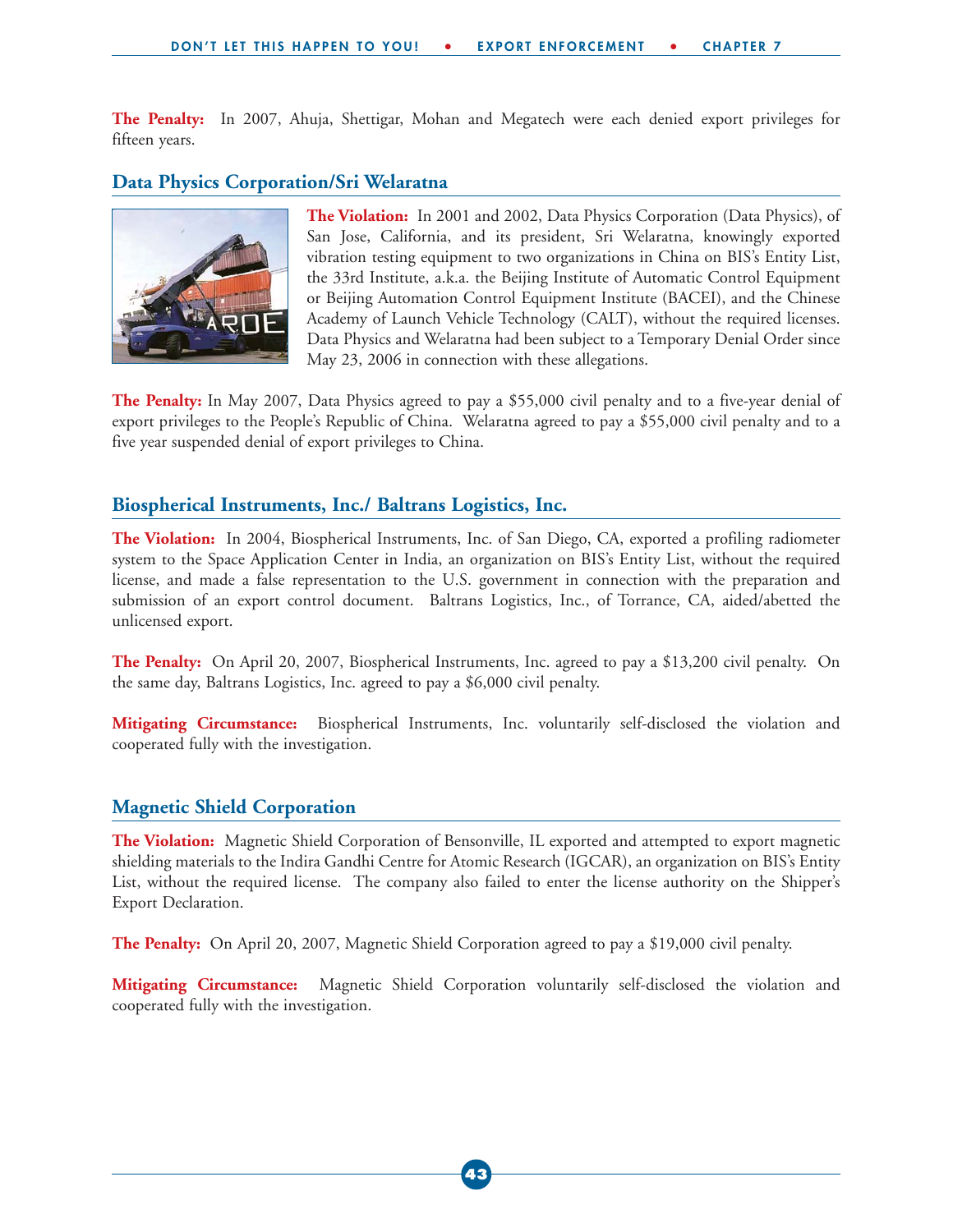#### **Fiber Materials Inc.**

**The Violation:** Fiber Materials Inc. of Maine, its wholly owned subsidiary, Materials International of Massachusetts, and the companies' two top officers, Walter Lachman and Maurice Subilia, violated and conspired to violate U.S. export restrictions in connection with the unlicensed export to India of equipment used to manufacture carbon-carbon components with applications in ballistic missiles. The equipment, a specially designed control panel for operation of a hot isostatic press used to produce carbon-carbon items, was exported to the Defense Research Development Laboratory in India and delivered to Agni, the defense laboratory developing India's principal nuclear-capable ballistic missile.

**The Penalty:** Lachman was sentenced to three years' probation, the first year of which was to be spent in home detention. Subilia was sentenced to three years' probation, the first six months of which was to be spent in community confinement to be followed by one year of home detention. Lachman, Subilia, and Fiber Materials were each fined \$250,000. No fine was imposed on Materials International because it is a wholly-owned subsidiary of Fiber Materials. On March 12, 2007, Lachman, Subilia, Fiber Materials, and Materials International were each denied export privileges for ten years, pursuant to Section 11(h) of the EAA.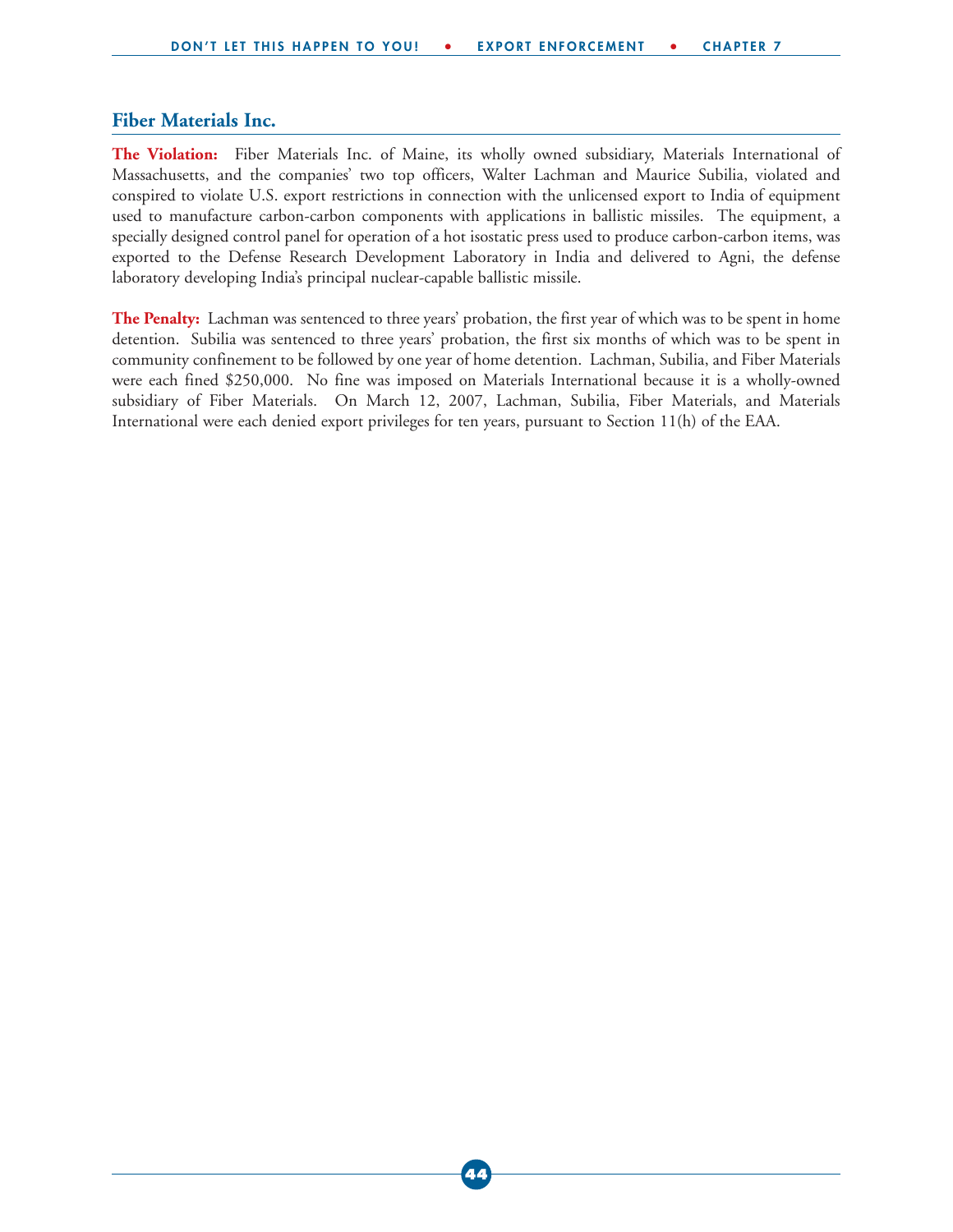### **Chapter 8 - Denial of Export Privileges**

#### **Introduction**

has the authority and discretion to deny all export privileges under the EAR of a particular domestic or foreign person or company. BIS may impose a denial of export privileges as a sanction in an administrative case, or as a result of a person's criminal conviction of certain statutes (e.g. the Arms Export Control Act), and may also impose temporary denials (TDOs) to prevent an imminent violation of the EAR. The standard terms of a BIS denial order are published in Supplement No. 1 to Part 764 of the EAR. In addition, under Section 11(h) of the EAA, a denial of export privileges may be imposed for up to ten years from the date of a person's prior conviction under a statute listed in the EAA.

BIS publishes the names of persons who have had their export privileges denied in the *Federal Register*. The *Federal Register* is the official source of information about denied persons. The *Federal Register* from 1995 to present is available on the Government Printing Office Access Web site. A current list of persons denied export privileges can also be found on the BIS website at *http://www.bis.doc.gov/*.

#### **Criminal and Administrative Case Examples**

#### **Mohammad Fazeli**

**The Violation:** In September 2004, Mohammad Fazeli, of Los Angeles, California, attempted to export 103 Honeywell pressure sensors to Iran, through the United Arab Emirates, without the required authorization from the Treasury Department's Office of Foreign Assets Control.

**The Penalty:** Fazeli was sentenced to one year and a day of imprisonment followed by two years of supervised release and fined \$3,000. On September 12, 2007, Fazeli's export privileges were denied for six years, pursuant to Section 11(h) of the Export Administration Act.

#### **George Charles Budenz II/Richard Scott Tobey/Arif Ali Durrani**

**The Violation:** George Charles Budenz II, of Escondido, CA, Richard Scott Tobey, of Temecula, CA, and Arif Ali Durrani, of Pakistan, exported controlled military aircraft parts, specifically, engine parts for F-5 fighters, T-38 trainers, and Chinook helicopters to Malaysia and Belgium without obtaining a license from the State Department.

**The Penalty:** Budenz was sentenced to 36 months of imprisonment and fined \$10,000, followed by three years of supervised release. Tobey was placed on probation for five years and fined \$10,000. Durrani was sentenced to 150 months of imprisonment followed by three years of supervised release. On June 9, 2007, a five-year denial of export privileges was imposed on Budenz and Tobey, and on the same day, a ten year denial of export privileges was imposed on Durrani, pursuant to Section 11(h) of the EAA.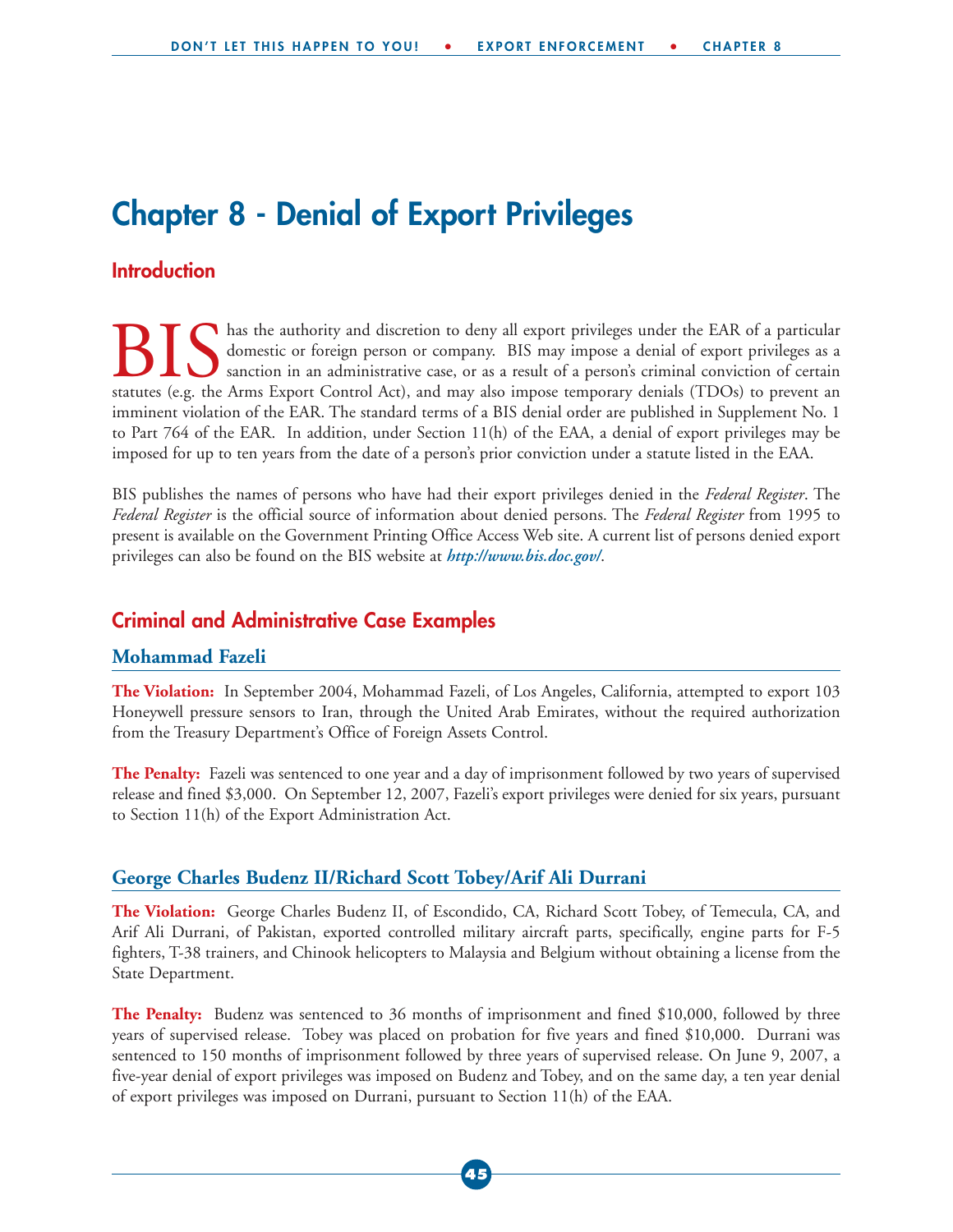#### **Erika P. Jardine**

**The Violation:** Erika P. Jardine, aka Eriklynn Pattie Jardine, aka Erika Pattie Jardine, of Vista, CA, exported/attempted to, and caused to be exported defense articles (small arm protective inserts (SAPIs)), from the United States to several European countries, without having first obtained a State Department license.

**The Penalty:** Jardine was sentenced to six months of imprisonment followed by three years of supervised release and fined \$6,500. On February 9, 2007, a seven-year denial of export privileges was imposed on Jardine, pursuant to Section 11(h) of the Export Administration Act.

#### **Fernando Sero**

**The Violation:** Fernando Sero, aka Ferdie Resada, caused to be exported defense articles (weapons parts) from the United States to the Island of Mindanao in the Southern Philippines, without having first obtained a State Department license.

**The Penalty:** Sero was sentenced to 40 months of imprisonment followed by three years of supervised release. On January 22, 2007, a ten-year denial of export privileges was imposed on Sero, pursuant to Section 11(h) of the Export Administration Act.

#### **Swiss Telecom/Teepad Electronics General Trading**

**The Violation:** Between December 17, 2001 and March 7, 2002, Swiss Telecom, of Toronto, Canada, ordered telecommunication equipment from a U.S. company with knowledge that the equipment was destined for Iran. In connection with the same transaction, Teepad Electronics General Trading, of Dubai, United Arab Emirates, forwarded telecommunications equipment from a U.S. company to Iran. These transactions were conducted without authorization from the Department of the Treasury, Office of Foreign Assets Control.

**The Penalty:** A ten year denial of export privileges was imposed on both companies.

#### **Ihsan Elashi**

**The Violation:** During late 2001 and early 2002, Ihsan Elashi, a former corporate officer of InfoCom Corporation of Richardson, Texas, violated a Temporary Denial Order (a 180-day denial of export privileges issued to prevent an imminent violation of the EAR) on numerous occasions, both individually and through a new corporation, Tetrabal Corp. Moreover, InfoCom and four of its corporate officers, including Bayan, Ghassan, Basman, and Hazim Elashi, were criminally convicted of dealing in the funds of a Specially Designated Terrorist, a high-ranking official of the terrorist organization Hamas, and the four conspired to export certain proscribed computer equipment to Libya and Syria (two state sponsors of terrorism) and conspired to file false Shipper's Export Declarations.

**The Penalty:** Ihsan Elashi was sentenced to four years in federal prison for violating the denial order, and a \$330,000 civil penalty and 50 year denial order were imposed by BIS. Hazim Elashi was sentenced to five years in prison and two years' parole. He was also ordered to be deported from the United States at the end of his prison term. 50 year denial orders were imposed on Hazim, Bayan, Ghassan, Basman, Infocom, and seven other individuals and corporations as related persons to Ihsan Elashi. In October 2006, Basman Elashi and Ghassan Elashi were sentenced to 80 months in prison. Infocom was sentenced to two years' probation. In the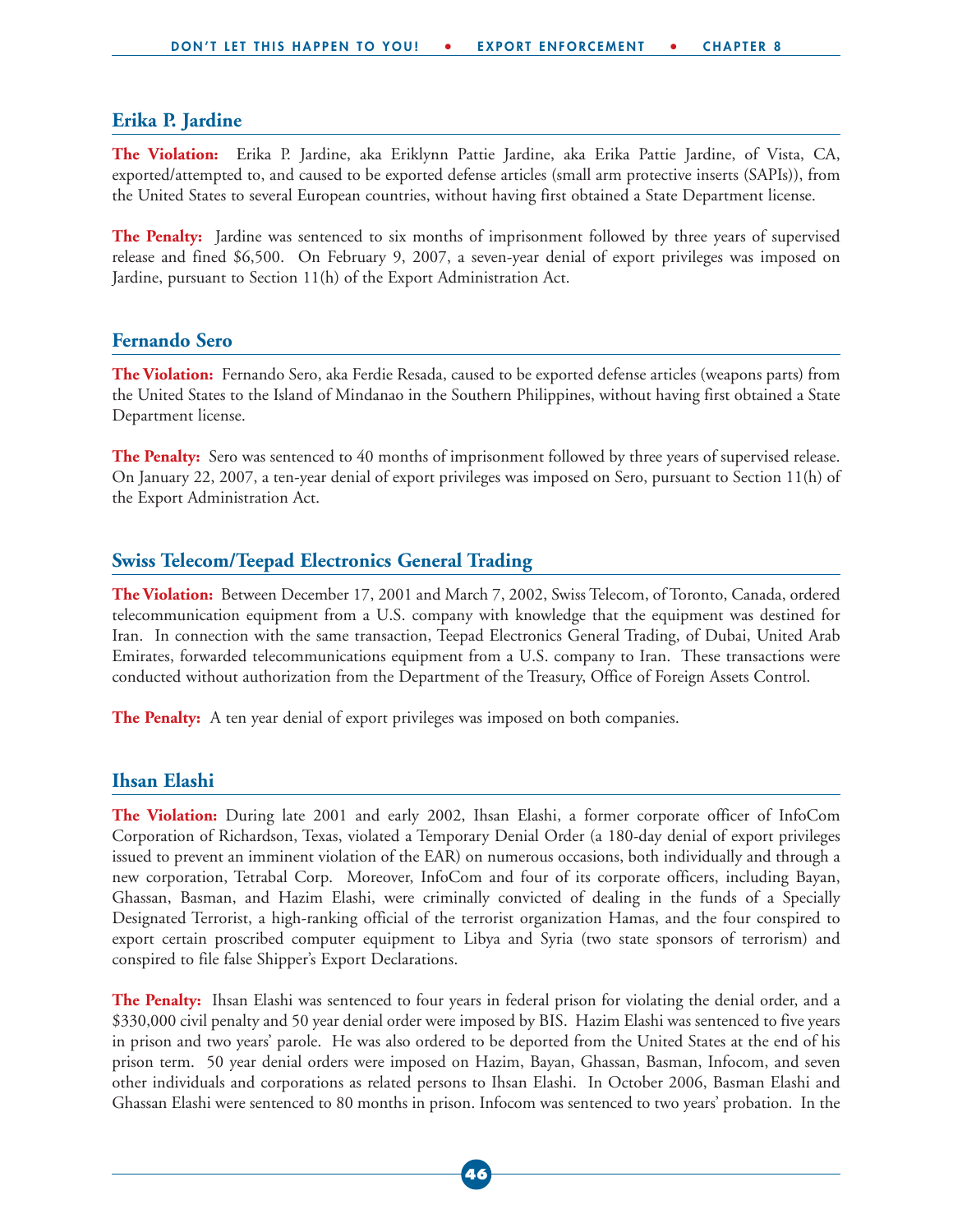related administrative case, the Under Secretary for Industry and Security issued an order requiring Ihsan Elashi to pay a \$330,000 civil penalty and imposed a 50-year denial of export privileges. Basman, Bayan, Hazim, and Ghassan, along with Fadwa Elafrangi, Majida Salem, Maysoon Al Kayali, Infocom Corp., Tetrabal Corp., Al Kayali Corp's Mynet.net Corp., and Synoptix.net were all made subject to Ihsan's 50-year denial of export privileges.

#### **Yaudat Mustafa Talyi**

**The Violation:** In November and December 2002, Yaudat Mustafa Talyi violated a BIS Temporary Denial Order placed against him on September 30, 2002, by participating in an attempted export of items to the United Arab Emirates and directing another exporter to handle one of his pending exports.

**The Penalty:** In the criminal case, in April 2004, Talyi was sentenced to a \$25,000 criminal fine and five months in prison, five months' home confinement and twelve months' supervised release. In the related administrative case, Talyi was ordered to pay a \$121,000 civil penalty. A 20 year denial of export privileges was also imposed.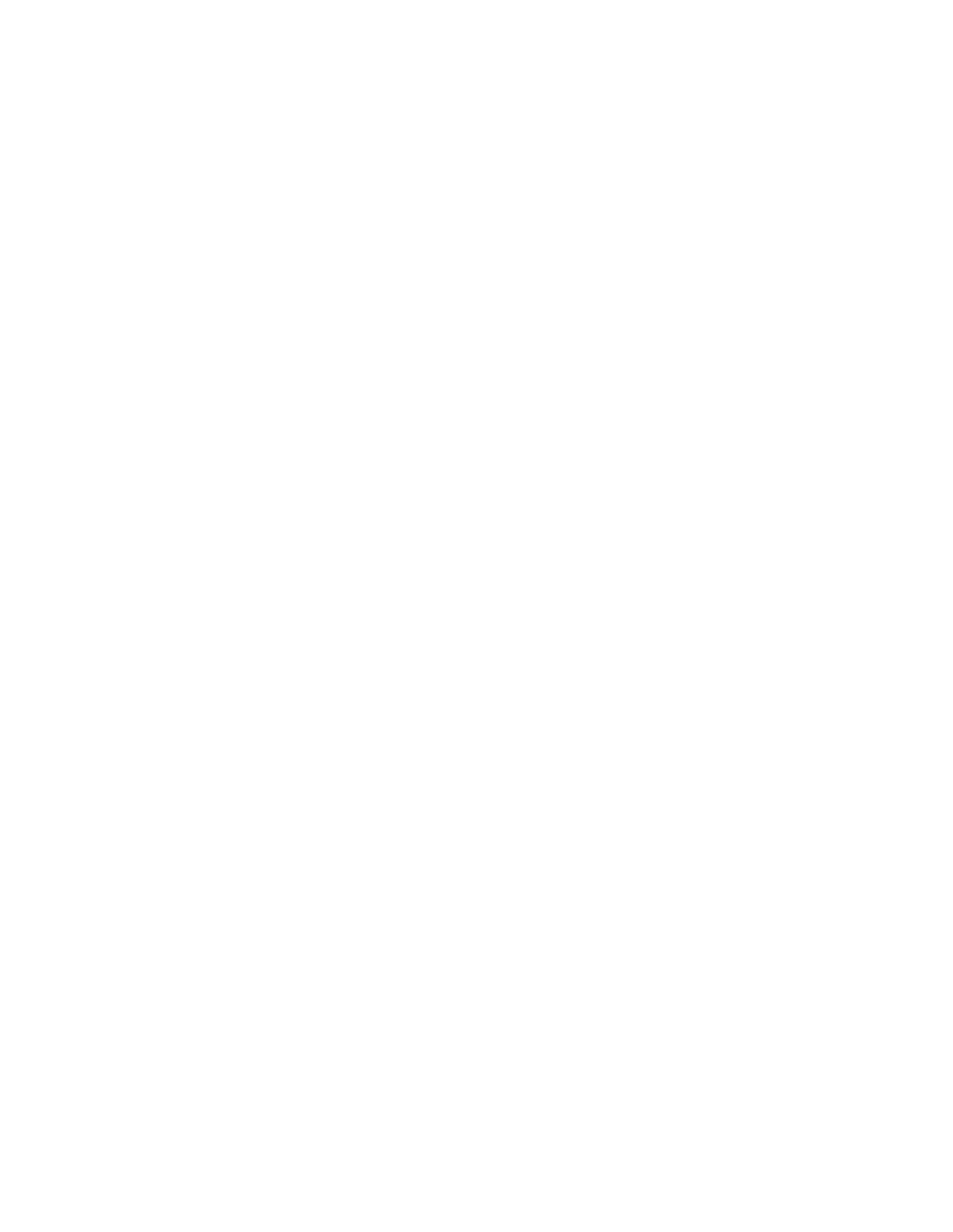### **Chapter 9 - False Statement/Misrepresentation of Fact**

#### **Introduction**

party to an export transaction may be subject to criminal and/or administrative sanctions for making<br>false statements to the U.S. Government in connection with an activity subject to the EAR. Most<br>frequently, the false sta false statements to the U.S. Government in connection with an activity subject to the EAR. Most frequently, the false statements are made on an export document or to a federal law enforcement officer. Common types of false statements seen by BIS are statements on a Shipper's Export Declaration or Automated Export System filing that an export does not require a license (i.e., that it is "NLR") when in fact a license is required for the shipment, or statements that an export was shipped under a particular license number when in fact that license was for a different item. False statements that are made to the U.S. Government indirectly through another person, such as a freight forwarder, constitute violations of the EAR.

#### **Criminal and Administrative Case Examples**

#### **Jeffery Weiss/Atlantis Worldwide/ Behram "Ben" Meghazehe**

**The Violation:** On January 20, 2009, Jeffery Weiss, owner of Atlantis Worldwide of Yonkers, NY, pled guilty to making false statements on Shipper's Export Declarations related to the illegal export of medical equipment to Iran through the United Arab Emirates. On May 14, 2008, Weiss' associate, Behram "Ben" Meghazehe, pled guilty to one count of false statements in connection with the illegal shipment of radiographic equipment to Iran.

**The Penalty:** On June 17, 2009, Weiss was sentenced to three years of probation and a \$20,000 fine. On October 28, 2008, Meghazehe was sentenced to five years of probation, a \$2,000 criminal fine, six months of home confinement, and a \$100 special assessment.

#### **RF Micro Devices, Inc.**

**The Violation:** In 2002 and 2003, RF Micro Devices, Inc. (RFMD) of Greensboro, North Carolina, exported spread-spectrum modems, classified under Export Control Classification Number (ECCN) 5A001 and controlled for national security reasons, to the People's Republic of China without the required licenses. In addition, on 13 occasions, RFMD made false or misleading statements on Shipper's Export Declarations in connection with these shipments. In 2004, Carol Wilkins, an RFMD manager, made a false or misleading statement in the course of the BIS investigation of RFMD. She stated that an outside export control consultant had confirmed that RFMD's products were not controlled to any regions where the company was marketing or selling its products, despite having repeatedly been advised by BIS that certain RFMD products were classified under the ECCN, and may have required an export license.

**The Penalty:** On August 13, 2009, RFMD agreed to pay a \$190,000 civil penalty, and Ms. Wilkins agreed to pay a \$15,000 civil penalty.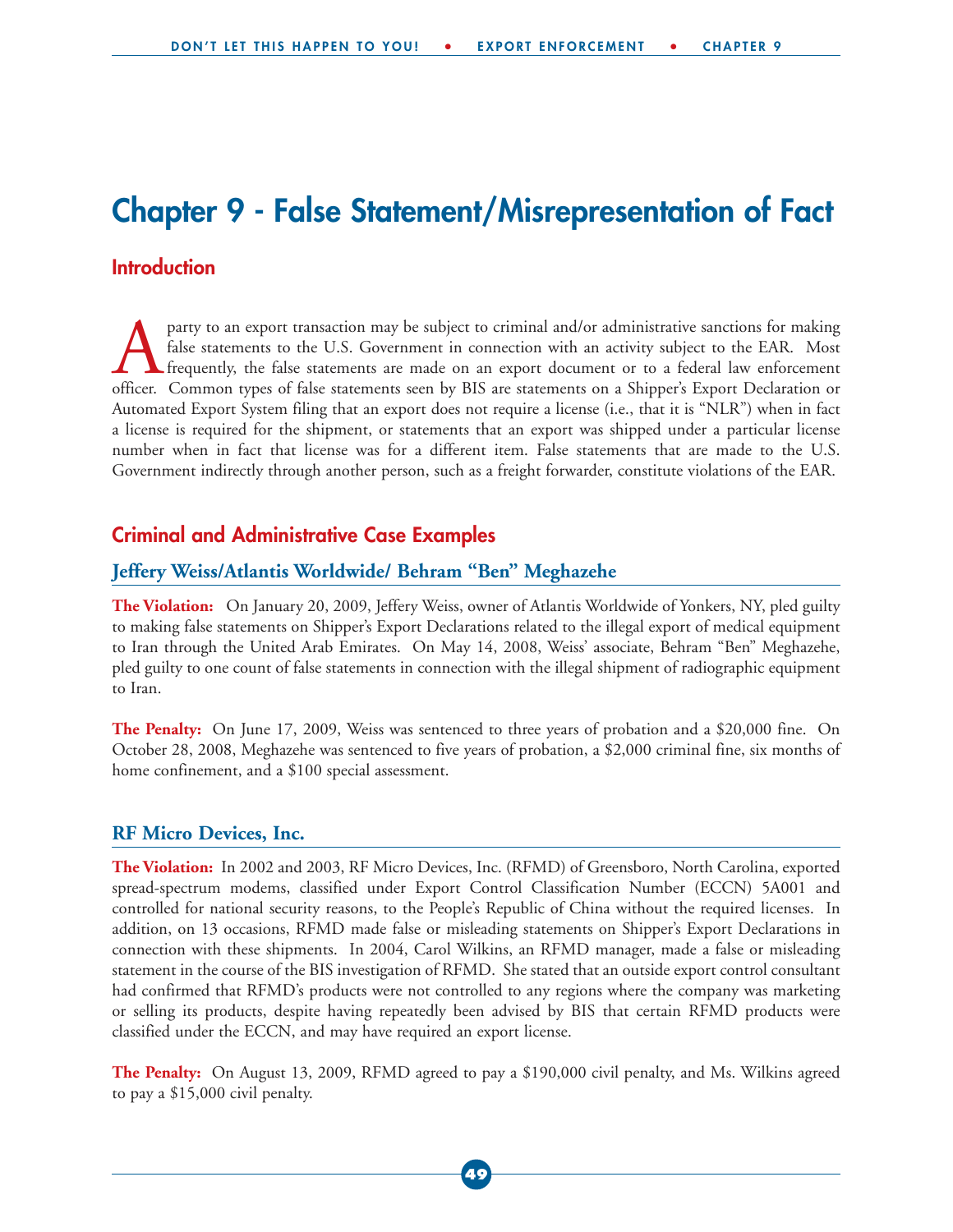#### **MTS Systems Corp.**

**The Violation:** In 2003 and 2004, MTS Systems, Corp. (MTS), of Eden Prairie, Minnesota, submitted export license applications containing misleading representations of material facts to the Department of Commerce for proposed shipments of seismic testing equipment to India. In both instances, MTS had knowledge that the equipment, controlled on the Commerce Control List, could be used for testing on behalf of Indian nuclear facilities. In one instance, MTS omitted information that India's Department of Atomic Energy, which is listed on the Entity List set forth in Part 744 of the EAR, had provided funding for the proposed transaction. After initially submitting the applications, MTS communicated on several instances with the Department of Commerce to provide supplemental information, but failed to share its knowledge of the potential nuclear enduses associated with the proposed transactions.

**The Penalty:** On March 12, 2008, MTS was sentenced to two years' probation and a \$400,000 criminal fine. In addition, MTS was ordered to implement and maintain a model export compliance program and to sponsor an export compliance conference, which was held on June 24, 2008, in St. Paul, Minnesota. Also on March 12, 2008, MTS agreed to pay a \$400,000 civil penalty. The administrative case was settled under the enhanced IEEPA penalties.

#### **Alpine Armoring, Inc./Fred Khoroushi**

**The Violation:** Between January 2002 and September 2004, Alpine Armoring, Inc., headquartered in Herndon, Virginia, exported ballistic helmets to Suriname, and attempted to export armored vehicles to Iraq without the required BIS licenses. In addition, Alpine Armoring's president and director, Fred Khoroushi, made false statements on a Shipper's Export Declaration in connection with these shipments.

**The Penalty:** In 2007, Fred Khoroushi and Alpine Armoring, Inc. agreed to pay \$200,000 in criminal fines and civil penalties. Both parties also agreed to a five year denial of export privileges, which was to remain suspended for five years as long as no further violations were committed.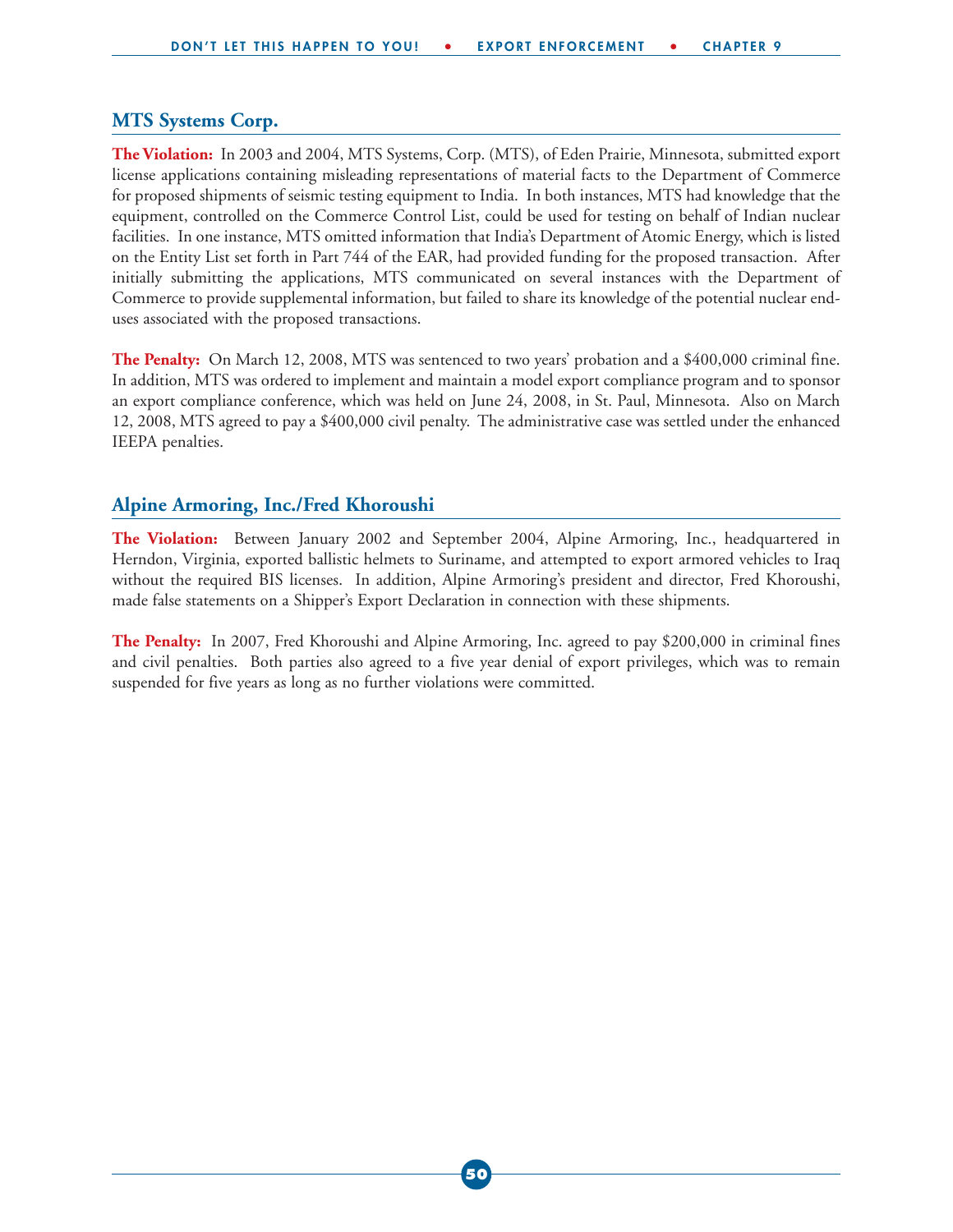### **Chapter 10 - Antiboycott Violations**

#### **Introduction**

The antiboycott provisions of the EAR, which are set forth at 15 C.F.R. Part 760 ("Restrictive Trade Practices or Boycotts"), prohibit U.S. persons from complying with certain requirements of unsanctioned foreign boycotts, including requirements that the U.S. person provide information about business relationships with a boycotted country or refuse to do business with persons on certain boycott lists. In addition, the EAR requires that U.S. persons report their receipt of certain boycott requests to BIS. Failure to report receipt of certain boycott requests may constitute a violation of the EAR. Under the antiboycott provisions of the EAR, certain foreign subsidiaries of domestic U.S. companies are considered to be U.S. persons.

On June 17, 2008, The U.S. Department of Commerce's Bureau of Industry and Security (BIS) unveiled the latest addition to its highly successful *BIS Online Training Room* with a presentation aimed at helping exporters better understand the antiboycott provisions of the Export Administration Regulations. The Training Room also houses a number pre-recorded webinars covering a variety of topics, including the basics of U.S. dual-use export controls and deemed exports. The training modules are presented in a video streaming format.

On July 17, 2007, the Department of Commerce published Supplement No. 2 to 15 C.F.R. Part 766 providing guidance regarding BIS's penalty determination process in the settlement of administrative cases involving violations of part 760 of the EAR. and violations of part 762 ("Recordkeeping") when the recordkeeping requirement pertains to part 760. The guidance is partly modeled on Supplement No. 1 to part 766, which provides guidance regarding administrative export control cases, and describes how BIS determines appropriate penalties in settlement of violations in antiboycott cases. The guidance contains a comprehensive description of the factors taken into account in determining civil penalties including significant mitigating and aggravating factors. On the same date, in connection with the penalty guidance, BIS published a new EAR provision, 15 C.F.R. 764.8, which sets forth the procedures for making voluntary self-dislcosures of antiboycott violations. These procedures concern timing requirements, and the information that must be included in the initial notification and narrative account of the disclosure.



*Director of Export Enforcement's Office of Antiboycott Compliance Ned Weant gave a presentation at the International Financial Services Association (IFSA) Commercial Letter of Credit Workshop in New York in June 2008. Mr. Weant presented on the application of antiboycott provisions of the Export Administration Regulations to letter of credit transactions and provided an update on current boycott trends.*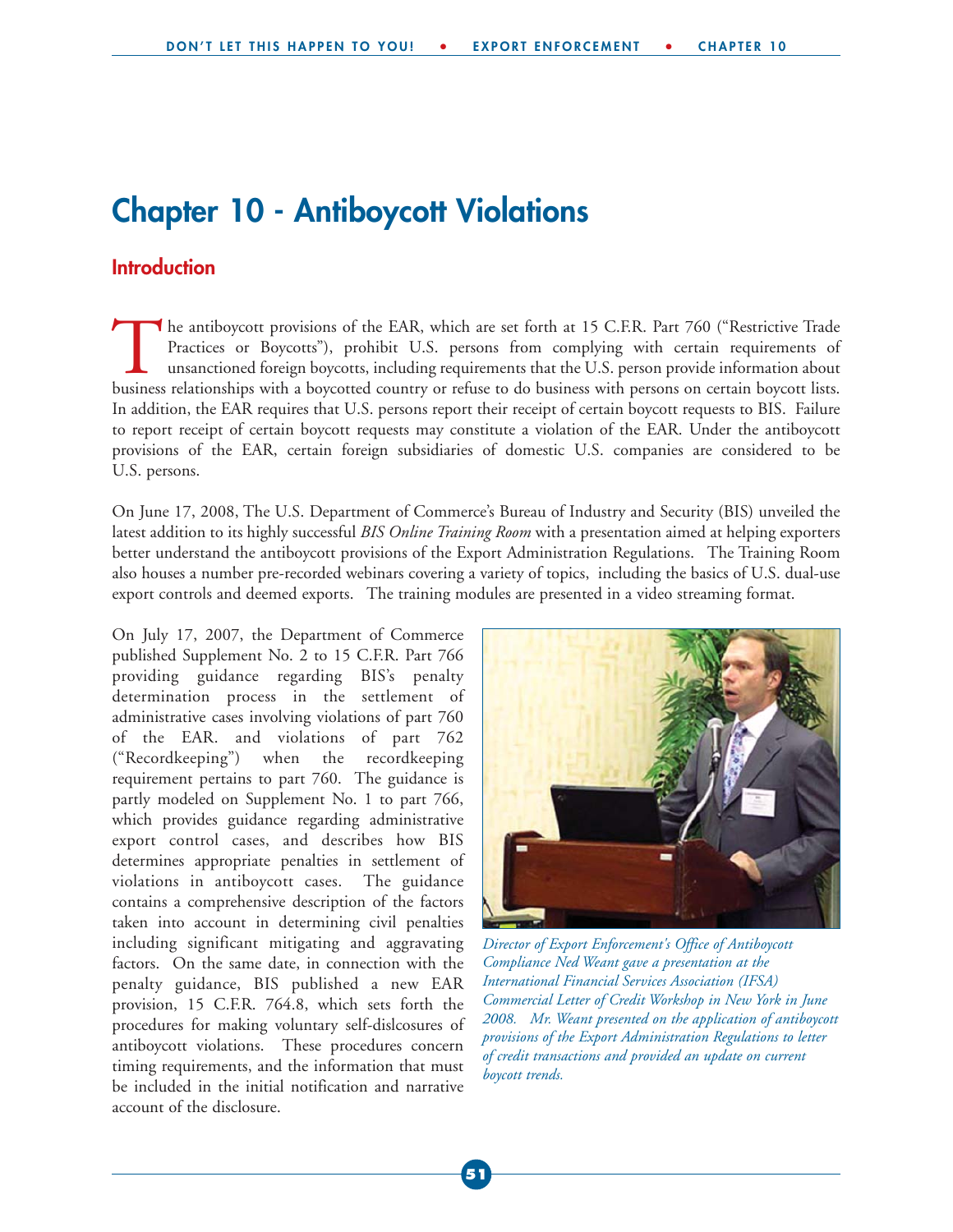A recent trend in boycott-related activity concerns requests to comply with unsanctioned foreign boycotts issued to U.S. companies seeking to export to Libya. Since most U.S. trade sanctions against Libya were rescinded in April 2004, the number of boycott-related requests generated by Libyan entities and reported to the Department of Commerce by U.S. companies has increased significantly. Reports of prohibited requests, specifically, those that U.S. businesses are prohibited from complying with, increased by a factor of six for the reporting periods 2004 through 2009. For advice concerning boycott-related requests contained in export transactions to Libya, or any other matter concerning the antiboycott provisions of the EAR, please visit the Office of Antiboycott Compliance portion of the BIS website: *www.bis.doc.gov/complianceandenforcement/index.htm#oac*, or contact the OAC advice line via the website, above, or (202) 482-2381.

### **An Overview of the Antiboycott Laws History**

**During the mid-1970's, the United States adopted two laws to counteract the participation of U.S. citizens in other nations' economic boycotts of countries friendly to the United States. These "antiboycott" laws were the 1977 amendments to the Export Administration Act (EAA) (as carried over into the Export Administration Act of 1979) and the Ribicoff Amendment to the 1976 Tax Reform Act (TRA).**

#### **Objectives**

**The antiboycott laws were adopted to encourage, and in specified cases, require U.S. persons to refuse to participate in foreign boycotts that the United States does not sanction. They have the effect of preventing U.S. persons from being used to implement foreign policies of other nations which run counter to U.S. policy.**

#### **Primary Impact**

**The Arab League boycott of Israel is the principal foreign economic boycott that U.S. persons must be concerned with today. The antiboycott laws, however, apply to all boycotts of countries that are friendly to the United States imposed by foreign countries.**

#### **Who Is Covered by the Laws?**

**The antiboycott provisions of the EAR apply to all "U.S. persons," defined to include individuals and companies located in the United States and their foreign affiliates. These persons are subject to the law when their activities relate to the sale, purchase, or transfer of goods or services (including information) within the U.S. or between the U.S. and a foreign country. This covers U.S. exports, forwarding and shipping, financing, and certain other transactions by U.S. persons not in the U.S.**

For questions about boycott-related matters please contact the BIS Office of Antiboycott advice line at (202) 482-2381 or send an e-mail as indicated in the antiboycott compliance section of the BIS website.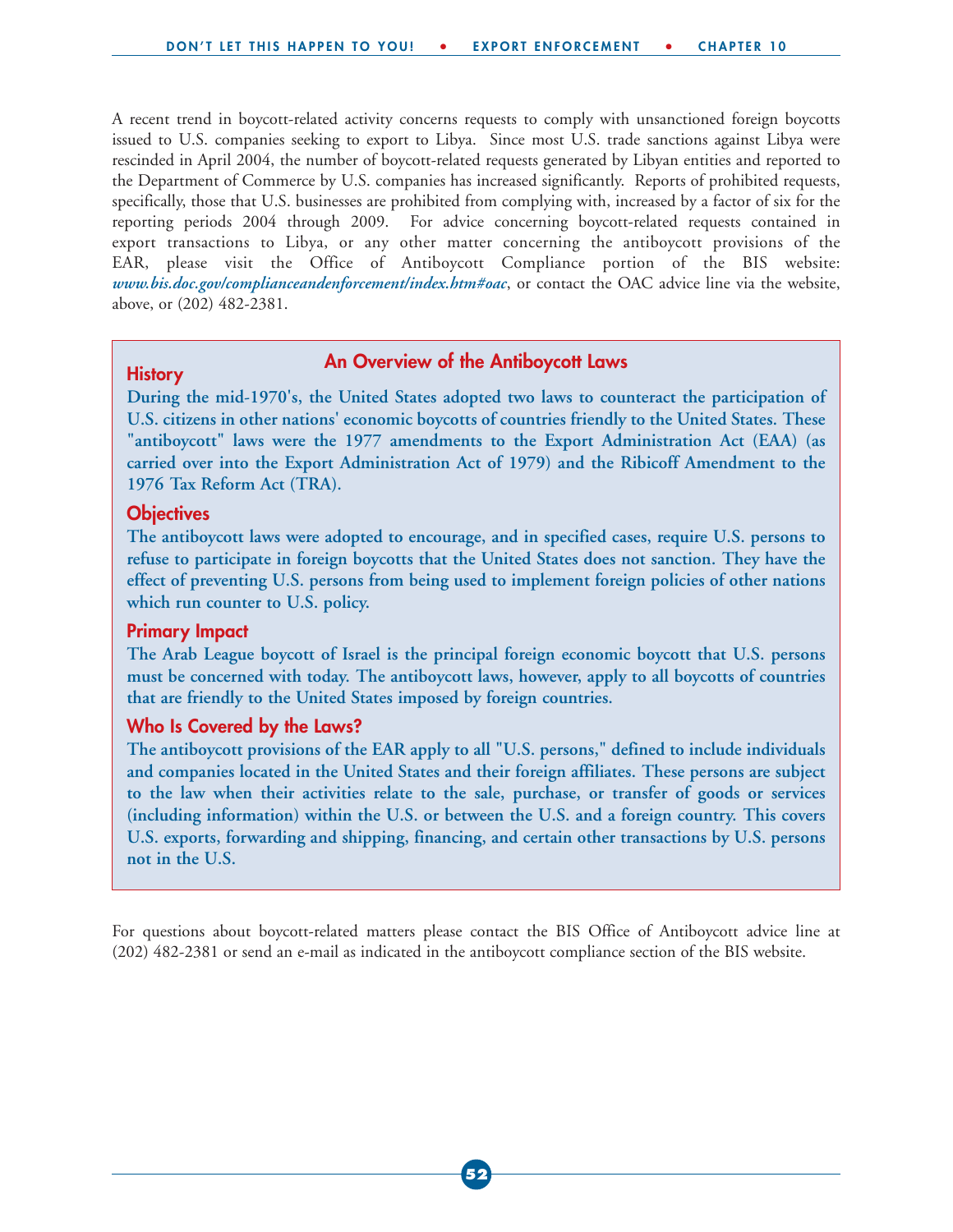#### **Criminal and Administrative Case Examples**

#### **Gulf International Bank (New York)**

**The Violation:** On eight occasions during the years 2002 through 2004, Gulf International Bank (New York), the U.S. branch of Gulf International Bank, headquartered in Bahrain, furnished prohibited information to Syria about another person's business relationship with boycotted countries or blacklisted persons. In addition, the Bank, on seventeen occasions, failed to report its receipt of boycott requests, and on one occasion, failed to maintain records, as required by the EAR.

**The Penalty:** Gulf International Bank (New York) agreed to pay a \$49,000 civil penalty.

#### **American Rice, Inc.**

**The Violation:** During the years 2002 through 2006, in connection with fifteen transactions involving the sale of U.S. origin goods to the United Arab Emirates, American Rice, Inc., of Houston, Texas, failed to report in a timely manner its receipt of a requirement to engage in a restrictive trade practice or boycott.

**The Penalty:** American Rice, Inc. agreed to pay a \$30,000 civil penalty.

#### **Rohde & Liesenfeld, Inc.**

**The Violation:** On thirty-six occasions during the years 2002 and 2003, Rohde & Liesenfeld, Inc., a freight forwarder located in Houston, Texas, in connection with transactions involving the sale and transfer of goods from the United States to Syria, furnished prohibited information about its or another company's business relationships with or in a boycotted country.

**The Penalty:** Rohde & Liesenfeld, Inc. agreed to pay a \$108,000 civil penalty.

#### **Colorcon Limited**

**The Violation:** During the period 2001 through 2005, Colorcon Limited of the United Kingdom (Colorcon), a wholly owned subsidiary of Colorcon, Inc. of West Point, Pennsylvania, furnished to persons in Syria ten items of prohibited information about another person's business relationships with boycotted countries or blacklisted persons. In addition, Colorcon knowingly agreed to refuse to do business with another person and failed to report its receipt of a boycott request.

**The Penalty:** Colorcon agreed to pay a \$39,000 civil penalty.

#### **Dresser Incorporated**

**The Violation:** From January 2001 through January 2004, Dresser Incorporated (Dresser), located in Texas, failed to report in a timely manner its receipt of nine requests to engage in a restrictive trade practice or boycott relating to Israel. The transaction involved the sale of goods to Pakistan.

**The Penalty:** Dresser agreed to pay a \$9,000 civil penalty.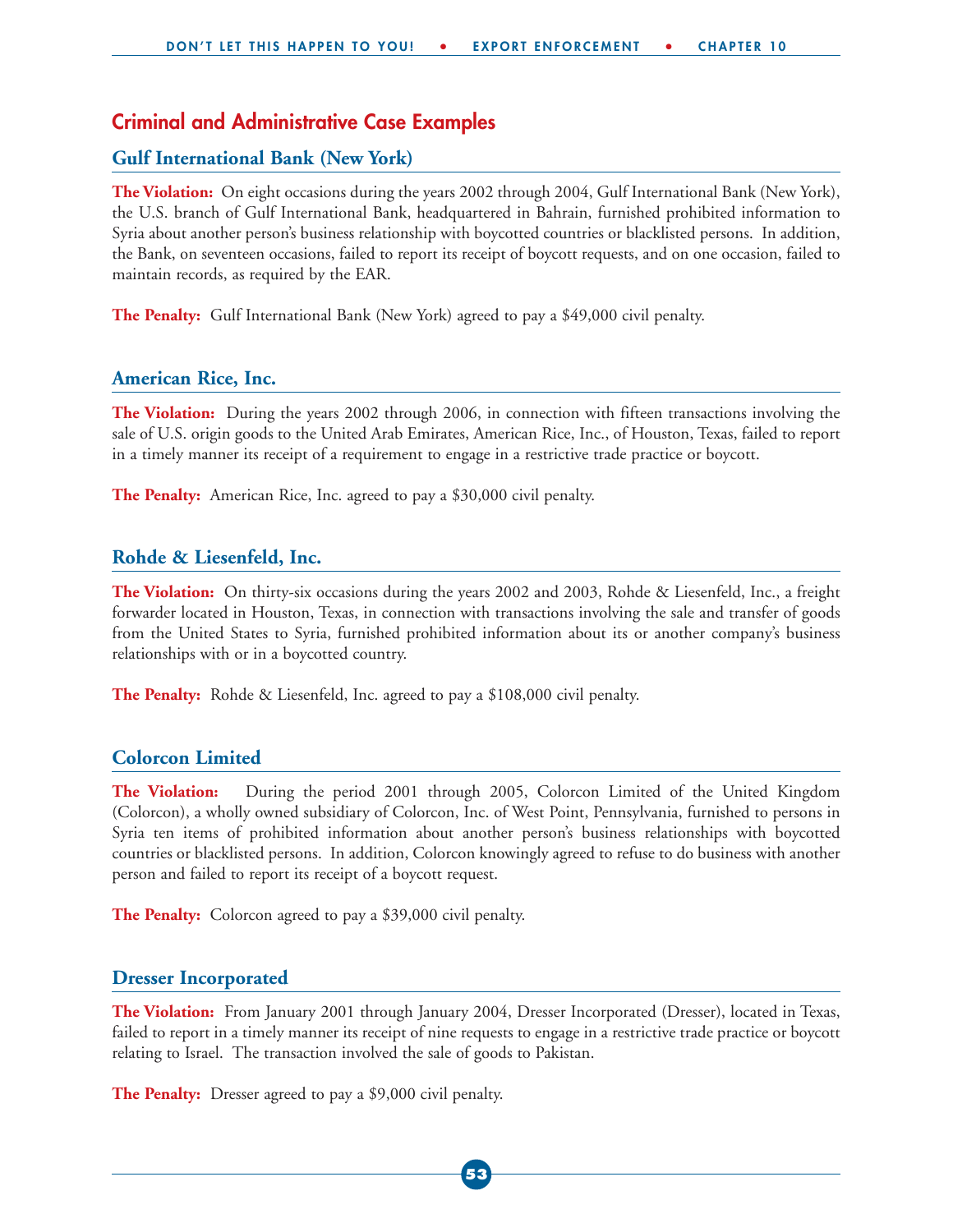**Mitigating Circumstance:** Dresser voluntarily self-disclosed the violation and cooperated fully with the investigation.

#### **Hyundai Engineering and Construction Co., Ltd.**

**The Violation:** In connection with transactions involving Kuwait, Hyundai Engineering and Construction Company Ltd. (Hyundai) of Englewood Cliffs, New Jersey furnished two items of prohibited information about another person's business relationships with Israel. Additionally, Hyundai agreed to settle allegations that it failed to report a request from Saudi Arabia and a request from Kuwait to provide prohibited boycott-related information.

**The Penalty:** Hyundai agreed to pay a \$12,000 civil penalty to settle these allegations.

#### **Maine Biological Labs**

**The Violation:** Maine Biological Labs (MBL) and its employees committed anti-boycott violations in connection with MBL's unlicensed export of avian vaccine containing Newcastle virus to Syria. MBL provided two shipping documents indicating "that the goods were not of Israeli origin." Additionally, MBL failed to report the receipt of the buyer's shipping instruction which was in support of an unsanctioned foreign boycott.



*John Donahoe, Former MBL President*

**The Penalty:** In 2005, three individuals, two former employees of MBL and a consultant, were sentenced to two years' probation; five others were sentenced to terms of imprisonment ranging from nine months to twelve months and one day. The former employees were also fined in amounts ranging from \$5,000 to \$30,000. MBL received a criminal fine of \$500,000, and was placed on five years' probation. MBL also agreed to pay a \$20,000 civil penalty for the antiboycott violations and a \$100,000 civil penalty for the related illegal export violations.



*Vial of Avian Influenza*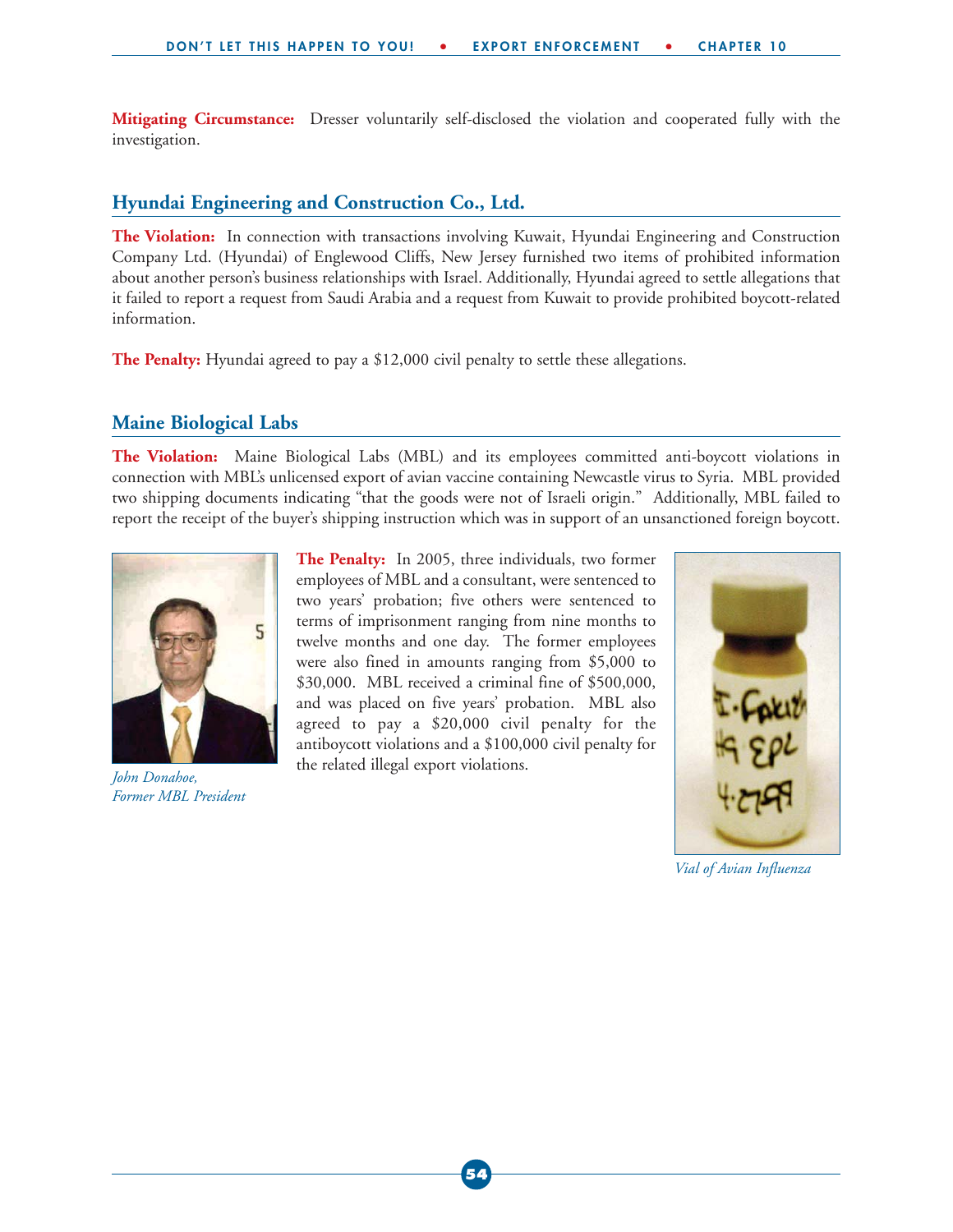## **Chapter 11 - Successor Liability**

#### **Introduction**

Fecent administrative cases have made clear that businesses can be held liable for violations of the EAR committed by companies that they acquire. Businesses should be aware that the principles of successor liability may a committed by companies that they acquire. Businesses should be aware that the principles of successor liability may apply to them and perform "due diligence" in scrutinizing the export control practices of any companies that they plan to acquire.

A properly structured due diligence review can determine whether an acquired company has violated any export laws. This review should examine the company's export history and compliance practices, including commodity classifications, technology exchanges, export licenses and authorizations, end-users, end-uses, international contracts, the status of certain foreign employees who have access to controlled technologies, and the target company's export policies, procedures and compliance manuals. Failure to scrutinize properly a company's export practices can lead to liability being imposed on the acquiring company.

#### **Criminal and Administrative Case Examples**

#### **Northrop Grumman Corporation**

**The Violation:** Between January 2000 and September 2002, Northrop Grumman Corporation (Northrop), of Los Angeles, California, both in its own capacity and as successor to Litton Industries, Inc., which Northrop acquired in April 2001, exported specially designed components for navigation equipment and module manufacturing data to destinations in the Philippines, Sinagpore, Malaysia, Italy and the United Kingdom without the required licenses.

**The Penalty:** Northrop agreed to pay a \$400,000 civil penalty

**Mitigating Circumstance:** Northrop voluntarily self-disclosed the violations and cooperated fully with the investigation.

#### **LogicaCMG**

**The Violation:** LogicaCMG, Inc. of Houston, Texas was held liable for the export violations relating to the shipment of a single node short message service center (SMSC) from the United States through Panama to Cuba without the required license. From July 2001 through October 2001, LogicaCMG, Inc.'s predecessor and affiliated entities, CMG Telecommunications and CMG Wireless Data Solutions of Brazil, conspired to export and did export the SMSC through Panama for ultimate delivery to the Cuban end-user.

**The Penalty:** LogicaCMG agreed to pay a \$99,000 civil penalty, and a criminal fine of \$50,000 was imposed.